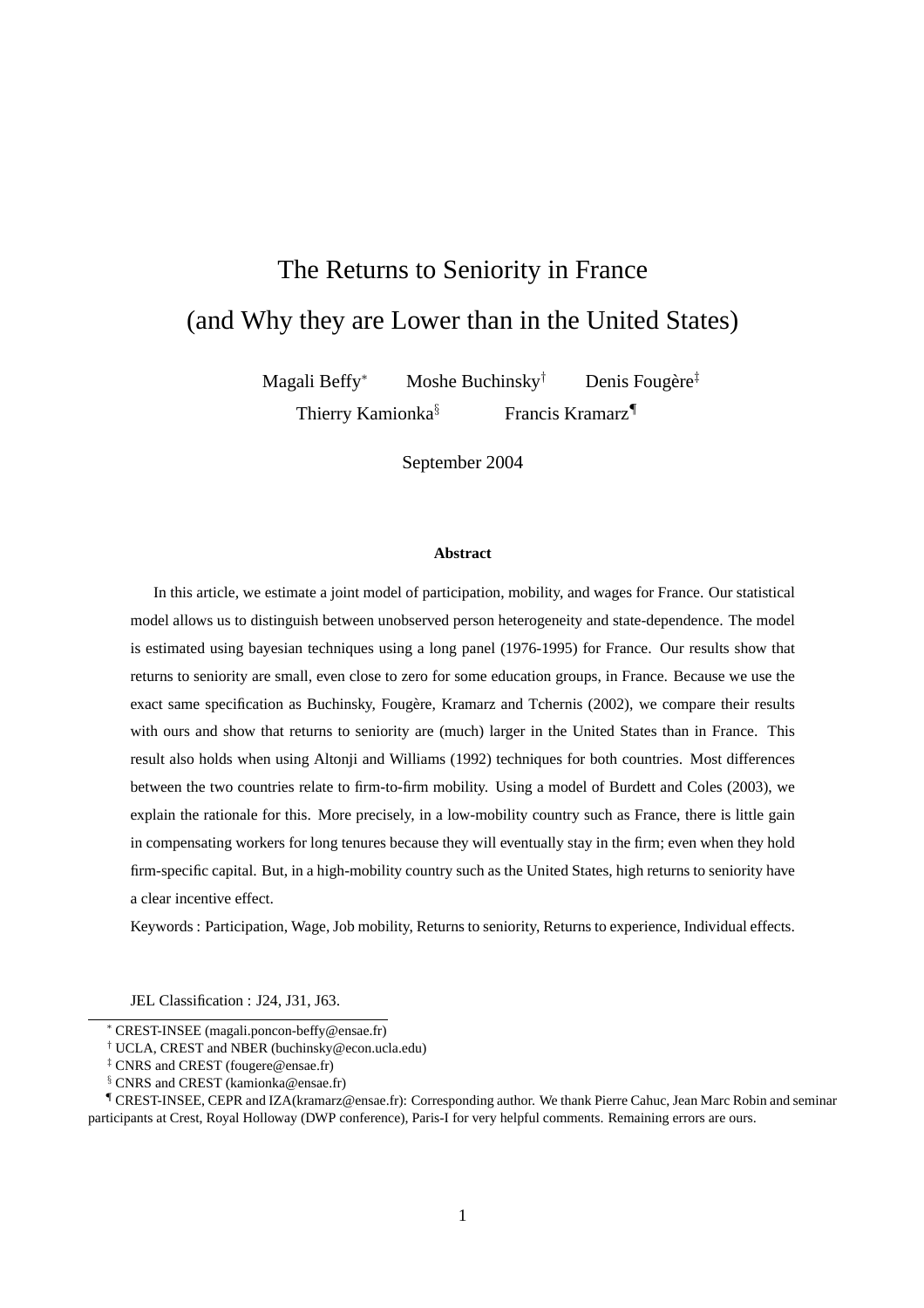## **1 Introduction**

In the last twenty years, huge progress was made in the analysis of the wage structure. However, the understanding of wage growth - a key issue in labor economics - is not as developed. In particular, the respective roles of general experience and tenure are still debated. Indeed, experience and tenure increase simultaneously except when worker moves from firm to firm or becomes not employed. The question of worker mobility and participation should then be central in the study of wages since it potentially allows the analyst to distinguish and identify these two components of human capital accumulation. And, therefore, it should help us in assessing the respective roles of general - transferable - human capital and specific - non transferable - human capital. Of course, the question of the relative importance of job tenure and experience on wage growth has been extensively studied. For the USA, some authors have concluded that experience matters more than seniority in wage growth (Altonji and Shakotko, 1987, Altonji and Williams, 1992 and 1997). Other authors have concluded that both experience and tenure matter (Topel, 1991, Buchinsky, Fougère, Kramarz and Tchernis, 2002 BFKT, hereafter). Indeed, this question is particularly complex to analyze. And, it should not be surprising that the successive articles have uncovered various crucial difficulties and solutions that potentially affect the resulting estimates: the definition of the variables, the errors in measured seniority, the estimation methods that are used, the heterogeneity components of the model, the exogeneity assumptions that are made...

It is usually admitted that there exists an increasing relation between wage and seniority. Several economic theories can explain the relation existing between wage growth and job tenure. 1) The role of specific job tenure on the dynamics of wages has been described by human capital theory (Becker (1964), Mincer (1974)). The central point of this theory is the increase of the earnings due to the individual's investment in human capital. 2) The structure of wages can be described by job matching theory (Jovanovic, 1979, Miller 1984, Jovanovic, 1984). This theory explains both the mobility of workers from job to job and the existence of an decreasing job separation rate with job-tenure. This model relies on the main assumption that there exists a productivity of the worker-occupation pair. This productivity is, a priori, unknown. Of course, the worker's wage depends on this productivity. Indeed, the specific human capital investment will be larger when the match is less likely to terminate (see Jovanovic, 1979). Finally, a job matching model can predict an increase of the worker's wage with job seniority. 3) The dynamics of wages can be explained by deferred compensation theories that state that the form of the contract existing between the firm and employees is chosen such that the worker's choice of effort or worker's quit decision is optimal (see Salop and Salop, 1976; or Lazear 1979, 1981, 1999). In these theories, the workers starting in a firm are paid below their marginal product whereas the workers with a large tenure are paid above their marginal product. 4) More recently, equilibrium wage tenure contracts have been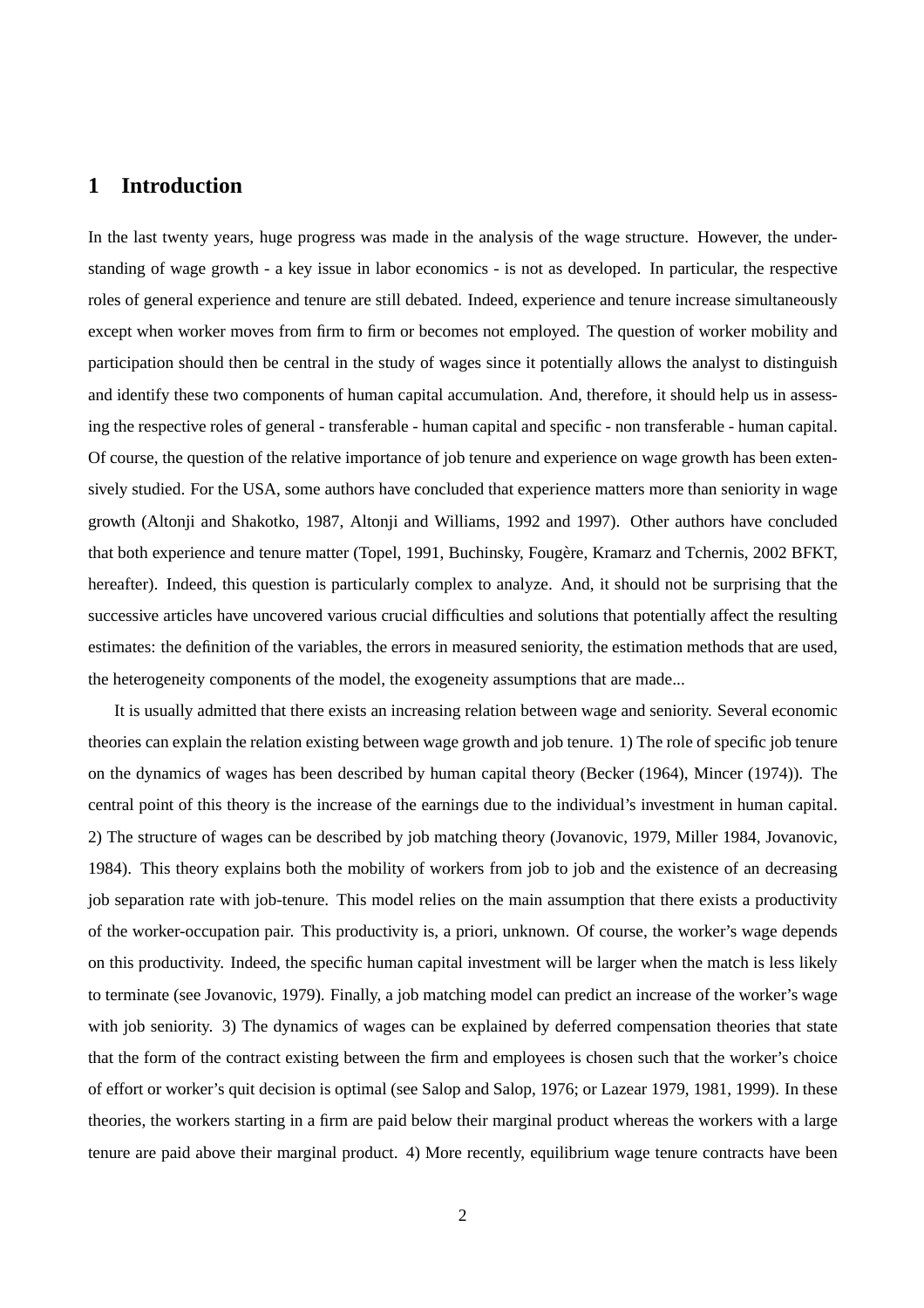shown to exist within a matching model (see Burdett and Coles, 2003 or Postel-Vinay and Robin, 2002 in a slightly different context). At the equilibrium, firms post a contract that makes wage increase with tenure. Some of these models are able to characterize both workers mobility and the nature of the relation existing between wage and tenure. For instance in the Burdett and Coles model, the specificities of the wage-tenure contract heavily depend on workers' preferences as well as labor market characteristics job offers arrival rate.

Therefore, the relation between wage growth and mobility (or job tenure) may result from (optimal) choices of the firm and (or) the worker. But, it may also result from spurious duration dependence. Indeed, if there is a correlation between job seniority and a latent variable measuring worker's productivity and if, in addition, more productive workers have higher wages then there will exist a positive correlation between wage and job seniority even when conditional wages do not depend on job tenure (see, for instance Abraham and Farber, 1987, Lillard and Willis, 1978, Flinn 1986). Consequently, unobserved heterogeneity components must be taken into account as well as the endogeneity of mobility decisions. Furthermore, BFKT showed that mobility-induced costs translated into state-dependence in the mobility decision (similarly for the participation decision itself as demonstrated by Hyslop, 1999). As is well-known, all of the above points make OLS estimates of returns to seniority biased. There are multiple ways to solve this problem. One solution is the use of an instrumental variables estimator (Altonji and Shakotko, 1987). Another way to go, is to use fixed effects procedures (Abowd, Kramarz and Margolis, 1999). A final solution is to jointly model wages, mobility and participation decisions (Buchinsky, Fougère, Kramarz and Tchernis, 2002).

In this paper, we adopt the latter route. Therefore, we estimate jointly wage outcomes, participation and mobility decisions. The initial conditions are modelled following Heckman (1981). We include both statedependence and (correlated) unobserved individual heterogeneity in the mobility and participation decisions. We also include correlated unobserved individual heterogeneity in the wage equation. Following BFKT, we adopt a Bayesian framework in which the model is estimated using a Gibbs Sampling technique. As our model is highly non-linear, we use data augmentation steps. This procedure allows us to obtain, at the stationarity of the algorithm, estimates of the parameters.

Our data source results from the match of the French DADS panel (giving us wages for the years 1976 to 1995) with the Echantillon Démographique Permanent (EDP, hereafter) that yields time-varying and timeinvariant personal characteristics. Because we use the exact same specification as BFKT and relatively similar data sources, we are able to compare French returns to seniority with those obtained for the United States. Even though our estimates of the returns to seniority appear to be in line with those obtained by Altonji and Shakotko (1987) and Altonji and Williams (1992, 1997) for the U.S., they are in fact much smaller than those obtained by BFKT (also for the U.S.). Indeed, returns to seniority in France are virtually equal to zero. However, returns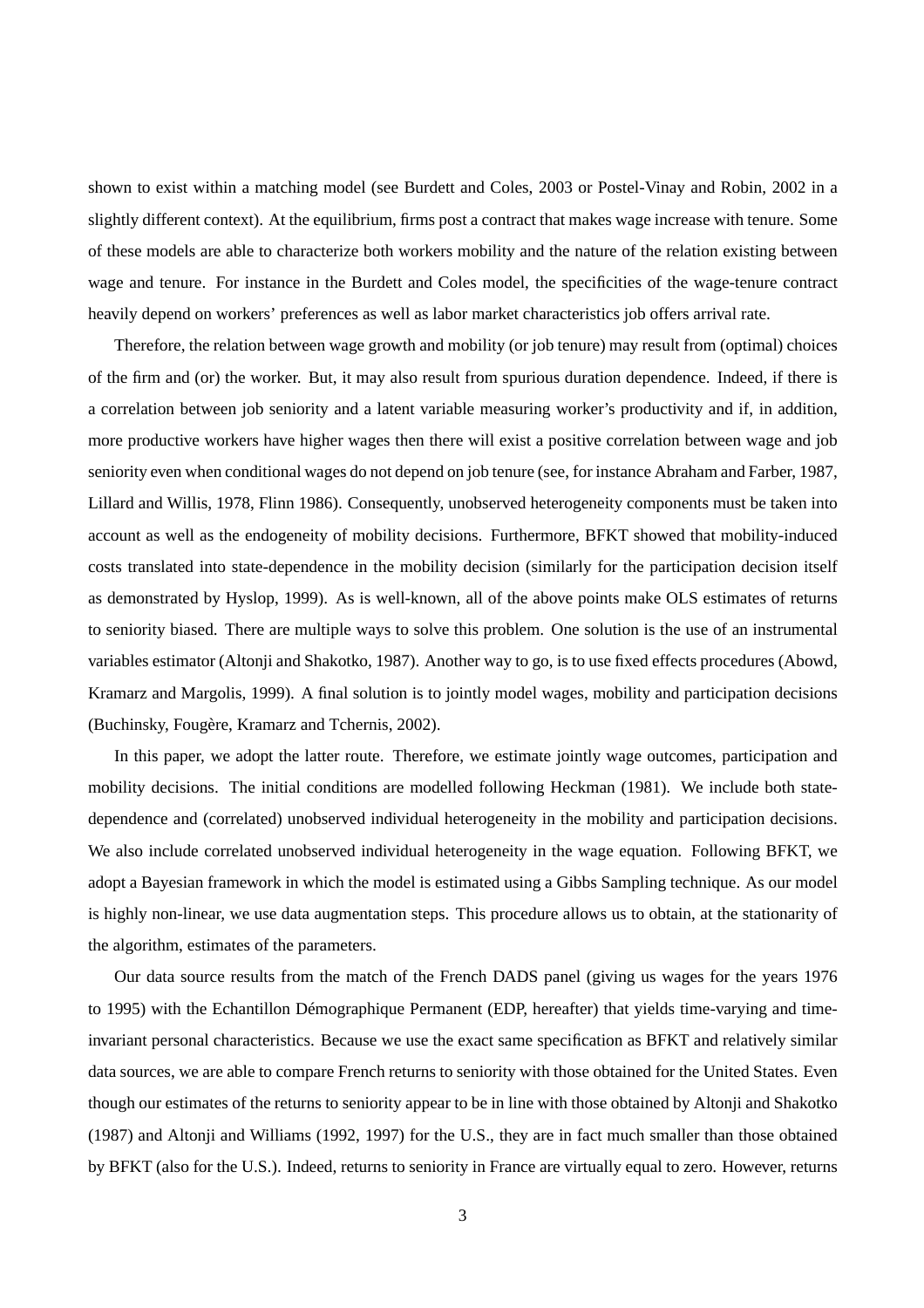to experience are rather large and close to those estimated by BFKT.

To understand some of the reasons for these small returns in comparison to the United States, we make use of the equilibrium search model with wage-contracts proposed by Burdett and Coles (2003). We show that, for all values of the relative risk aversion coefficient, the larger the job arrival rate, the steeper the wage-tenure profiles. And, indeed, recent estimates show that the job arrival rate for the unemployed is approximately equal 1.71 per year in the US and is approximately equal to 0.56 per year in France (Jolivet, Postel-Vinay and Robin, 2004). Hence, the returns to seniority directly reflect the patterns of mobility in the two countries.

This paper is organized as follow. Section 2 presents the statistical model. Section 3 explains elements of the estimation method. Then, data sources are presented in Section 4. Section 5 shows our estimates whereas Section 6 carefully compares our results with those obtained by BFKT for the US. This Section also contains a theoretical explanation of these differences together with simulations. Finally, Section 7 concludes.

### **2 The Statistical Model**

#### **2.1 Specification of the General Model**

We consider a joint model of wages, participation and mobility decisions. Following Heckman (1981), we introduce initial conditions because of the presence of lagged mobility and participation decisions in the main participation and mobility equations. The statistical model that we adopt here derives directly from a structural choice model of participation and mobility (see BFKT for a proof). This model induces the following equations:

Initial Conditions

(1) 
$$
y_{i1} = \mathbb{I}\left(X_{i1}^{Y}\delta_{0}^{Y} + \alpha_{i}^{Y,I} + v_{i1} > 0\right)
$$

(2) 
$$
w_{i1} = y_{i1} \left( X_{i1}^W \delta^W + \theta_i^{W,I} + \epsilon_{i1} \right)
$$

(3) 
$$
m_{i1} = y_{i1} \mathbb{I} \left( X_{i1}^M \delta_0^M + \alpha_i^{M,I} + u_{i1} > 0 \right)
$$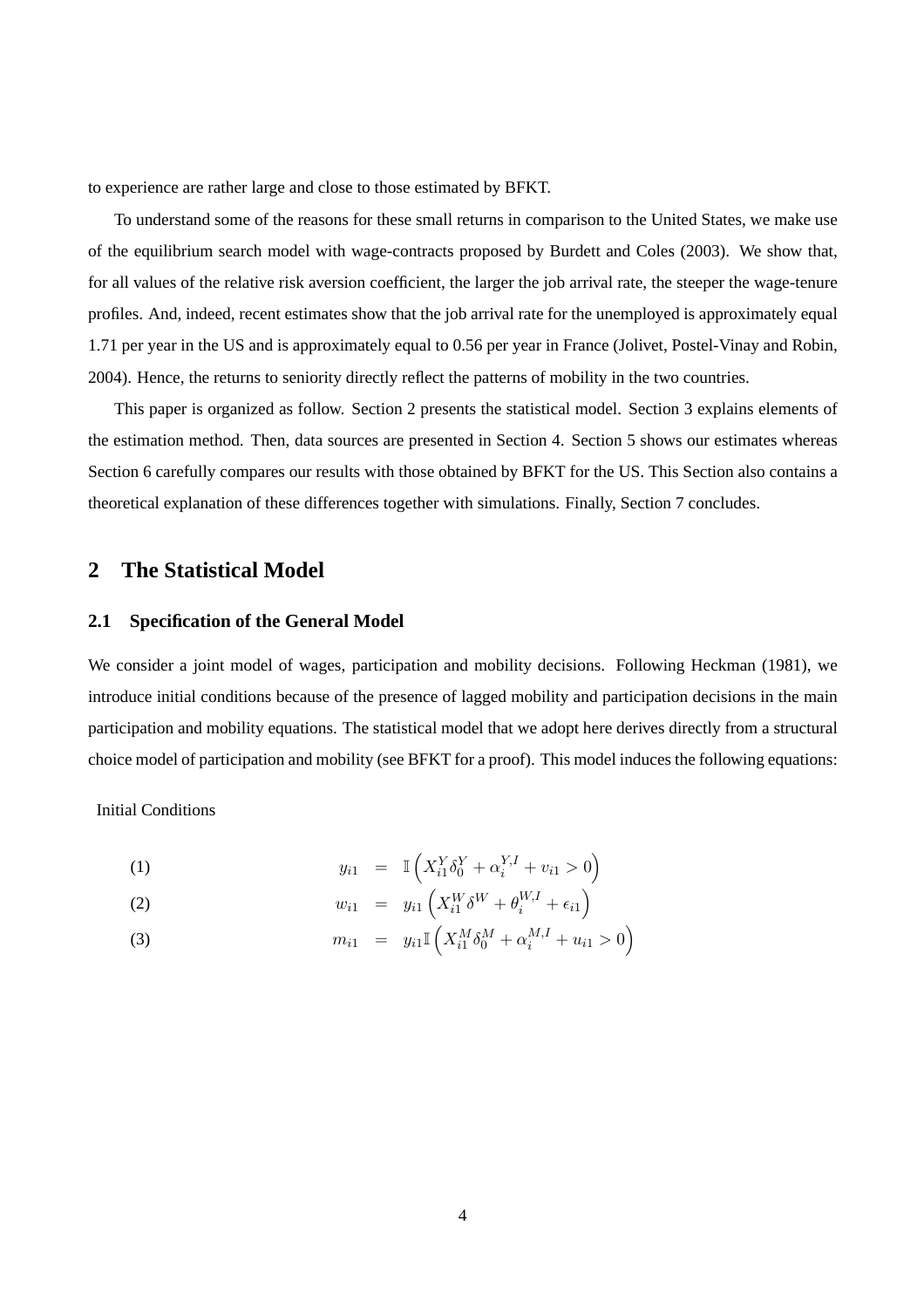Main Equations

(4) 
$$
\forall t > 1, \quad y_{it} = \mathbb{I}\left(\underbrace{\gamma^M m_{it-1} + \gamma^Y y_{it-1} + X_{it}^Y \delta^Y + \theta_i^{Y,I} + v_{it}}_{y_{it}^*} > 0\right)
$$

(5) 
$$
\forall t > 1, \quad w_{it} = y_{it} \left( X_{it}^{W} \delta^{W} + \theta_{i}^{W,I} + \epsilon_{it} \right)
$$

(6) 
$$
\forall t > 1, \quad m_{it} = y_{it} \cdot \mathbb{I} \left( \underbrace{\gamma m_{it-1} + X_{it}^M \delta^M + \theta_i^{M,I} + u_{it}}_{m_{it}^*} > 0 \right)
$$

 $y_{it}$  and  $m_{it}$  denote, respectively, participation and mobility, as previously defined.  $y_{it}$  is an indicator function, equal to 1 if the individual i is employed at date t.  $m_{it}$  is an indicator function that takes the following values:

 $\mathbf{r}$ 

|            | $y_{it+1} = 1$                                                  | $y_{it+1} = 0$         |
|------------|-----------------------------------------------------------------|------------------------|
|            | $y_{it} = 1 \mid m_{it} = 1 \text{ if } J(i, t+1) \neq J(i, t)$ | $\mid m_{it}$ censored |
|            | $m_{it} = 0$ if $J(i, t + 1) = J(i, t)$                         |                        |
| $y_{it}=0$ | $m_{it} = 0$ p.s.                                               | $m_{it} = 0$ p.s.      |

Table 1: Mobility

where  $J(i, t)$  denotes the firm at which individual i is employed at date t.

The variable  $w_{it}$  denotes the logarithm of the annualized total labor costs. The variables  $X$  are the observable time-varying as well as the time-invariant characteristics for individuals at the different dates.

 $\theta^I$  denote the random effects specific to the individuals. u, v and  $\epsilon$  are the error terms. There are J firms and  $N$  individuals in the panel of length  $T$ . Notice that our panel is unbalanced. All stochastic assumptions are described now.

#### **2.2 Stochastic Assumptions**

The next equations present our stochastic assumptions for the individual effects:

$$
\theta^I = (\alpha^{Y,I}, \alpha^{M,I}, \theta^{Y,I}, \theta^{W,I}, \theta^{M,I}) \text{ of dimension } [5N, 1]
$$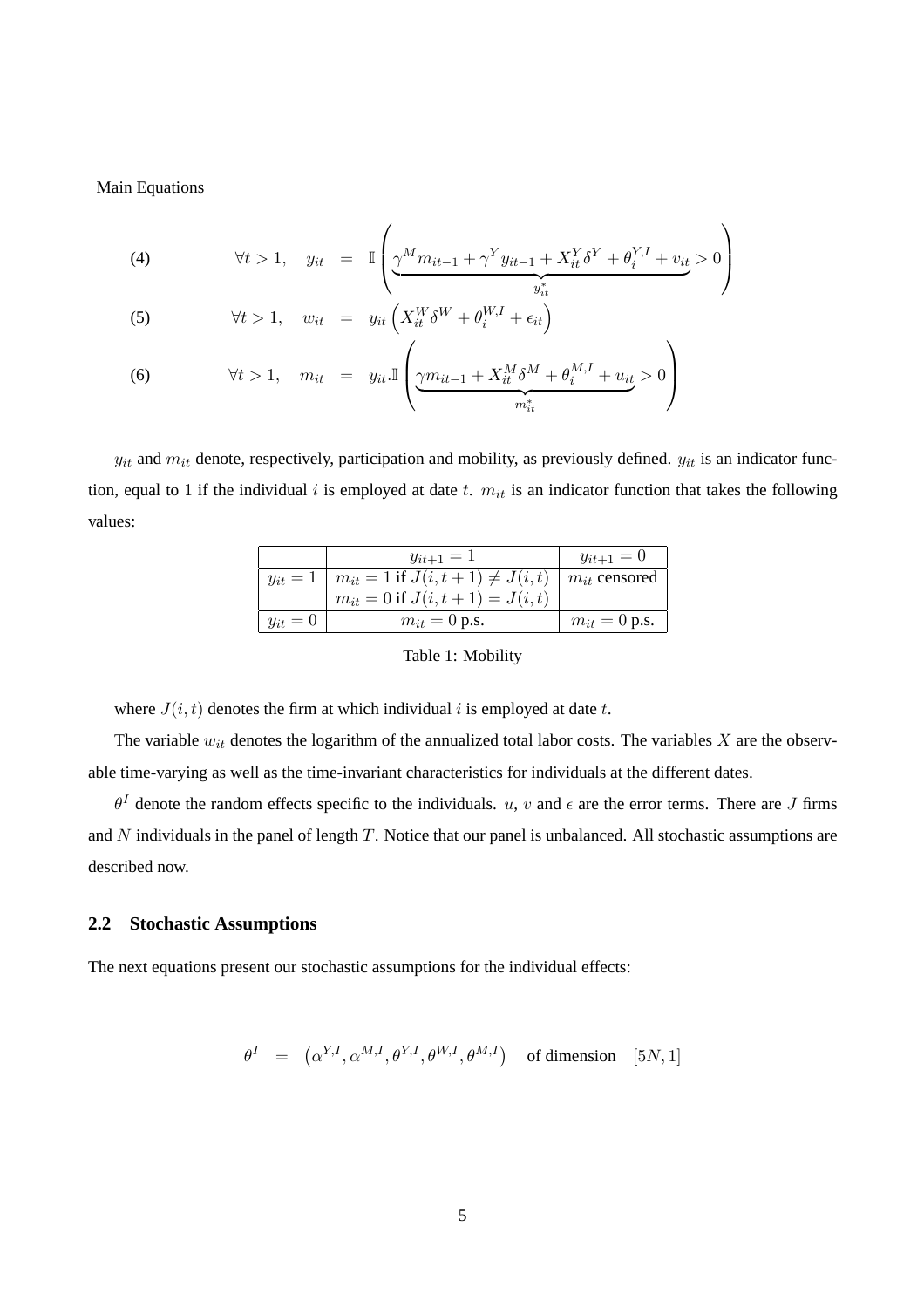Moreover, let us assume that<sup>1</sup>

$$
\theta_i^I | \Sigma_i^I \sim \mathcal{N}(0, \Sigma_i^I)
$$

where the variance-covariance matrix in this prior distribution has the following form:

(8) 
$$
\Sigma_{i}^{I} = D_{i} \Delta_{\rho} D_{i}
$$
 with  
\n(9)  $\Delta_{\rho} = CC'$  where  
\n
$$
C = \begin{pmatrix}\n1 & 0 & 0 & 0 & 0 \\
\cos_{1} & \sin_{1} & 0 & 0 & 0 \\
\cos_{2} & \sin_{2} \cos_{3} & \sin_{2} \sin_{3} & 0 & 0 \\
\cos_{4} & \sin_{4} \cos_{5} & \sin_{4} \sin_{5} \cos_{6} & \sin_{4} \sin_{5} \sin_{6} & 0 \\
\cos_{7} & \sin_{7} \cos_{8} & \sin_{7} \sin_{8} \cos_{9} & \sin_{7} \sin_{8} \sin_{9} \cos_{10} & \sin_{7} \sin_{8} \sin_{9} \sin_{10}\n\end{pmatrix}
$$

and

(11)  
\n
$$
D_{i} = \begin{pmatrix}\n\sigma_{i1}^{2} & 0 & 0 & 0 & 0 \\
0 & \sigma_{i2}^{2} & 0 & 0 & 0 \\
0 & 0 & \sigma_{i3}^{2} & 0 & 0 \\
0 & 0 & 0 & \sigma_{i4}^{2} & 0 \\
0 & 0 & 0 & 0 & \sigma_{i5}^{2}\n\end{pmatrix}
$$
 with  
\n(12)  
\n
$$
\sigma_{ij}^{2} = \exp(\overline{x_{i}^{F}}'\gamma_{j}) \quad i = 1...N \quad j = 1...5
$$

Therefore, individuals are independent, but their different individual effects are correlated. We use in (9) a Cholesky decomposition for the correlation matrix, the matrix  $C$  can be expressed using a trigonometric form as shown above. For the diagonal variance matrix, we use a factor decomposition:  $x_i^F$  denotes the factors specific to individual i.

Finally, we assume that the idiosyncratic error terms follow:

<sup>&</sup>lt;sup>1</sup>The subscript  $\cos_i$  is used to avoid  $\cos(\eta_i)$  with  $\eta_i \in [0, \pi]$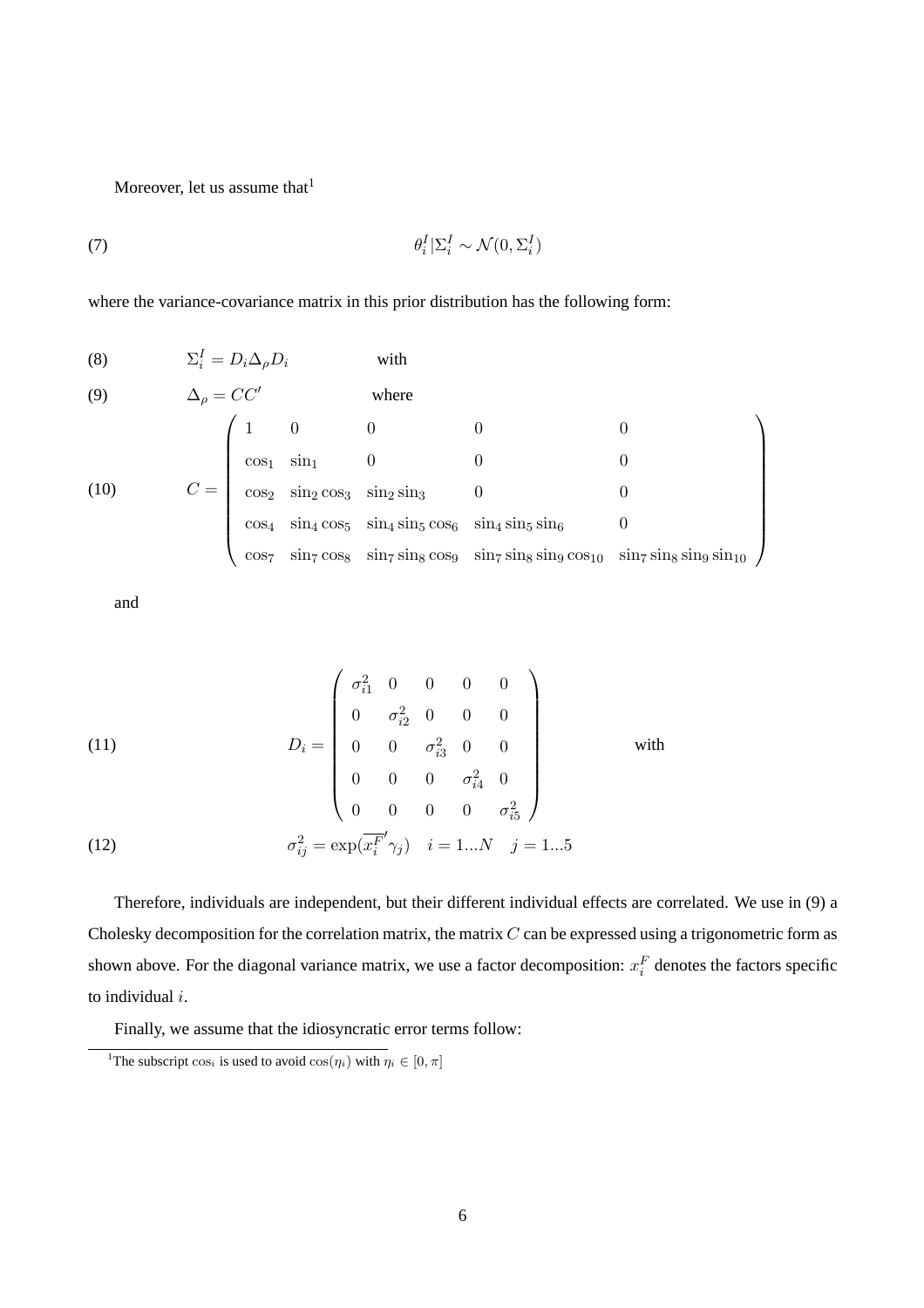(13) 
$$
\begin{pmatrix} v_{it} \\ \epsilon_{it} \\ u_{it} \end{pmatrix} \sim_{iid} \mathcal{N} \left( \begin{pmatrix} 0 \\ 0 \\ 0 \end{pmatrix}, \begin{pmatrix} 1 & \rho_{yw} \sigma & \rho_{ym} \\ \rho_{yw} \sigma & \sigma^2 & \rho_{wm} \\ \rho_{ym} & \sigma \rho_{wm} & 1 \end{pmatrix} \right)
$$

Crucially here, because experience and seniority are direct - but complex - outcomes of the various participation and mobility decisions, these two variables are a complicated function of both individual and idiosyncratic error terms. Therefore, the person effect and the idiosyncratic error term in the wage equation are both correlated with the experience and seniority variables through the correlation of individual effects and idiosyncratic error terms across our system of equations. Hence, our system allows for correlated random effects.

## **3 Estimation**

As in BFKT, we adopt a Bayesian setting. Our model estimates are given by the mean of the posterior distribution of the various parameters. At each step of an iterated procedure, we need to draw from the posterior distribution of these parameters. As the posterior distribution of the model is not tractable, we use the Gibbs Sampling algorithm to draw from this law at each step.

#### **3.1 Principles of the Gibbs Sampler**

Given a parameter set and data, the Gibbs sampler relies on the recursive and repeated computations of the conditional distribution of each parameter, conditional on all others and conditional on the data. We thus need to specify a prior density for each parameter. Let us just recall that the conditional distribution satisfies:

$$
l(p|\mathcal{P}_{(p)}, data) \propto l(data|\mathcal{P})\pi(p)
$$

where p is a given parameter,  $\mathcal{P}_{(p)}$  denotes all other parameters, and  $\pi(p)$  is the prior density of p.

In addition to increased separability, the Gibbs Sampler allows an easy treatment of latent variables through the so-called data augmentation procedure. Therefore, completion of the censored observations becomes possible. In particular, in our model, we do not observe latent variables  $m_{it}^*$ ,  $y_{it}^*$ . Censored or unobserved data are simply "augmented ".

Finally, the Gibbs Sampler procedure does not involve optimization algorithms. Simulation of conditional densities is the only computation required. Notice however that when the densities have no conjugate (i.e.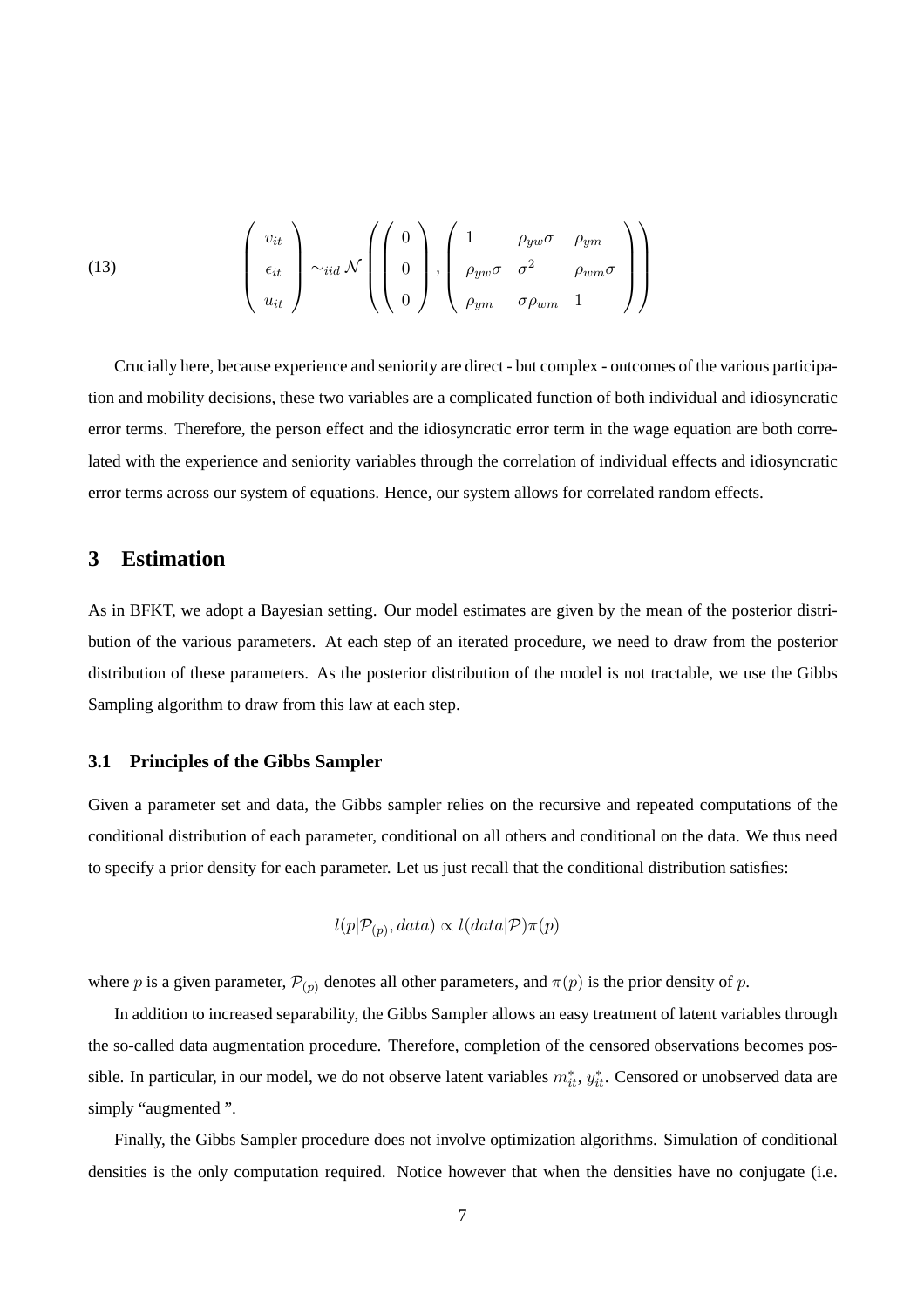when the prior and the posterior do not belong to the same family), we use the standard Hastings-Metropolis algorithm.

#### **3.2 Application to our Problem**

In order to use Bayes' rule, we have to write the full conditional likelihood that is the density of all variables (observed and augmented variables, here  $y, w, m, m^*, y^*$ ) given all parameters (parameters of interest and augmented parameters, denoted  $P$  later on). We thus have to properly define the parameter set and to properly "augment "our data.

The parameter set is the following:

(14) 
$$
(\delta_0^Y, \delta_0^M; \delta^Y, \gamma^M, \gamma^Y; \delta^M, \gamma; \delta^W; \sigma^2, \rho_{yw}, \rho_{ym}, \rho_{wm}; \Sigma^I)
$$

and  $P$  denotes:

(15) 
$$
\mathcal{P} = (\delta_0^Y, \delta_0^M; \delta^Y, \gamma^M, \gamma^Y; \delta^M, \gamma; \delta^W; \sigma^2, \rho_{yw}, \rho_{ym}, \rho_{wm}; \Sigma^I; \theta^I)
$$

When completing the data, special care is needed for mobility, a censored variable. Four cases must be distinguished depending of the values of  $(y_{it-1}, y_{it})$ . Completion is different conditional on these values. For a given individual i and conditional on both parameters and random effects, we define  $X_t$  the completed endogenous variable as:

$$
X_t = y_t y_{t-1} X_t^{11} + y_{t-1} (1 - y_t) X_t^{10} + y_t (1 - y_{t-1}) X_t^{01} + (1 - y_t) (1 - y_{t-1}) X_t^{00}
$$
  
\n
$$
X_t^{11} = (y_t^*, y_t, w_t, m_{t-1}^*, m_{t-1})
$$
  
\n
$$
X_t^{10} = (y_t^*, y_t, m_{t-1}^*)
$$
  
\n
$$
X_t^{01} = (y_t^*, y_t, w_t)
$$
  
\n
$$
X_t^{00} = (y_t^*, y_t)
$$
  
\n
$$
X_1 = y_1 X_1^1 + (1 - y_1) X_1^0
$$
  
\n
$$
X_1^1 = (y_1^*, y_1, w_1)
$$
  
\n
$$
X_1^0 = (y_t^*, y_1)
$$

Notice also that we do not need to complete the mobility equation at date  $T^2$ . For a given individual i, her

 ${}^{2}$ Even though our notations do not make this explicit, all our computations allow for an individual-specific entry and exit date in the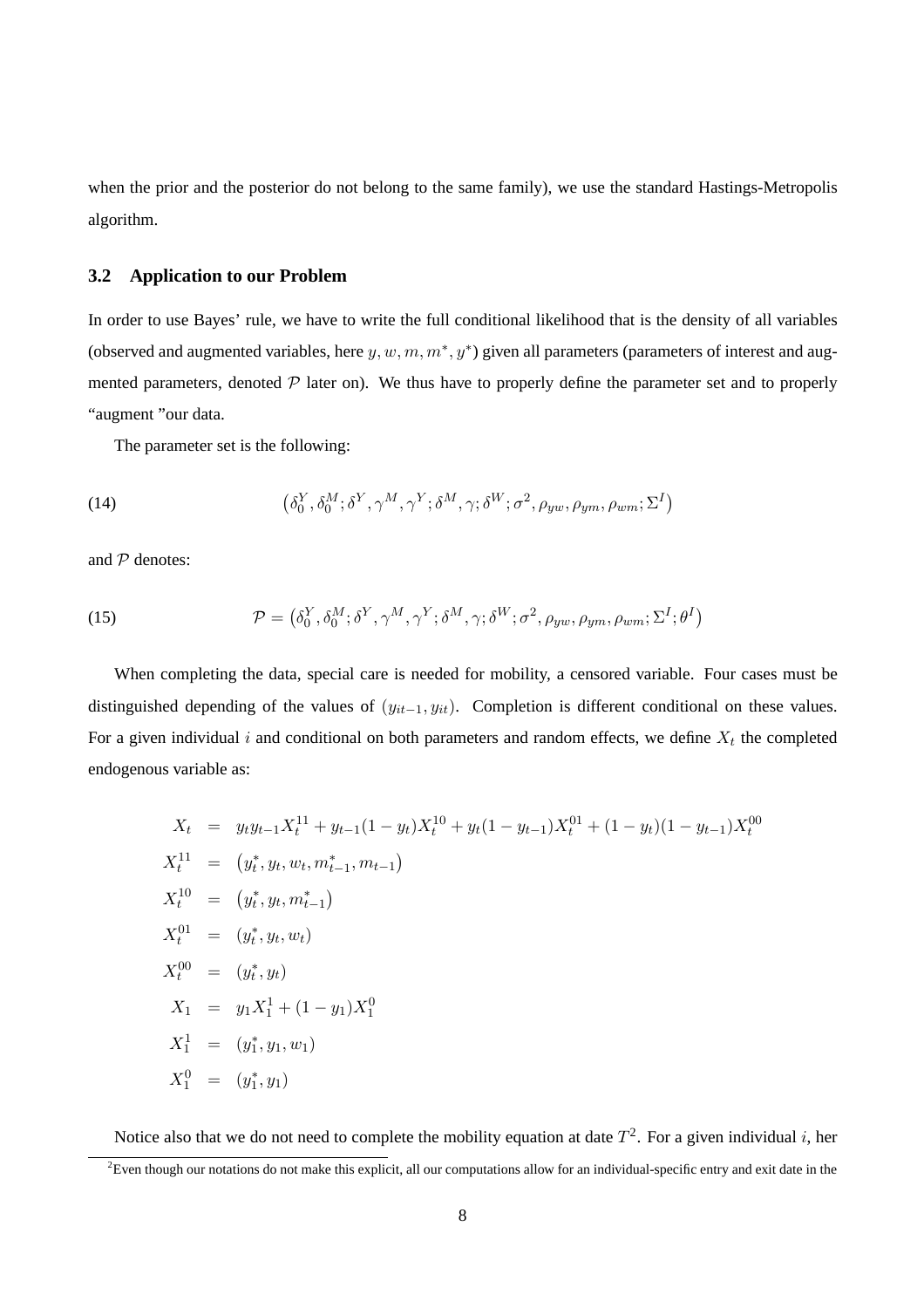contribution to the completed full conditional likelihood is:

$$
L(\underline{X}_T^i|\mathcal{P}) = \left(\prod_{t=2}^T l(X_{it}|\mathcal{P}, \mathcal{F}_{i,t-1})\right) l(X_{i1})
$$
  

$$
\underline{X}_T^i = (X_{i1}, ..., X_{iT})
$$
  

$$
\mathcal{F}_{i,t-1} = (\underline{X}_{it-1})
$$

with:

$$
l(X_{it}|\mathcal{P}, \mathcal{F}_{i,t-1}) = (l(X_{it}^{11}|\mathcal{P}, \mathcal{F}_{i,t-1}))^{y_{it-1}y_{it}}(l(X_{it}^{10}|\mathcal{P}, \mathcal{F}_{i,t-1}))^{y_{it-1}(1-y_{it})}
$$

$$
(l(X_{it}^{01}|\mathcal{P}, \mathcal{F}_{i,t-1}))^{(1-y_{it-1})y_{it}}(l(X_{it}|\mathcal{P}, \mathcal{F}_{i,t-1}))^{(1-y_{it-1})(1-y_{it})}
$$

Thus, the full conditional likelihood writes as:

$$
L(\underline{X}_{T}|\mathcal{P}) = \left(\frac{1}{V^{w}}\right)^{\frac{\sum_{i=1}^{N} \sum_{t=1}^{T} y_{it}}{2}} \left(\frac{1}{V^{m}}\right)^{\frac{\sum_{i=1}^{N} \sum_{t=1}^{T-1} y_{it}}{2}}
$$
  

$$
\prod_{i=1}^{N} (\mathbb{I}_{y_{i1}^{*}>0})^{y_{i1}} (\mathbb{I}_{y_{i1}^{*}\le0})^{1-y_{i1}} \exp\left(-\frac{1}{2}(y_{i1}^{*} - m_{y_{i1}^{*}})^{2}\right) \exp\left(-\frac{y_{i1}}{2V^{w}}(w_{i1} - M_{i1}^{w})^{2}\right)
$$
  

$$
\prod_{t=2}^{T} (\mathbb{I}_{y_{it}^{*}\le0})^{1-y_{it}} (\mathbb{I}_{y_{it}^{*}}>0)^{y_{it}} \exp\left(-\frac{1}{2}(y_{it}^{*} - m_{y_{it}^{*}})^{2}\right)
$$
  

$$
\exp\left(-\frac{y_{it}}{2V^{w}}(w_{it}^{*} - M_{it}^{w})^{2}\right) \left((\mathbb{I}_{m_{it-1}^{*}\le0})^{1-m_{it-1}} (\mathbb{I}_{m_{it-1}^{*}>0})^{m_{it-1}}\right)^{y_{it-1}y_{it}} \exp\left(-\frac{y_{it-1}}{2V^{m}}(m_{it-1}^{*} - M_{it-1}^{m})^{2}\right)
$$

with:

- 
$$
V^{w} = \sigma^{2} (1 - \rho_{yw}^{2})
$$
  
\n- 
$$
V^{m} = \frac{1 - \rho_{yw}^{2} - \rho_{ym}^{2} - \rho_{wm}^{2} + 2\rho_{yw}\rho_{ym}\rho_{wm}}{1 - \rho_{yw}^{2}}
$$
  
\n- 
$$
M_{it}^{m} = m_{m_{it}^{*}} + \underbrace{\frac{\rho_{y,m} - \rho_{w,m}\rho_{y,w}}{1 - \rho_{y,w}^{2}}}_{a} (y_{it}^{*} - m_{y_{it}^{*}}) + \underbrace{\frac{\rho_{w,m} - \rho_{y,m}\rho_{y,w}}{\sigma(1 - \rho_{y,w}^{2})}}_{b} (w_{it} - m_{w_{it}})
$$
  
\n- 
$$
M_{it}^{w} = m_{w_{it}} + \sigma\rho_{y,w} (y_{it}^{*} - m_{y_{it}^{*}})
$$

and the residual correlations are parameterized by:

panel.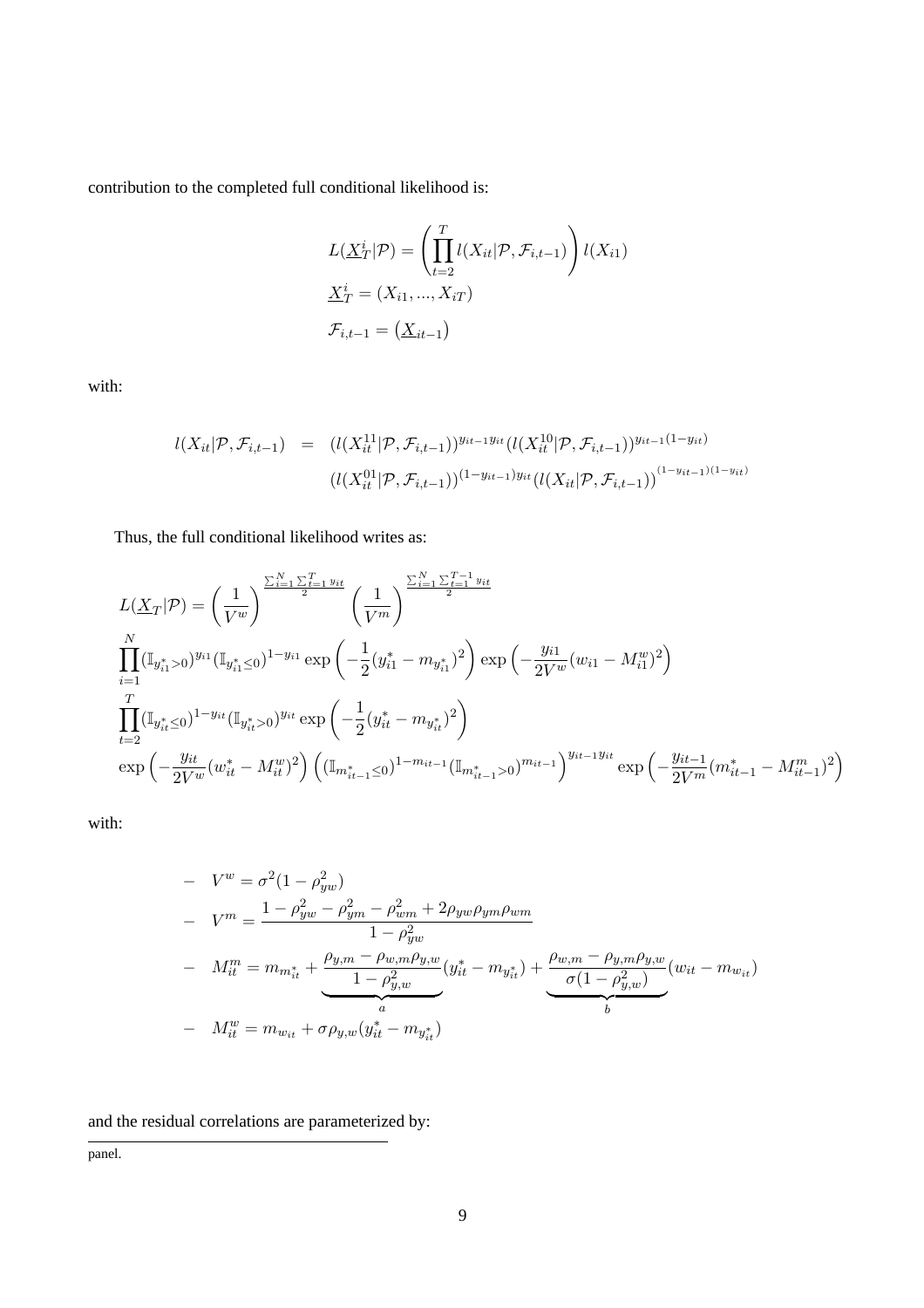(16)  
\n
$$
\theta = \begin{pmatrix} \theta_{yw} \\ \theta_{ym} \\ \theta_{wm} \end{pmatrix}
$$
\n
$$
(17)
$$
\n
$$
\begin{pmatrix} \rho_{yw} \\ \rho_{ym} \\ \rho_{wm} \end{pmatrix} = \begin{pmatrix} \cos(\theta_{yw}) \\ \cos(\theta_{yw})\cos(\theta_{ym}) \\ \cos(\theta_{yw})\cos(\theta_{ym}) - \sin(\theta_{yw})\sin(\theta_{ym})\cos(\theta_{wm}) \end{pmatrix}
$$

Finally, we define the various prior distributions as follows:

$$
\delta_0^Y \sim \mathcal{N}(m_{\delta_0^Y}, v_{\delta_0^Y}) \qquad \delta_0^M \sim \mathcal{N}(m_{\delta_0^M}, v_{\delta_0^M})
$$
  
\n
$$
\delta^Y \sim \mathcal{N}(m_{\delta^Y}, v_{\delta^Y}) \qquad \gamma^Y \sim \mathcal{N}(m_{\gamma^Y}, v_{\gamma^Y})
$$
  
\n
$$
\gamma^M \sim \mathcal{N}(m_{\gamma^M}, v_{\gamma^M}) \qquad \delta^W \sim \mathcal{N}(m_{\delta^W}, v_{\delta^W})
$$
  
\n
$$
\delta^M \sim \mathcal{N}(m_{\delta^M}, v_{\delta^M}) \qquad \gamma \sim \mathcal{N}(m_{\gamma}, v_{\gamma})
$$
  
\n
$$
\sigma^2 \sim \mathcal{IG}(\frac{v}{2}, \frac{d}{2}) \qquad \theta \sim_{iid} \mathcal{U}[0, \pi]
$$
  
\n
$$
\eta_j \sim_{iid} \mathcal{U}[0, \pi] \qquad j = 1...10 \qquad \gamma_j \sim_{iid} \mathcal{N}(m_{\gamma_j}, v_{\gamma_j}) \qquad j = 1...5
$$

Based on these priors and the full conditional likelihood, all posterior densities can be evaluated (details can be found in the Appendix). The Gibbs Sampler can be used for estimation purposes using data sources that we describe in some detail now.

## **4 Data**

The data on workers come from two data sources, the Déclarations Annuelles de Données Sociales (DADS) and the Echantillon Démographique Permanent (EDP) that are matched. Our first source, the DADS (Déclarations Annuelles de Données Sociales), is an administrative file based on mandatory reports of employees' earnings by French employers to the Fiscal administration. Hence, it matches information on workers and on their employing firm. This dataset is longitudinal and covers the period 1976-1995 for all workers employed in the private and semi-public sector and born in October of an even year. Finally, for all workers born in the first four days of October of an even year, information from the EDP (Echantillon Démographique Permanent) is also available. The EDP comprises various Censuses and demographic information. These sources are presented in more detail in the following paragraphs.

**The DADS data set:** Our main data source is the DADS, a large collection of matched employer-employee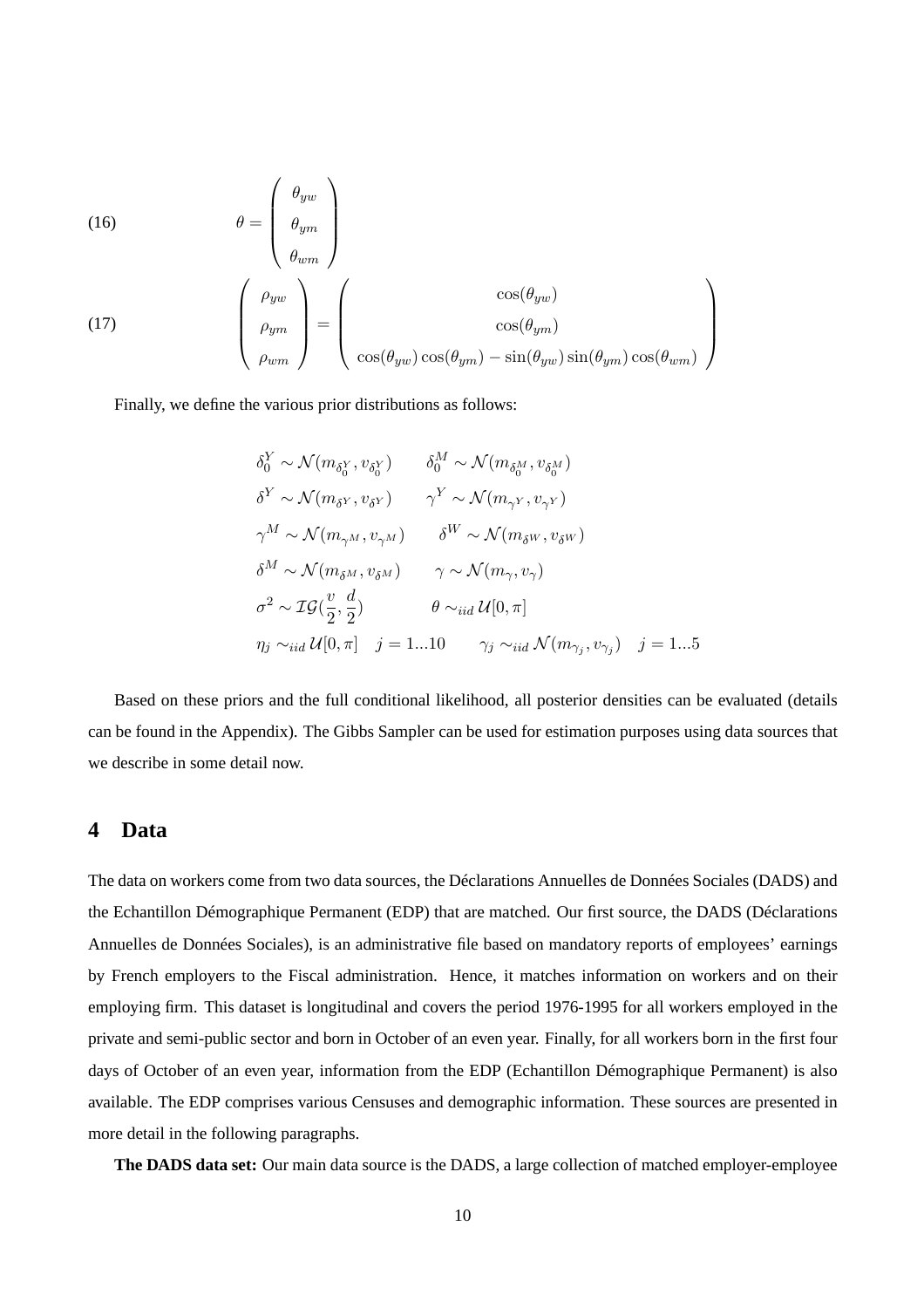information collected by INSEE (Institut National de la Statistique et des Etudes Economiques) and maintained in the Division des revenus. The data are based upon mandatory employer reports of the gross earnings of each employee subject to French payroll taxes. These taxes apply to all "declared "employees and to all selfemployed persons, essentially all employed persons in the economy.

The Division des revenus prepares an extract of the DADS for scientific analysis, covering all individuals employed in French enterprises who were born in October of even-numbered years, with civil servants excluded.<sup>3</sup> Our extract runs from 1976 through 1995, with 1981, 1983, and 1990 excluded because the underlying administrative data were not sampled in those years. Starting in 1976, the division revenus kept information on the employing firm using the newly created SIREN number from the SIRENE system. However, before this date, there was no available identifier of the employing firm. Each observation of the initial data set corresponds to a unique individual-year-establishment combination. The observation in this initial DADS file includes an identifier that corresponds to the employee (called ID below) and an identifier that corresponds to the establishment (SIRET) and an identifier that corresponds to the parent enterprise of the establishment (SIREN). For each observation, we have information on the number of days during the calendar year the individual worked in the establishment and the full-time/part-time status of the employee. For each observation, in addition to the variables mentioned above, we have information on the individual's sex, date and place of birth, occupation, total net nominal earnings during the year and annualized net nominal earnings during the year for the individual, as well as the location and industry of the employing establishment. The resulting data set has 13,770,082 observations.

**The Echantillon Démographique Permanent:** The division of Etudes Démographiques at INSEE maintains a large longitudinal data set containing information on many socio-demographic variables of all French individual. All individuals born in the first four days of the month of October of an even year are included in this sample. All questionaires for these individuals from the 1968, 1975, 1982, and 1990 Censuses are gathered into the EDP. Since the exhaustive long-forms of the various Censuses were entered under electronic form only for a fraction of the population leaving in France (1/4 or 1/5 depending on the date), the division des Etudes Démographiques had to find all the Censuses questionaires for these individuals. The INSEE regional agencies were in charge of this task. But, not all information from these forms were entered. The most important socio-demographic variables are however available.<sup>4</sup>

For every individual, education measured as the highest diploma and the age at the end of school are collected. Since the categories differ in the three Censuses, we first created eight education groups (identical to

<sup>&</sup>lt;sup>3</sup>Individuals employed in the civil service move almost exclusively to other positions within the civil service. Thus the exclusion of civil servants should not affect our estimation of a worker's market wage equation. see Abowd, Kramarz, and Margolis (1999).

<sup>&</sup>lt;sup>4</sup>Notice that no earnings or income variables have ever been asked in the French Censuses.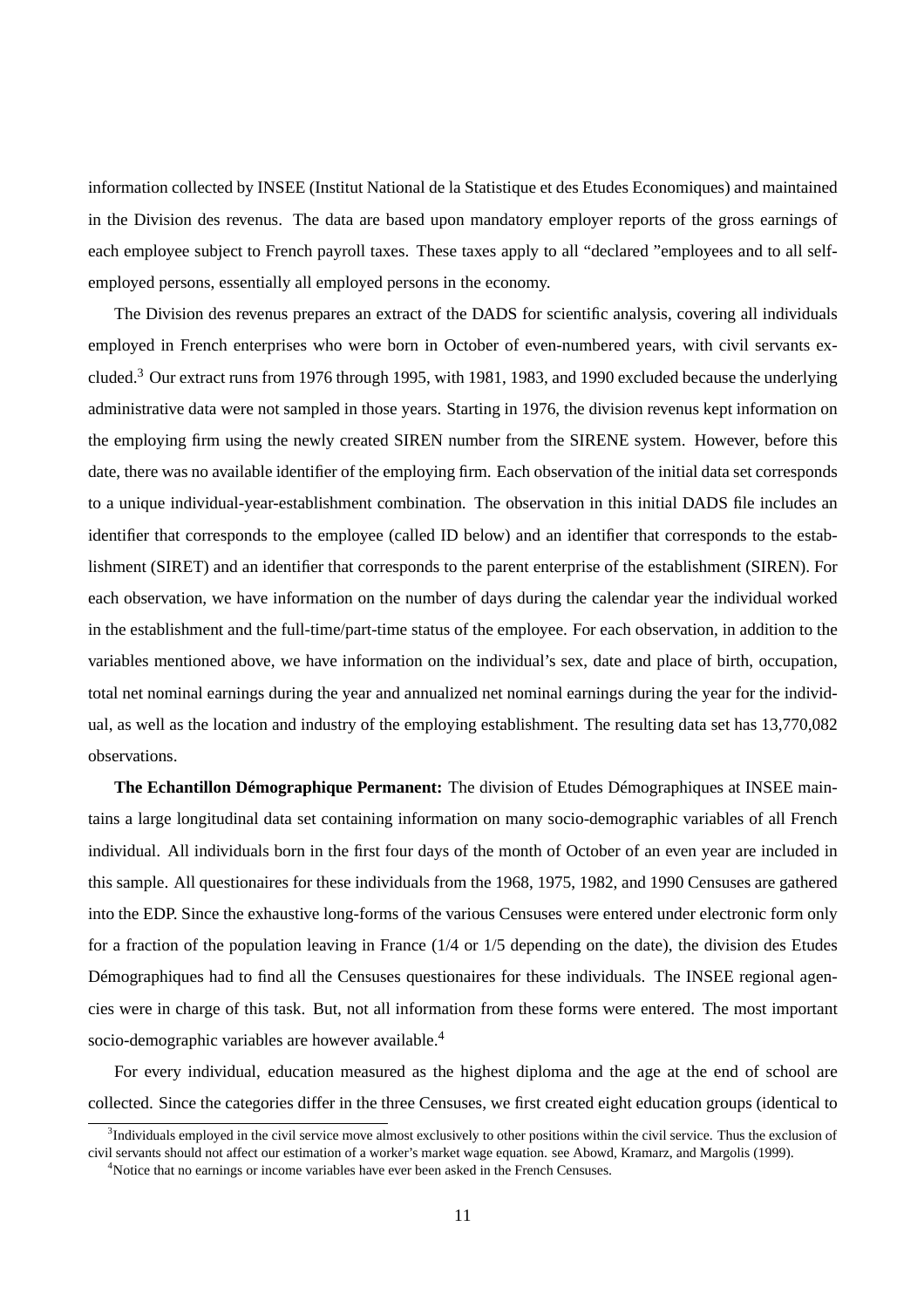those used in Abowd, Kramarz, and Margolis, 1999). The following other variables are collected: nationality (including possible naturalization to French citizenship), country of birth, year of arrival in France, marital status, number of kids, employment status (wage-earner in the private sector, civil servant, self-employed, unemployed, inactive, apprentice), spouse's employment status, information on the equipment of the house or appartment, type of city, location of the residence (region and department). At some of the Censuses, data on the parents education or social status are collected.

In addition to the Census information, all French town-halls in charge of Civil Status registers and ceremonies transmit information to INSEE for the same individuals. Indeed, any birth, death, wedding, and divorce involving an individual of the EDP is recorded. For each of the above events, additional information on the date as well as the occupation of the persons concerned by the events are collected.

Finally, both Censuses and Civil Status information contain the person identifier (ID) of the individual.

**Creation of the Matched Data File:** Based on the person identifier, identical in the two datasets (EDP and DADS), it is possible to create a file containing approximately one tenth of the original 1/25th of the population born in october of an even year, i.e. those born in the first four days of the month. Notice that we do not have wages of the civil-servants (even though Census information allows us to know if someone has been or has become one), or the income of self-employed individuals. Then, this individual-level information contains the employing firm identifier, the so-called SIREN number, that allows us to follow workers from firm to firm and compute the seniority variable. This final data set has approximately 1.5 million observations.

### **5 Results**

#### **5.1 Specification and Identification**

First, we describe the variables included in each equation. The wage equation is standard for most of its components and includes, in particular, a quadratic function of experience and seniority. It also includes the following individual characteristics: the sex, the marital status and if unmarried an indicator for living in couple, an indicator for living in the Ile de France region, the département (roughly a U.S. county) unemployment rate, an indicator for French nationality for the person as well as for his (her) parents, and cohort effects. We also include information on the job: an indicator function for part-time work, and 14 indicators for the industry of the employing firm. We also include year indicators. Finally, and following the specification adopted in BFKT, we include a function, denoted  $J_{it}^W$ , that captures the sum of all wage changes that resulted from the moves until date  $t$ . This term allows for a discontinuous jump in one's wage when he/she changes jobs. The jumps are allowed to differ depending on the level of seniority and total labor market experience at the point in time when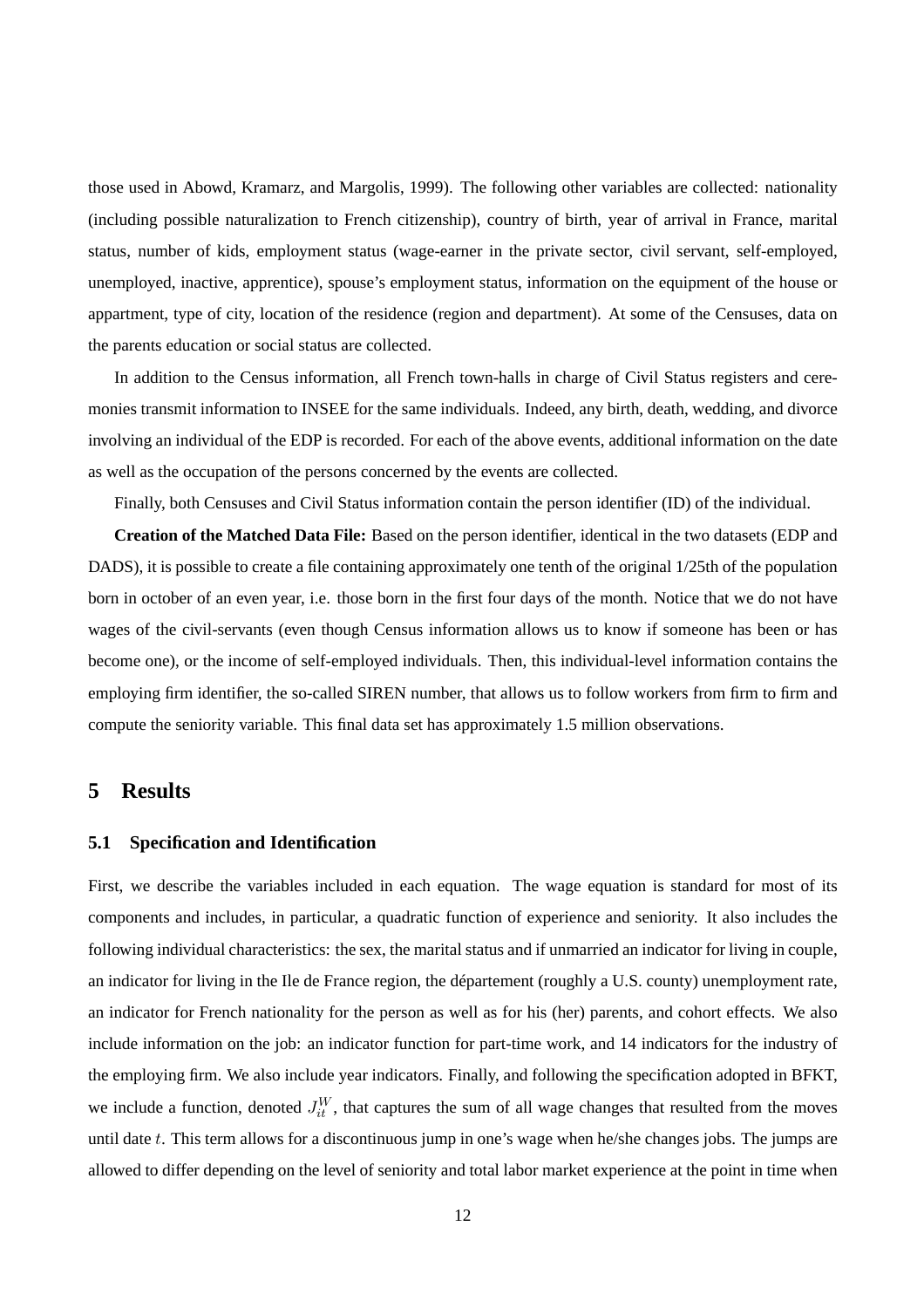the individual changes jobs. Specifically,

(18) 
$$
J_{it}^W = (\phi_0^s + \phi_0^e e_{i0}) d_{i1} + \sum_{l=1}^{M_{it}} \left[ \sum_{j=1}^4 (\phi_{j0} + \phi_j^s s_{t_l-1} + \phi_j^e e_{t_l-1}) d_{jit_l} \right].
$$

Suppressing the *i* subscript, the variable  $d_{1t_l}$  equals 1 if the *lth* job lasted less than a year, and equals 0 otherwise. Similarly,  $d_{2t_l} = 1$  if the *l*th job lasted between 1 and 5 years, and equals 0 otherwise,  $d_{3t_l} = 1$  if the *l*th job lasted between 5 and 10 years, and equals 0 otherwise,  $d_{4t_1} = 1$  if the *l*th job lasted more than 10 years and equals 0 otherwise. The quantity  $M_{it}$  denotes the number of job changes by the *i*th individual, up to time  $t$  (not including the individual's first sample year). If an individual changed jobs in his/her first sample then  $d_{i1} = 1$ , and  $d_{i1} = 0$  otherwise. The quantities  $e_t$  and  $s_t$  denote the experience and seniority in year t, respectively.<sup>5</sup>

Turning now to the mobility equation, most variables included in the wage equation are also present in the mobility equation at the exclusion of the  $J_{it}^W$  function. However, an indicator for the lagged mobility decision and indicators for having children between 0 and 3, and for having children between 3 and 6 are now included in this equation but are not present in the wage equation.

The participation equation is very similar to the mobility equation. For obvious reasons though, seniority that was present in the latter equation is now excluded. And for the same reason, other variables specific to a job - the part-time status and the employing industry - are excluded from the participation equation. Now, the lagged participation decision (or employment status) is included in the participation equation whereas this variable is meaningless in the mobility equation since mobility implies participating in both the previous and the contemporaneous years, as discussed in the Statistical Model Section.

Finally, the initial mobility and participation equations are simplified versions of these equations.

As is directly seen from the above equations, we have used multiple exclusion restrictions. For instance, and for obvious reasons, the industry affiliation is included in both wage and mobility equations but not in the participation equation. Conversely, the children variables are not present in the wage equation but are included in the two other equations (this exclusion was decided after due testing). Furthermore, the  $J_{it}^W$  function is included in the wage equation but not in the participation and mobility equations. Unfortunately, there appears to be no good exclusion that would guarantee convincing identification of the initial conditions equations,

<sup>&</sup>lt;sup>5</sup>This specification for the term  $J_{it}^{W}$  produces thirteen different regressors in the wage equation. These regressors are: a dummy for job change in year 1, experience in year 0, the numbers of switches of jobs that lasted less than one year, between 2 and 5 years, between 6 and 10 years, or more than 10 years, seniority at last job change that lasted between 2 and 5 years, between 6 and 10 years, or more than 10 years, and experience at last job change that lasted less than one year, between 2 and 5 years, between 6 and 10 years, or more than 10 years.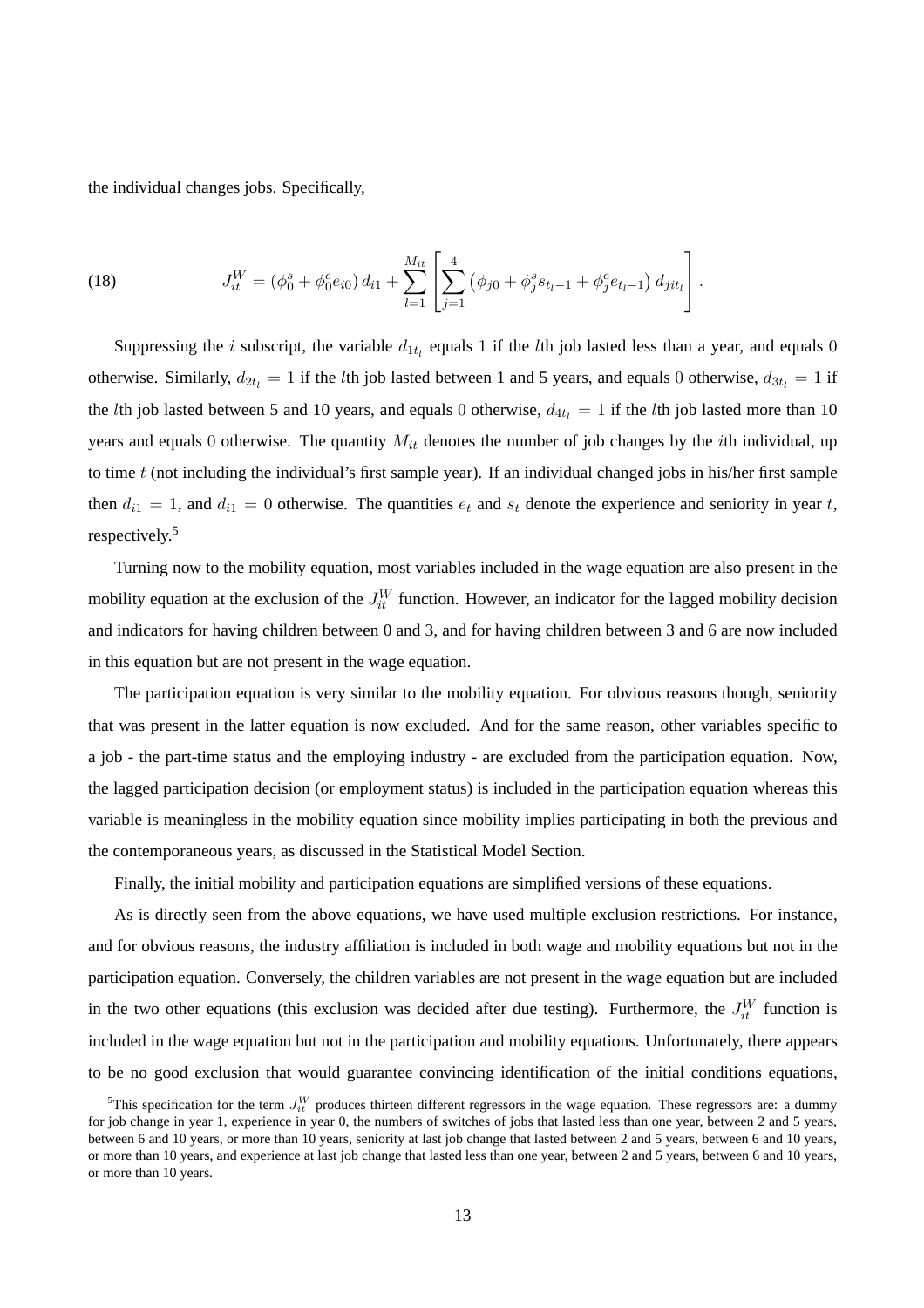except functional form (the normality assumptions).

#### **5.2 Results for Certificat d'Etudes Primaires Holders (High-School Dropouts)**

In France, apart from those quitting the education system without any diploma (with the possible confusion of missing response to the education question in the various Censuses), the Certificat d'Etudes Primaires (CEP hereafter) holders are those leaving the system with the lowest possible level of education. They are essentially comparable to High-School dropouts in the United States. Table 1 presents estimation results for the wage equation for each education group. Table 2 presents estimation results for the participation equation, once again for each education group. Table 3 presents estimation results for the inter-firm mobility equations for the four education groups. Table 4 presents estimation results for the initial conditions equations, and Table 5 gives our estimates of the variance-covariance matrices for the individual effects (across the five equations) and for the idiosyncratic effects (across the three main equations).

**Wage Equation:** Since estimating returns to seniority is one of the main motivations for adopting the joint system estimation strategy, we first see that the returns are small, 0.3% per year (in the first years). Returns to experience are ten times larger than returns to tenure. Results of Table 1 show that the timing of the mobilities in a career barely matters. More precisely, for the CEP category, each switch of job adds approximately 65% to the wage. However, one must add to the constant a component proportional to seniority and experience at exit of the last job. But virtually none of these coefficients are significantly different from zero. Early moves in the career are not good and moves after long stays in a job are marginally detrimental.

In this first table, two more facts are worthy of notice. First, and confirming results by Abowd, Kramarz, Lengermann, and Roux (2004), interindustry wage differences are relatively compressed (when compared with groups with a higher level of education), a consequence of minimum wages for a category that includes many workers at the bottom of the wage distribution. Second, when correcting for mobility and participation, loweducation foreigners are better paid than nationals.

**Participation and Mobility Equations:** Tables 2 and 3 present our estimates of the participation and mobility equations respectively, for CEP workers. Table 4 presents our estimates for the initial conditions, for the same CEP workers. Most results are unsurprising. For instance, having low-age children lowers participation but has no effect on mobility. More interesting are the coefficients on the lagged mobility and lagged participation. In contrast with most previous estimates, we are able to apportion state-dependence and heterogeneity. Unsurprisingly, past participation and past mobility favors participation. More surprisingly though past mobility is associated with more mobility today. Therefore, workers are mobile both because some of them may be high-mobility workers. But, lagged dependence is obviously a reflection of French labor market institutions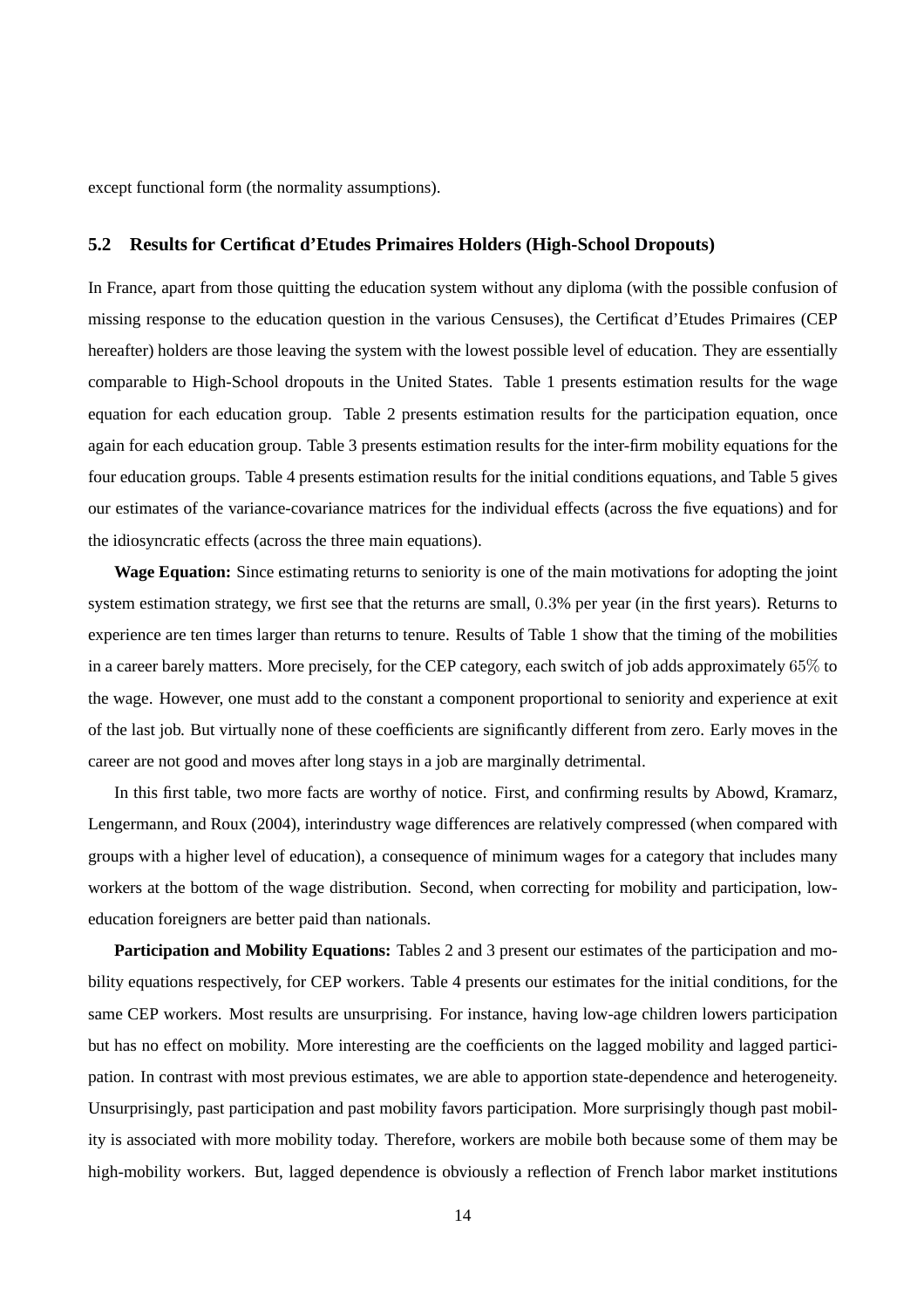where workers often go from short-term contracts to short-term contracts, irrespective of their "tastes". Unfortunately, our data sources do not tell us the nature of the contract. Furthermore, this last result stands in sharp contrast with those obtained by BFKT who estimate a negative sign, more in line with the free choice view of mobility. Furthermore, seniority affects positively mobility, in contrast to what is found in BFKT for this group.

**Stochastic Components:** Table 5 presents estimates of variance-covariance components of the individual effects for our five equations in the first panel and of the residuals of the three main equations in the second panel. The results clearly show that those who participate are also relatively high-wage workers (both in terms of individual effects and in terms of error term).

#### **5.3 Results for CAP-BEP holders (Vocational Technical School, basic)**

One element that distinguishes continental education systems, the French as well as the German, is the existence of well-developed apprenticeship training. Indeed, this feature is well-known for Germany but it is also quite important in France. Students who obtain the CAP (Certificat d'Aptitude Professionnelle) or the BEP (Brevet d'Enseignement Professionnel) have spent part of their education in firms and the rest within schools where they were taught both general and vocational subjects. It has no real equivalent in the US system.

**Wage Equation:** Returns to tenure, presented in Table 1, for workers with a vocational technical education are negative, almost significantly so. We believe that negative returns are not only possible but confirmed by many features of the French labor market, as well as other empirical evidence that we discuss now. Most important to understand this feature is the  $J^W$  function. Results are indeed very similar to those obtained for high-school dropouts. In particular, job changes always entail a large wage gain, roughly equal to 65%, unrelated to the seniority at the moment of the change. However, and in contrast with dropouts, a move very early in the career has a small negative effect (-0.5%) and more significant, a move late in a career within a firm. Indeed, moves after more than 10 years of seniority generate a wage loss of more than -2% per year of seniority which is not compensated by the 1.3% increase per year of experience.

**Participation and Mobility Equations:** The estimated coefficients for the participation equation are very similar to those obtained for the previous group. More interestingly, and related to the wage equation, we find no evidence of lagged dependence in mobility. However, mobility is only mildly related to seniority (more seniority inducing less mobility). Hence, workers appear to move at virtually all tenures, because they lose nothing – on the contrary – by doing so, with one exception though for very long tenures. Notice also that having young children affects strongly both participation and initial participation equation, in contrast to college-educated groups.

**Stochastic Components:** For this group, most components are not significantly different from zero. Only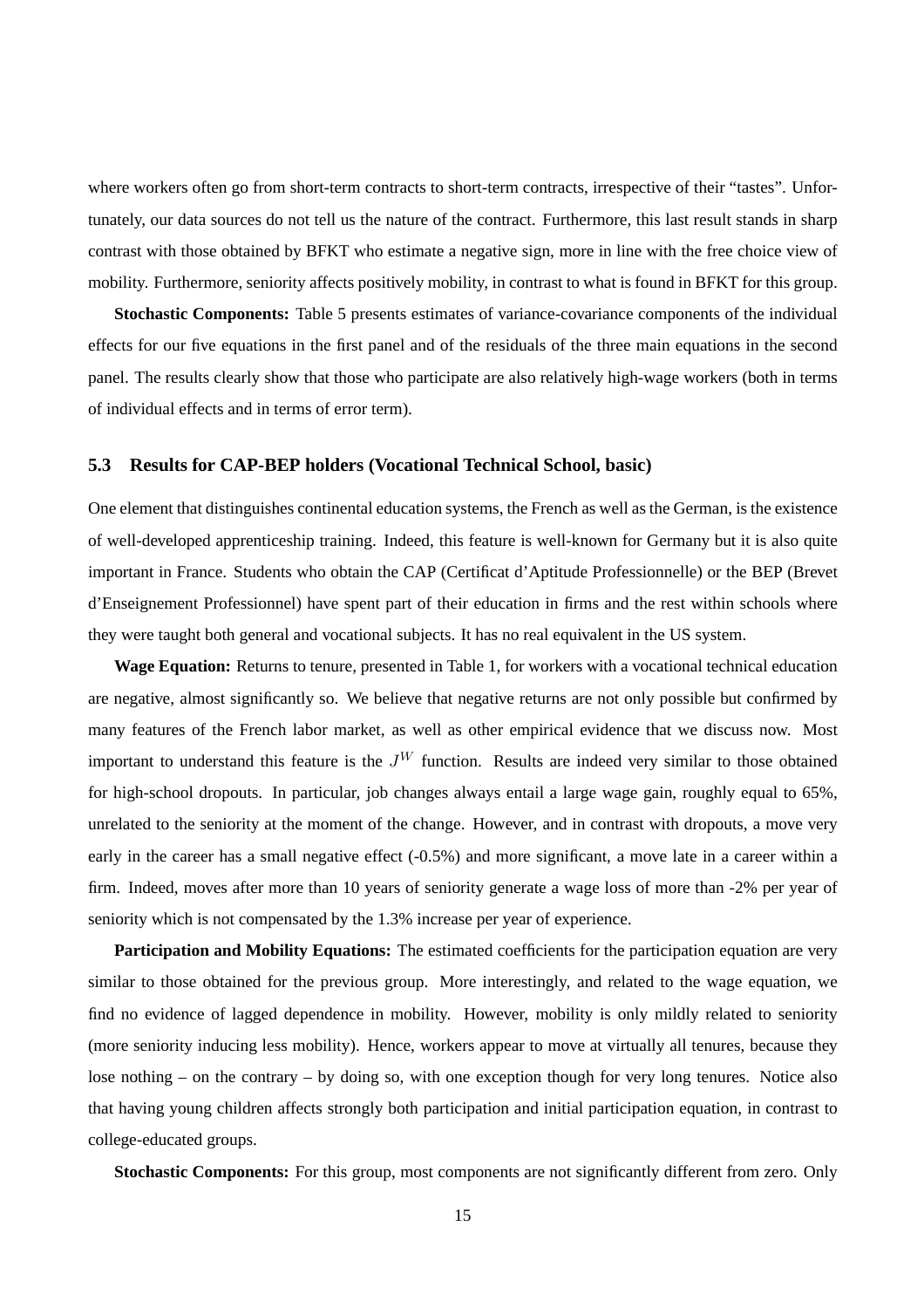participation and wage person effects are positively correlated. In contrast, the same correlation is negative, significantly so but mildly, for the idiosyncratic error terms.

#### **5.4 Results for Baccalauréat Holders (High-School Graduates)**

High-school graduation in France means that students have succeeded in a national exam, called the Baccalauréat. It is a passport to higher education, even though not all holders of the Baccalauréat go to a University. And, furthermore, since many students who attend university never obtain a degree the group here potentially includes workers who never completed any degree in the higher education system.

**Wage Equation:** Indeed, results for this group, presented again in Table 1, are very similar to those given for the CEP holders. Returns to experience are large but returns to seniority are essentially zero. However, the estimates for the  $J^W$  function are very striking. First, there is a clear decrease in returns to mobility when comparing short job spells and long job spells. In particular, mobility after ten years in a job brings approximately a 35% bonus when mobility after up to 5 years in a job appears to add 100%. In addition, the component proportional to seniority is very negative for the long job spells, destroying 3.5% per year. Hence, a mobility after ten years in a job generates an average loss of at least 35% of the wage in comparison with mobilities at shorter tenures. Notice though that the component proportional to experience is increasing with experience and partly compensate for these relative losses.

**Participation and Mobility Equations:** Most results are very consistent with those obtained previously for the CEP holders (all in Tables 2 and 3) . Interestingly though, the positive lagged dependence of mobility disappears and even becomes marginally negative, a result that is consistent with results for the US. In contrast to results obtained for CEP holders, the seniority coefficient in the mobility equation is not significantly different from zero. Hence, the Baccalauréat group is quite special in that display no clear pattern of mobility within a job, a potential reflection that careers where affected by involuntary job losses, at long tenures.

**Stochastic Components:** For workers in this category, central are the positive correlations between the participation and the wage equations that come both from individual effects and from idiosyncratic terms. But high-wage individuals are low-mobility workers. In addition, the participation and mobility idiosyncratic error terms are highly positively correlated, another proof that non-participation (non-employment) and mobility are negatively associated.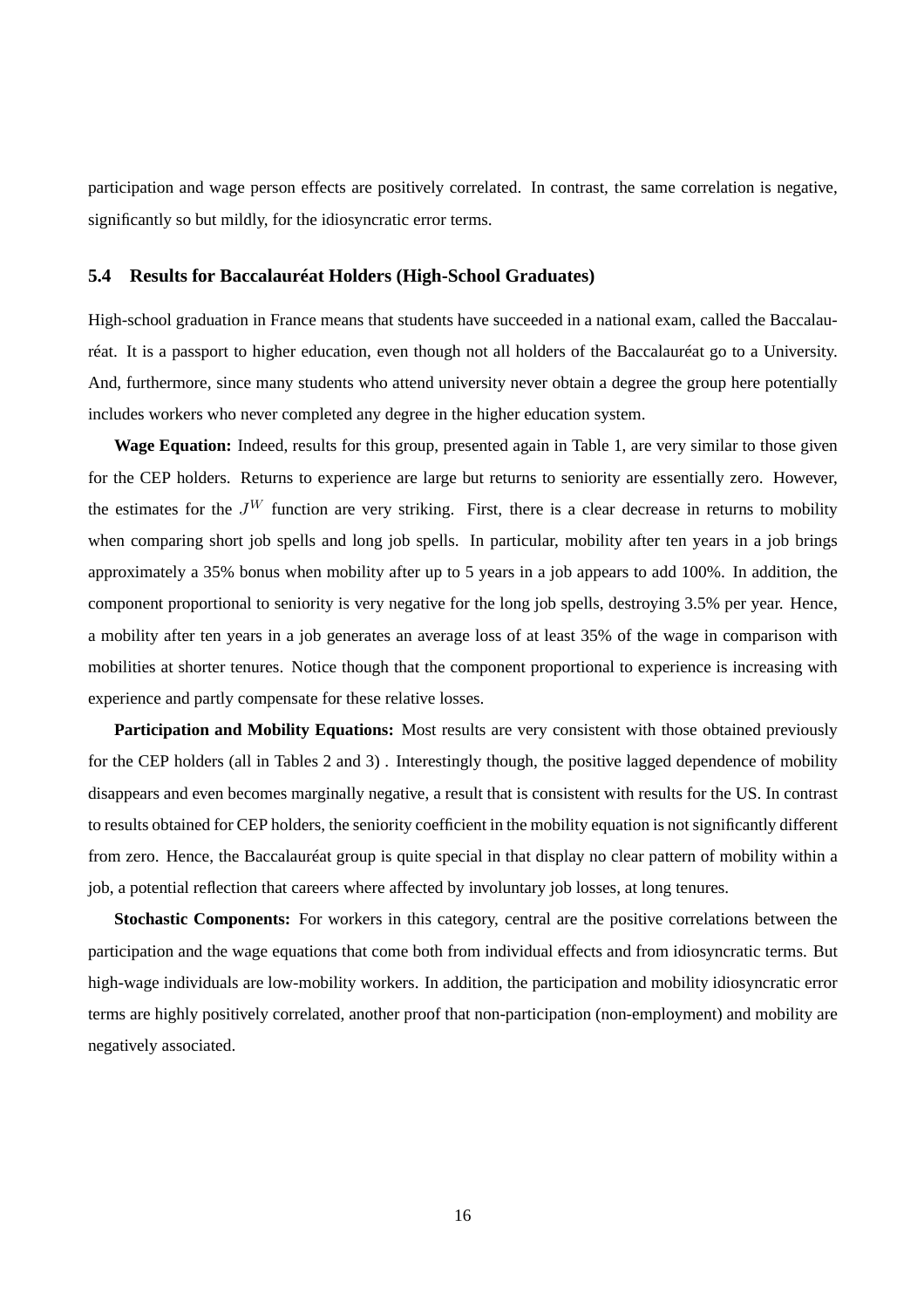#### **5.5 Results for University and Grandes Ecoles Graduates**

Another element that distinguishes the French education system from other continental education systems as well as from the American system is the existence of a very selective set of so-called Grandes Ecoles that work in parallel with Universities. The former system delivers masters degrees mostly in engineering and in business. It is very selective, in contrast to the rest of higher education.

**Wage Equation:** Interestingly, results for the group of graduates stand in sharp contrast with those obtained for the other education groups (see Table 1). Not because returns to experience differ but mostly because returns to seniority are now sizeable, approximately 1% per additional year. <sup>6</sup> Furthermore, the estimated  $J<sup>W</sup>$  function is also specific to that group. More precisely, wage gains not only come from the number of job changes but also from the timing of these changes. Optimally, job changes after at most 5 years in that job are those most profitable since they add 4.5% per year of seniority to the starting point of the new job. Hence, say after 5 years in a job, a graduate worker loses from the lost seniority  $(5\%)$  but gains from the move (approximately  $80\%$ ) and from the moment of the move (23%) and may lose something if the move was made too early in the career. Notice that any move made later in the career, i.e. after 5 years of experience entails no loss nor gain due to experience.

Other interesting facts must be noted for this group of graduates. First, working part-time entails much bigger losses than for other groups. Furthermore, sizeable inter-industry wage differences can be found. As mentioned above, such results are perfectly in line with those estimated by Abowd, Kramarz, Lengermann, and Roux (2004) in their comparison of France and the United States. Wage differences mostly come from the upper part of the wage distribution. Finally, for all other education groups, foreigners were better compensated than nationals. Here, this is the contrary. Getting a higher education may be a solution to employment problems for those born abroad (Maghreb, Portugal,...). But, even though we can not use the word discrimination, pay is lower potentially reflecting a limited access to the Grandes Ecoles, the most selective and high-paying education within this graduate group.

**Participation and Mobility Equations:** Mobility for this group displays no lagged dependence. Furthermore, workers' mobility is virtually not related to seniority. And there is no relation between mobility and experience; evidence that engineers and professionals careers entail job changes at all ages. In the participation equation, the relatively large coefficient on the lagged participation indicator is a reflection of the labor market orientation of those endowed with a higher graduate education. Furthermore, and in contrast to all other groups, participation choices are not affected by having young children. Indeed, this very educated group obviously

<sup>&</sup>lt;sup>6</sup>(Results for the group of University Technical University undergraduates are very similar to those presented in this subsection. Hence we do not report them.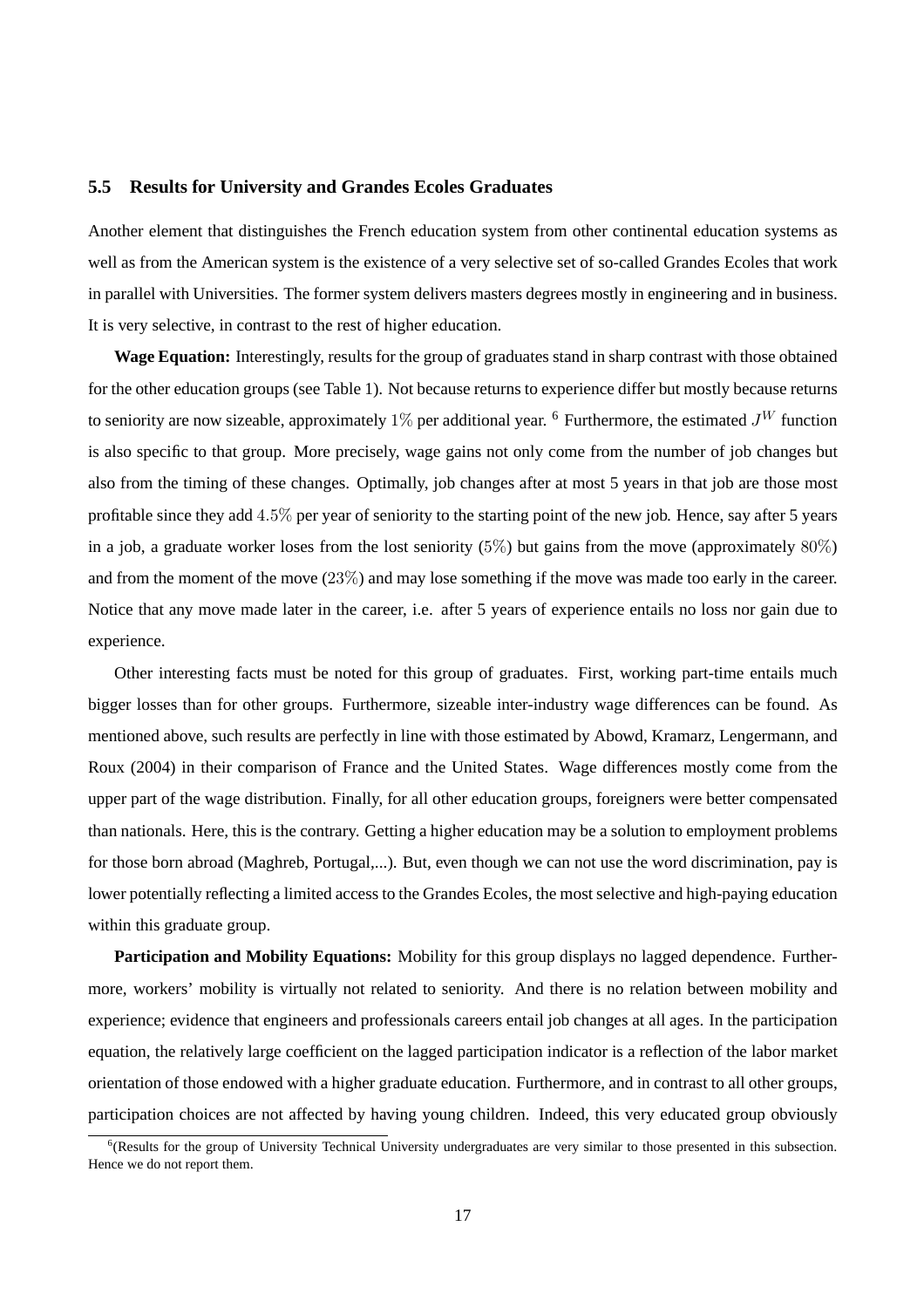selected their education because they wanted to work (remember that participation is, in fact, employment).

**Stochastic Components:** As found before, high-participation individuals are also high-wage individuals, but this much less so than for other groups, another reflection that the choice of a high-level education signals a high willingness to work and, indeed, to find a job. And, individuals faced with a positive idiosyncratic wage shock are also faced with a positive mobility shock.

## **6 A Comparison with the United States**

#### **6.1 Facts**

In this subsection, we compare our results with those obtained by BFKT for the United States using exactly the same model specification with two initial equations for mobility and participation, with three equations for wage, mobility and participation, the last two including lagged dependence. In addition, the same stochastic assumptions were made, that is the error terms were the sum of an individual effect (one for each of the five equations, all potentially correlated) and an idiosyncratic term for the three main equations (all potentially correlated). The model was estimated for three education groups: high-school dropouts, high-school graduates, and college graduates. The PSID was used for estimation. Some variables included in BFKT were not available in the panel that we use, in particular race. We present a comparison of the estimates for a subset of the parameters that we believe are the most telling and important. Estimates for the College Educated group are presented in Table 6 whereas estimates for High-School Dropouts are presented in Table 7.

The first difference to be noted is essentially in the estimated returns to seniority. They are large in the United States and small in France. We discuss this fact in the next subsection extensively. Related to this, we see that returns to experience are slightly larger in France than in the United States for the two groups. But the total of returns to experience and returns to seniority is much larger in the U.S.. Indeed, when considering how wages behave after job mobility, we have to compare the estimated  $J^W$  functions. Here again, some differences stand out. First, the part proportional to the number job to job switches appear to be better compensated in France than in the U.S.; in particular, those movements out of jobs that lasted at most 5 years. Whereas in the United States, movements out of jobs that lasted more than 10 years are much better compensated than other movements. Notice the similarities across countries in the part of the  $J<sup>W</sup>$  function proportional to seniority for the college educated: movements exactly after 5 years in a job appear to be most profitable. However, for the high-school dropouts, movements after very long periods in a job are better rewarded in the United States whereas movements before 6 years in a job appear to be (marginally) better in France for this category. To summarize, short spells appear to be (slightly) the most profitable in France, the reverse being true in the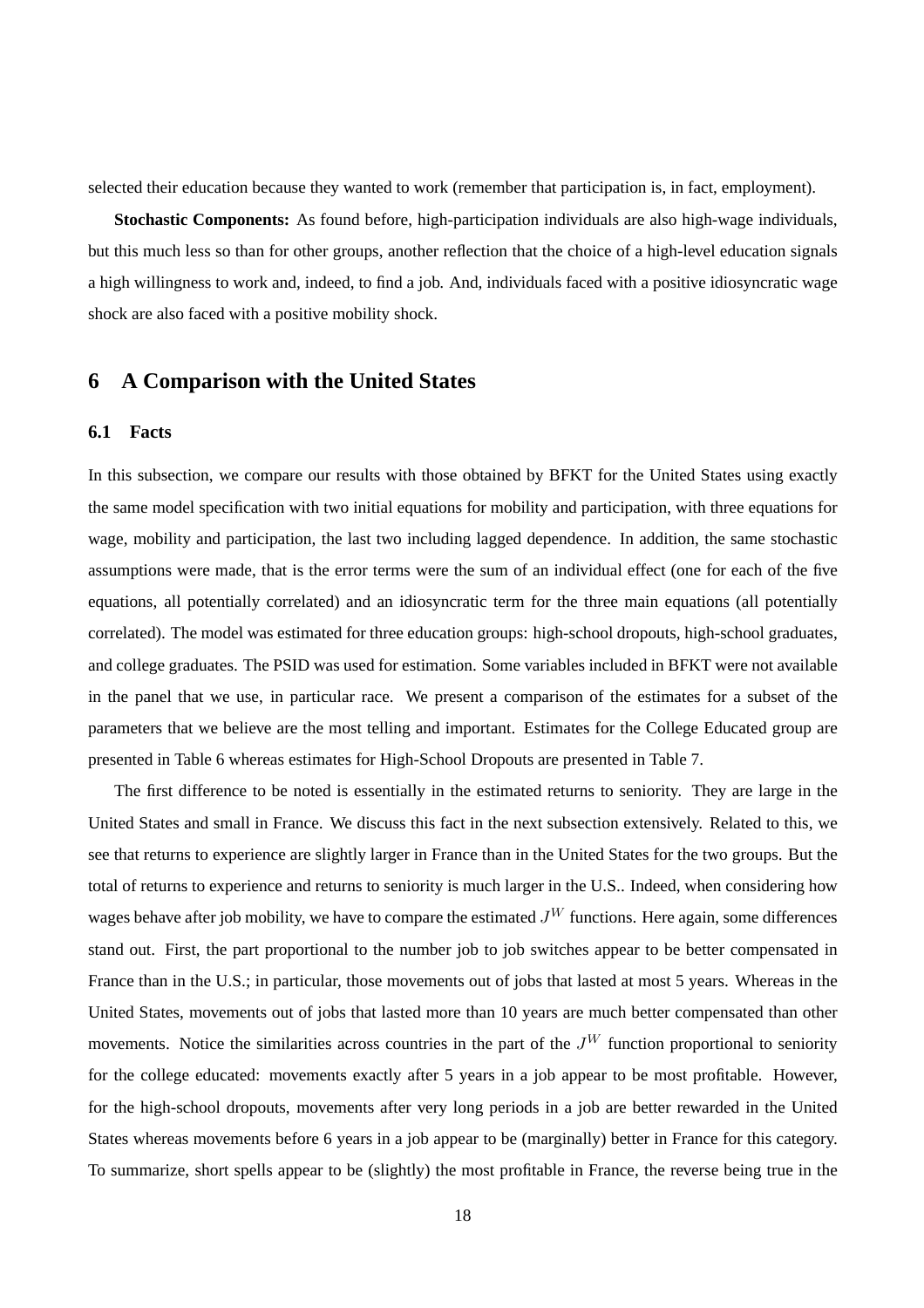United States.

Other facts on wages are worthy of notice. We already mentioned some of them in our discussion of the French results. In particular, inter-industry wage differentials are less compressed in the top part of the wage distribution in France but are large in every education group in the United States.

Related to differences on wage determination that we just described, differences in the mobility processes between France and the United States must be stressed. First, in the United States, the mobility process always displays negative lagged dependence; after a move a worker tends to stay at the next period. This is not true in France. First, for the college educated workers there is no state dependence in the mobility process. But, more striking, there is positive state dependence in the mobility process for the CEP holders. Hence, a worker who just moved is more likely to move again, a consequence, as noted above, of repeated employment of loweducation workers in sequences of short-term contracts. However, in the United States, workers tend to move early in a job (negative sign on the seniority coefficient in the mobility equation); a feature of the American labor market. But, this is not so for the two education groups in France where the CEP holders tend to move more often at longer tenures (and mildly so for the college-educated).

Finally, the comparison of the variance-covariance matrices of individual effects and of the variancecovariance matrices of idiosyncratic effects across the two countries confirms previous findings. First, the U.S. data source (the PSID) because of its survey structure captures initial conditions much better than the French data source (the DADS-EDP, of administrative origin). In particular the former has much better initial variables whereas imputations had to be performed in 1976 for the latter. Second, concentrating on the correlation of individual effects in the three main equations, participation and wage are highly positively correlated in both countries. But, when mobility equation is involved, signs are similar in the two countries for both groups of education but the estimates are imprecise in France. Finally, high-mobility individuals are clearly low-wage and low-participation individuals in the United States, stressing again the different role played by mobility in the two countries.

#### **6.2 Returns to Seniority as an "Incentive Device"?**

A natural question arising from the above comparison can be formulated as follows. Are the different features that seem to prevail in each country related ? Or, put differently, are the small estimated returns to seniority in France related to the patterns of mobility as estimated above, in particular to the relatively low job-to-job transition rates, as well to the relatively high risk of losing one's job ? Whereas, in the United States, are the large estimated returns to seniority related to this country patterns of mobility as estimated in BFKT and discussed just above, in particular the relatively high job-to-job transition rates, the low unemployment rate and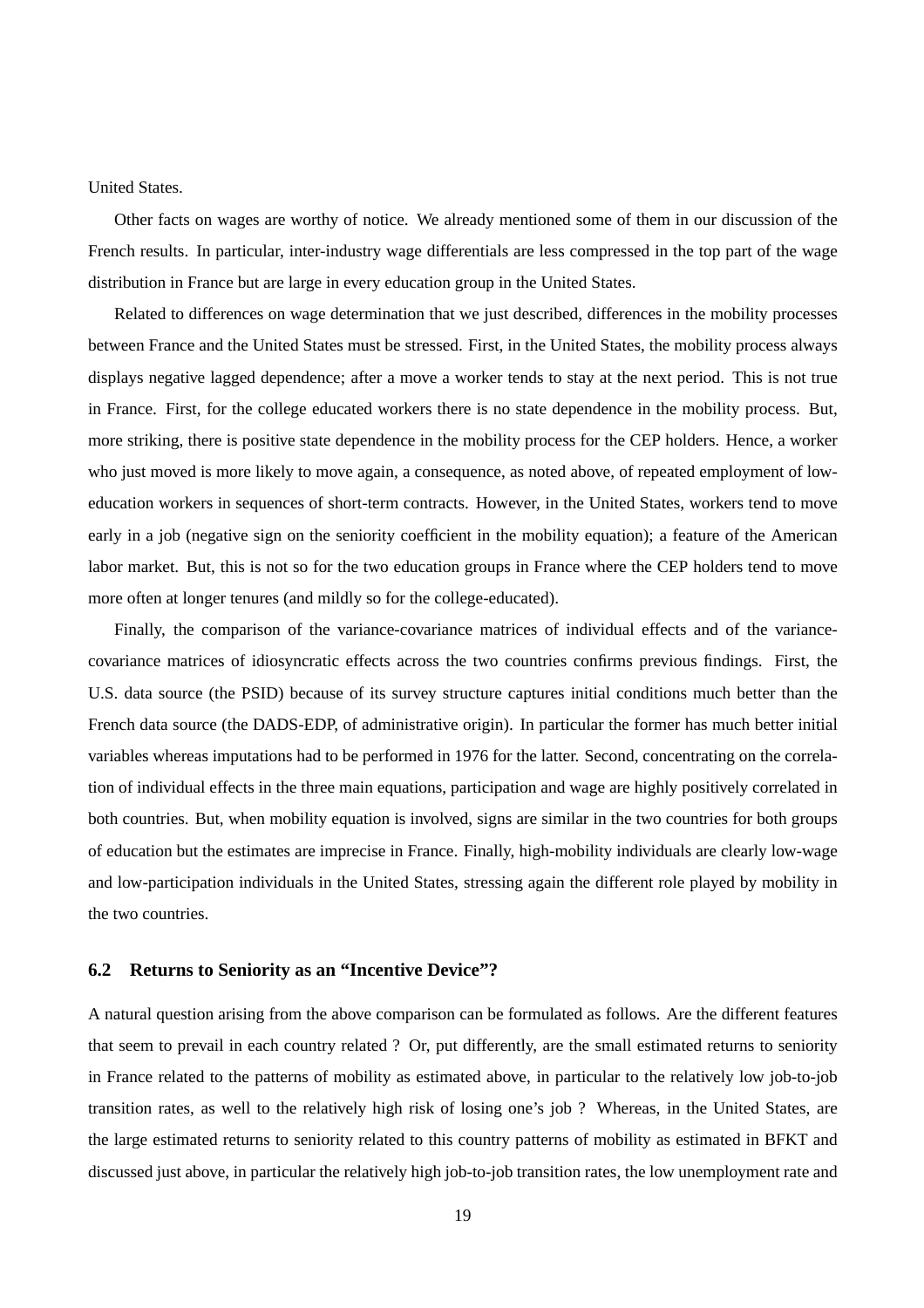the relatively high probability of exit out of unemployment ?

In this subsection, we show that these features are indeed part of a system. An equilibrium search model with wage-tenure contracts is shown to be a good tool for understanding and summarizing this system . The properties of the wage profiles at the stationary equilibrium are contrasted using the respective characteristics of the two labor markets.

The characteristics that matter for both our estimates and this model are the following. In France, the unemployment rate is muc larger than in the US (9.4% vs. 5,7% in March 2004 according to OECD data sources). Consequently, the job offer arrival rate can be assumed to be larger in the US than in France. Indeed, Jolivet, Postel-Vinay and Robin (2004), using a job search model, have estimated the job arrival rates for the US (PSID, 1993-1996) and several European countries (ECHP, 1994-2001). The estimated job arrival rate is more than three times larger on the US labor market than on the French one  $(1.7114$  per annum vs. 0.5614).

The job search model used in this endeavor was developed recently by Burdett and Coles (2003). In particular, this model generates an unique equilibrium wage-tenure contract. We show that this wage-tenure contract is such that the slope of the wage function with respect to job tenure, for the first months or years, is an increasing function of the job offer arrival rate. Hence, it is an increasing function of the realized mobility on the labor market.

We start by summarizing the important aspects of the model. In Burdett and Coles (2003), the individuals are risk adverse. Let  $\lambda$  denote the job offers arrival rate and  $\delta$  is the arrival rate of new workers into the labor force and the outflow rate of workers out from the labor market. Let  $p$  denote the instantaneous revenue received by firms for each worker employed and b is the instantaneous benefit received by each unemployed worker ( $p > b > 0$ ).

The equilibrium is unique and is such that the optimal wage-tenure contract selected by a firm offering the lower starting wage satisfies

(19) 
$$
\frac{dw}{dt} = \frac{\delta}{\sqrt{p - w_2}} \frac{p - w}{u'(w)} \int_{w}^{w_2} \frac{u'(s)}{\sqrt{p - s}} ds
$$

with the initial condition  $w(0) = w_1$  and where  $w_1, w_2$  are such that

(20) 
$$
\left(\frac{\delta}{\lambda+\delta}\right)^2 = \frac{p-w_2}{p-w_1},
$$

(21) 
$$
u(w_1) = u(b) - \frac{\sqrt{p - w_1}}{2} \int_{w_1}^{w_2} \frac{u'(s)}{\sqrt{p - s}} ds,
$$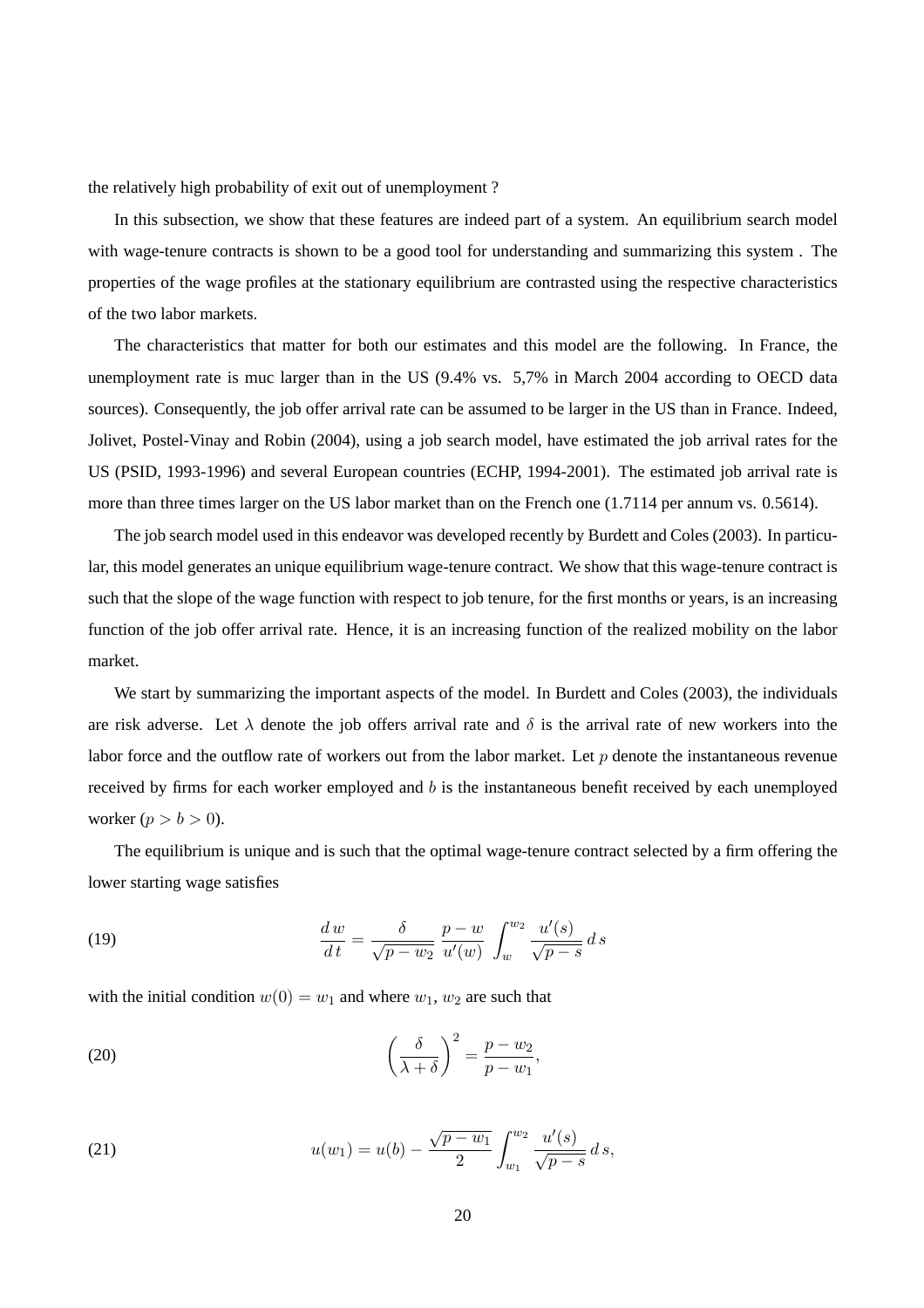where  $[w_1; w_2]$  is the support of the distribution of wages paid by the firms  $(w_1 < b$  and  $w_2 < p$ ).

Let us assume that the utility function is CRRA,  $u(w) = \frac{w^{1-\sigma}}{1-\sigma}$  ( $\sigma > 0$ ). Burdett and Coles (2003) show that the optimal wage-tenure contract, namely the baseline salary contract, is such that there exists a tenure such that, from this tenure on, this (baseline salary) contract is identical to the contract offered by a high-wage firm with a higher entry wage.

(22) 
$$
\frac{d^2 w}{dt^2} = \left(\frac{dw}{dt}\right)^2 \frac{1}{p-w} \left[\frac{\sigma p}{w} - (\sigma + 1)\right] - \delta \frac{\sqrt{p-w}}{\sqrt{p-w_2}} \frac{dw}{dt}
$$

with the initial conditions  $w(0) = w_1$  and

(23) 
$$
\frac{d w(0)}{dt} = \frac{\delta}{\sqrt{p - w_2}} \frac{p - w_1}{u'(w_1)} \int_{w_1}^{w_2} \frac{u'(s)}{\sqrt{p - s}} ds
$$

The differential equation 22 is highly non linear and have to be solved numerically. This can done by setting  $(\lambda, \delta, \sigma, p)$  to some values and using, for instance, the procedure NDSolve of Mathematica.

In order to study the behavior of the wage-tenure contract curve with respect to the values of the job offers arrival rate, we have used the same parameter values as Burdett and Coles (see their section 5.2). Hence, we have set  $p = 5$ ,  $\frac{\delta}{\lambda} = 0.1$  and  $b = 4.6$ . For each value of the relative risk aversion coefficient ( $\sigma \in \{0.2, 0.4, 0.8, 1.4\}$ ), we solve the system of equations  $(22)-(23)$  numerically for a set a values of the job offers arrival rate. The results are depicted in Figure 6.2 for  $\sigma = 0.2$ , in Figure 6.2 for  $\sigma = 0.4$ , in Figure 6.2 for  $\sigma = 0.8$  and in Figure 6.2 for  $\sigma = 1.4$ . The Figures present these wage contract curves for the first 10 years of seniority. For all values of the relative risk aversion coefficient, we see that wage increases much more rapidly, in particular during the first year, for larger job offers arrival rates.

Using the values of the job offers arrival rates (per year) estimated by Jolivet, Postel-Vinay and Robin (2004) for France and the US, the U.S. situation corresponds to the curve where  $\lambda = 0.005$  and the French labor market to the curve where  $\lambda = 0.001$ . And, for all relative risk aversion coefficients, the equilibrium wage-tenure contract curves are such that the high mobility country (the United States) has much higher returns to seniority than the low mobility country (France).

Two points are worth mentioning at this stage. First, we take - as firms appear to be doing - institutions that affect mobility as given. For instance, the housing market is much more fluid in the United States than in France (because, for instance, of strong regulations and transaction costs). Or, subsidies and government interventions preventing firm to go bankrupt seem more prevalent in France, dampening the forces of "creative destruction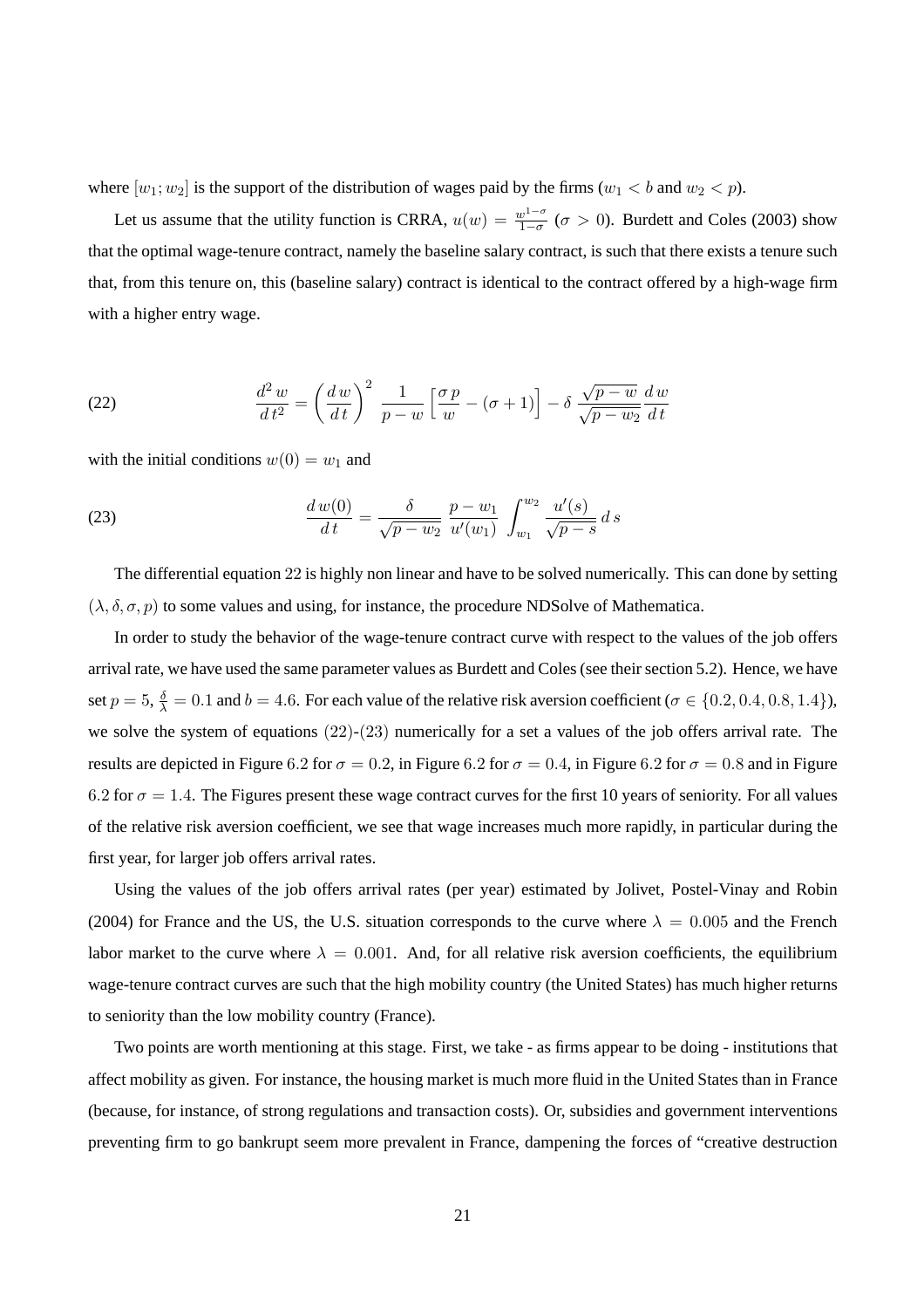"in this country. And firms must react within this environment. Therefore, French firms face a workforce that is mostly stable with little incentives to move, even after an involuntary separation. Second, as a recent paper by Wasmer argues (Wasmer, 2003), it is likely that French firms will invest in firm-specific human capital for this exact reason. In contrast, American firms face a workforce that is very mobile. Therefore, following again Wasmer (2003), these firms should rely on general human capital. Now, does it mean that returns to seniority should be large in France and small in the United States ? Or, put differently, should French firms pay for something they get "by construction" (of the institutions). This is, we believe, the misconception that has plagued some of this research in the recent years. And, the above model gets it right. The optimal tenure contract when mobility is strong should be larger than when mobility is weak.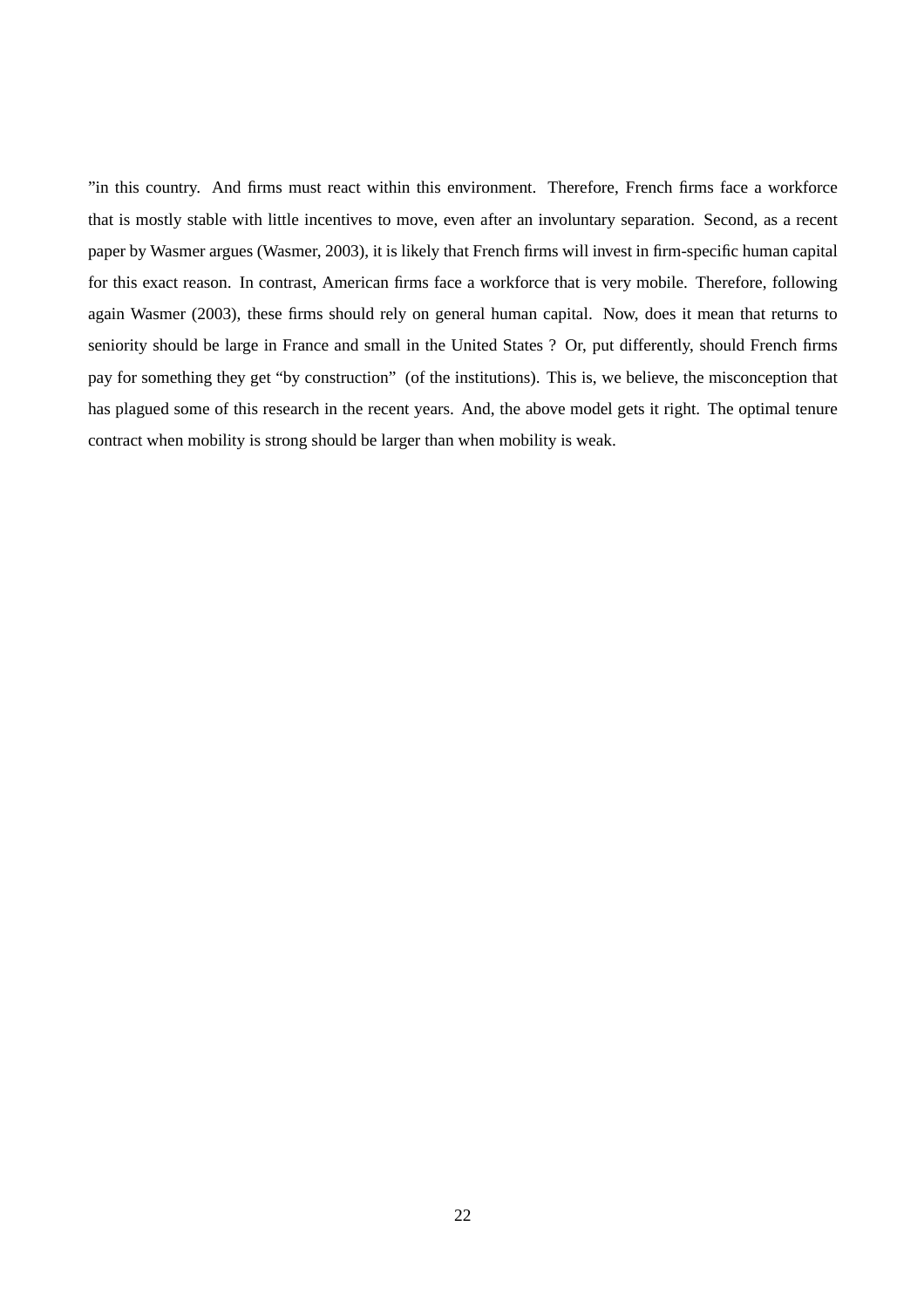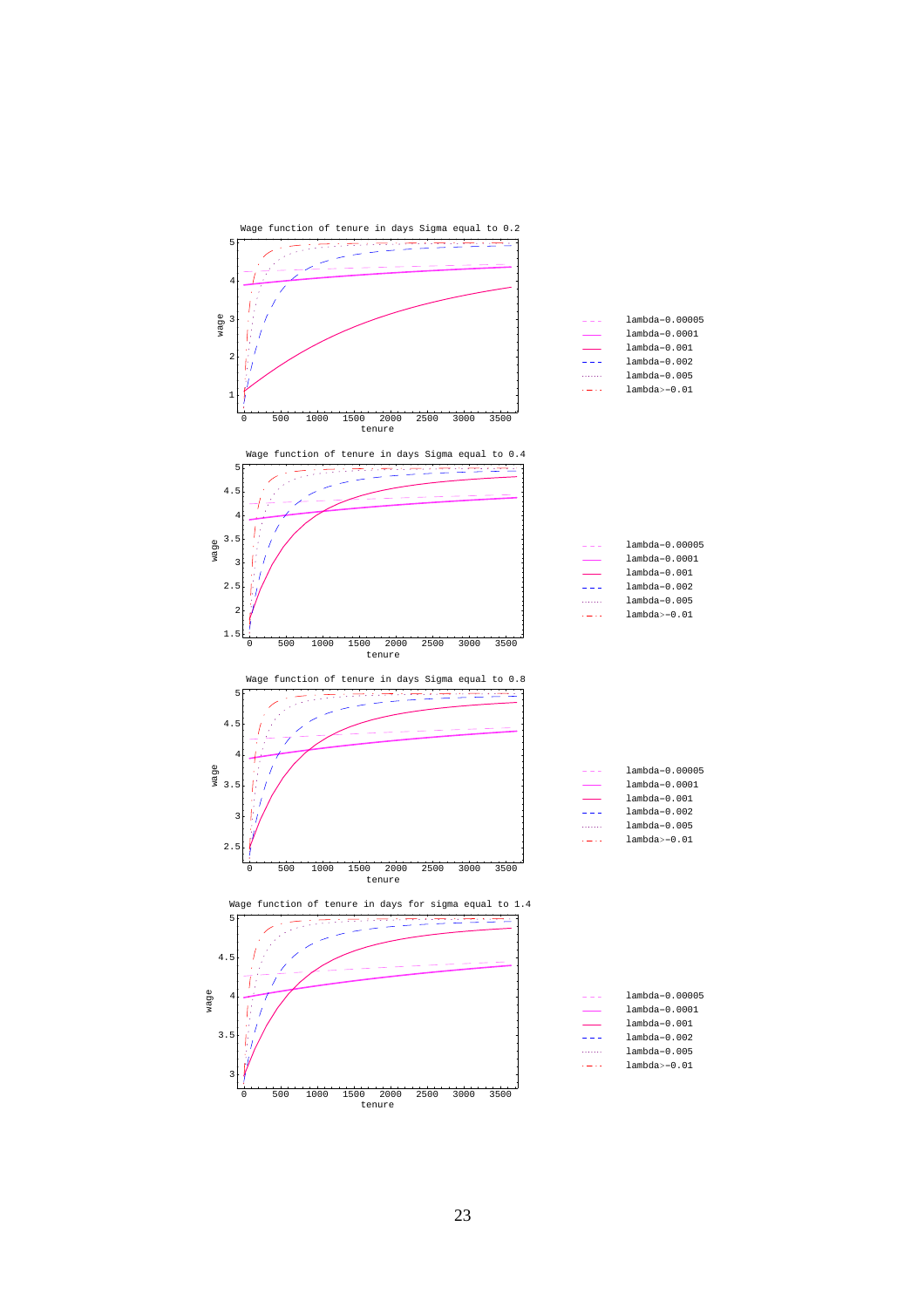## **7 Conclusion**

In this article, we estimated returns to seniority in a structural framework in which participation, mobility and wages are jointly modelled. We include both state-dependence and unobserved correlated individual heterogeneity in the decisions. To estimate this complex structure, we use Bayesian techniques. The model is estimated using French longitudinal data sources for the period 1976-1995. Results presented for four groups of education show that returns to seniority are virtually zero, potentially negative for some low-education groups, slightly positive for college-educated workers (1% per year of seniority). A comparison with results obtained for the United States by BFKT using the exact same specification and similar estimation techniques (on the PSID) shows that returns to seniority are much lower in France and that returns to experience are virtually identical. Furthermore, unreported results (available from the authors) show that OLS estimates of the returns to seniority are much higher than those obtained for our system of equations. In addition, the same unreported results demonstrate that instrumental variables estimation following exactly Altonji's suggestions give results that look relatively similar to those obtained for our system of equations. Estimates are always lower than those obtained with OLS. However, Altonji's IV technique gives sometimes slightly higher estimates than those we obtain for our system (low education groups) and sometimes slightly lower estimates than those we obtain for our system (college-educated workers). This comparison for France stands in sharp contrast with that for the United States; results in BFKT show that Altonji's technique yields much lower returns to seniority than those obtained for the system of equations. Still, using Altonji's technique in both countries, our result still holds: returns to seniority are lower in France than in the United States.

Hence, modelling jointly mobility and participation with wages has non-trivial consequences that may vary across countries. In particular, the labor market institutions and state (high unemployment versus low unemployment, among other things) or other market institutions such as the housing market that may favor or discourage mobility are likely to have far-reaching effects on these mobility and participation processes. Techniques that do not deal directly with these questions are likely to give incomplete answers.

## **8 Bibliography**

Abraham K.G. and H.S. Farber (1987), "Job Duration, Seniority, and Earnings", *American Economic Review*, vol. 77, 3, 278-297.

Abowd J. M., Kramarz F. and D. N. Margolis (1999), "High Wage Workers and High Wage Firms", *Econometrica*, 67, 251-334.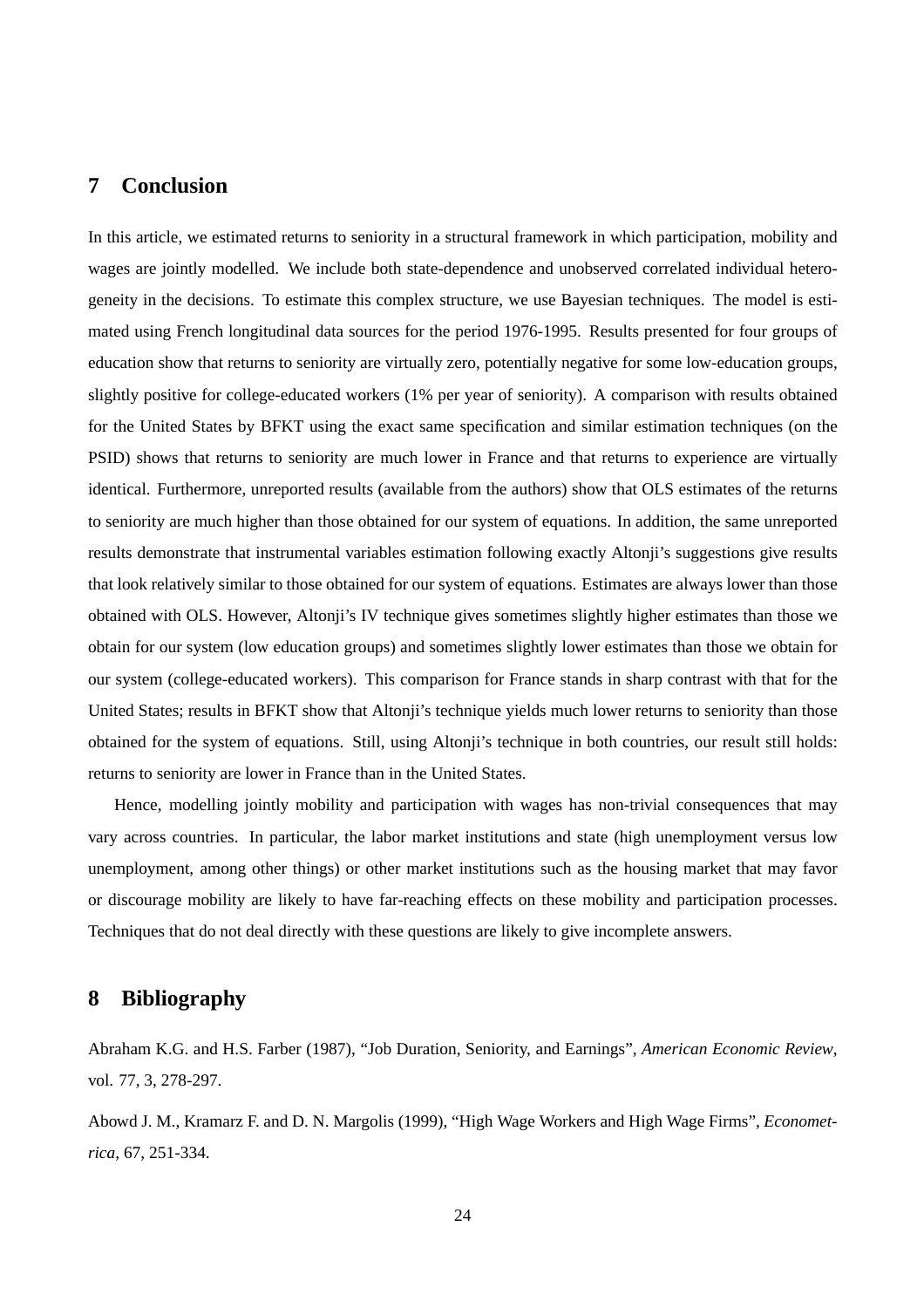Altonji J. G. and R. A. Shakotko (1987), "Do Wages Rise With Job Seniority ?", *Review of Economic Studies*, LIV, 437-459.

Altonji J. G. and N. Williams (1992), "The Effects of Labor Market Experience, Job Seniority and Job Mobility on Wage Growth", NBER Working Paper Series 4133.

Altonji J. G. and N. Williams (1997), "Do Wages Rise With Job Seniority ? A Reassessment", NBER Working Paper Series 6010.

Becker G.S. (1964), *Human Capital*, Columbia Press.

Buchinsky M., Fougère D., Kramarz F. and R. Tchernis (2002), "Interfirm Mobility, Wages, and the Returns to Seniority and Experience in the U.S.", CREST Working Papers 2002-29, Paris.

Burdett K. and M. Coles (2003), "Equilibrium Wage-Tenure Contracts", *Econometrica*, vol. 71, 5, 1377-1404.

Flinn Ch. J. (1986), "Wages and Job Mobility of Young Workers", *Journal of Political Economy*, 94, S88-S110.

Heckman J. J. (1981), "Heterogeneity and State Dependence", in *Studies in Labor Market*, Rosen S. ed., University of Chicago Press.

Hyslop D. R. (1999), "State Dependence, Serial Correlation and Heterogeneity in Intertemporal Labor Force Participation of Married Women", *Econometrica*, 67, 1255-1294.

Jolivet G., Postel-Vinay F. and J.-M. Robin (2004), "The Empirical Content of the Job Search Model: Labor Mobility and Wage Distributions in Europe and the US", Mimeo Crest, Paris.

Jovanovic B. (1979), "Firm-specific Capital and Turnover", *Journal of Political Economy*, vol. 87, 6, 1246- 1260.

Jovanovic B. (1984), "Matching, Turnover, and Unemployment", *Journal of Political Economy*, vol. 92, 1, 108-122.

Lazear E. P. (1979), "Why is there mandatory retirement ?", *Journal of Political Economy*, vol. 87, 6, 1261- 1284.

Lazear E. P. (1981), "Agency, earnings profiles, productivity and hours restrictions", *American Economic Review*, vol. 71, 4, 606-620.

Lazear E. P. (1999), "Personnel Economics: Past Lessons and Future Directions. Presidential Address to the Society of Labor Economics, San Francisco, May 1, 1998.", *Journal of Labor Economics*, vol.17, 2, 199-236.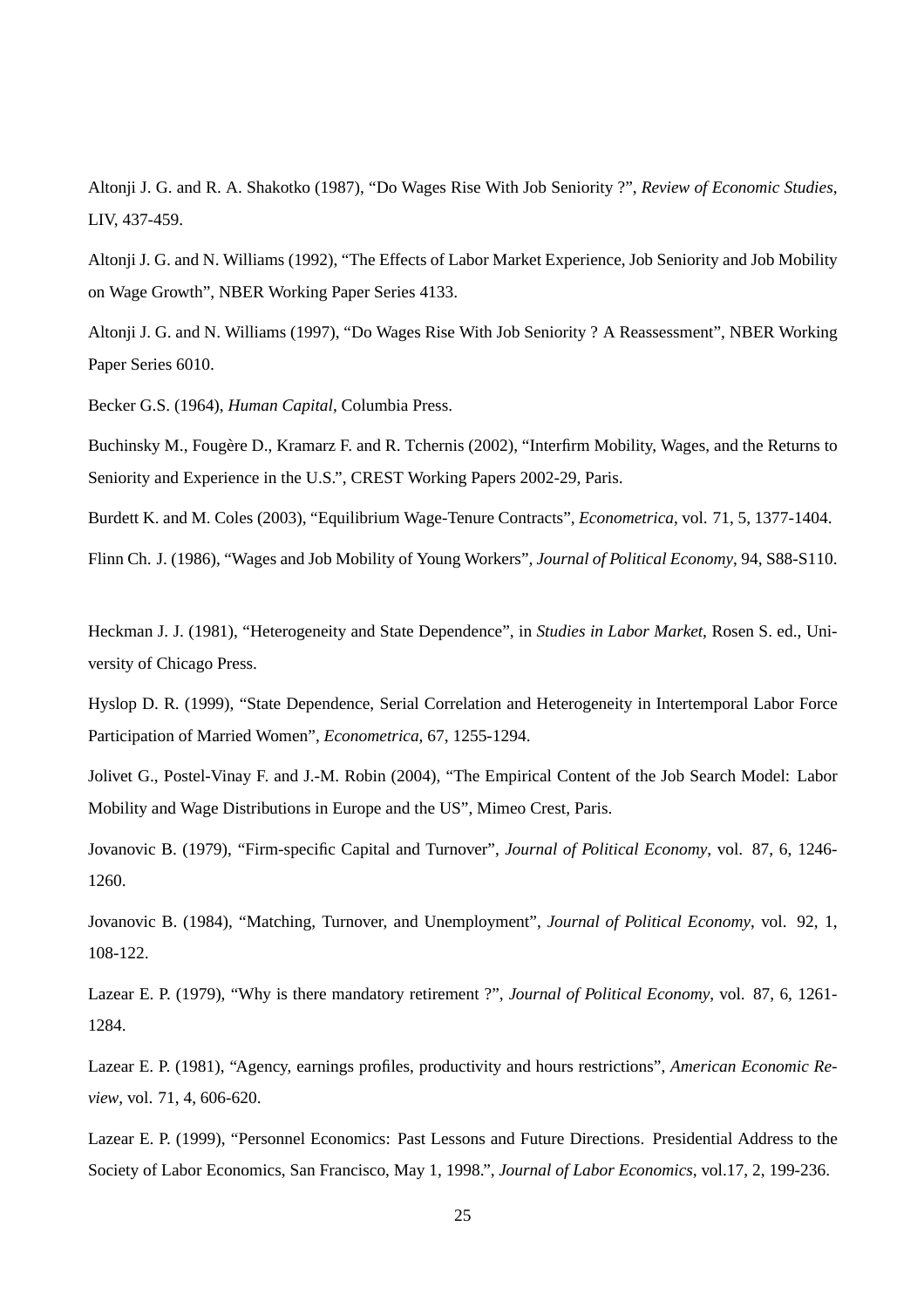Lillard L. A. and R. J. Willis (1978), "Dynamic Aspects of Earnings Mobility", *Econometrica*, 46, 985-1012.

Miller R.A. (1984), "Job Matching and Occupational Choice", *Journal of Political Economy*, vol. 92, 6, 1086- 1120.

Mincer J. (1974), "Progress in Human Capital Analysis of the distribution of earnings", NBER Working Paper 53.

Postel-Vinay F. and J.M. Robin (2002), "Equilibrium Wage Dispersion with Worker and Employer Heterogeneity", *Econometrica*, 70, 2295-2350.

Salop J. and S. Salop (1976), "Self-Selection and Turnover in the Labor Market", *Quarterly Journal of Economics*, 90, 619-627.

Topel R. H. (1991), "Specific Capital, Mobility, and Wages: Wages Rise with Job Seniority", *Journal of Political Economy*, 99, 145-175.

Wasmer E. (2003), "Interpreting Europe and US labor markets differences : the specificity of human capital investments", CEPR discussion paper 3780.

# **A Mobility equation**

#### **A.1** *Parameter* γ

This parameter enters  $m_{m_{i\ast\ast}}$  for  $t = 2, ..., T - 1$ 

$$
m_{m_{it^*}} = \gamma m_{it-1} + X_{it}^M \delta^M + \Omega_i^I \theta^{M,I}
$$

If we put apart this term in the full conditional likelihood, we get:

$$
\prod_{i=1}^{N} \prod_{t=2}^{T-1} \exp\left(-\frac{y_{it}}{2V^m} (m_{it}^* - M_{it}^m)^2\right) = \exp\left(-\frac{1}{2V^m} \sum_{i=1}^{N} (\widetilde{\underline{m}_i^*}^{2,T-1} - \widetilde{\underline{M}_i^m}^{2,T-1})'(\widetilde{\underline{m}_i^*}^{2,T-1} - \widetilde{\underline{M}_i^m}^{2,T-1})\right)
$$
  

$$
= \exp\left(-\frac{1}{2V^m} \sum_{i=1}^{N} (\widetilde{\underline{A}_i}^{2,T-1} - \gamma \widetilde{\underline{Lm}_i}^{2,T-1})'(\widetilde{\underline{A}_i}^{2,T-1} - \gamma \widetilde{\underline{Lm}_i}^{2,T-1})\right)
$$

with: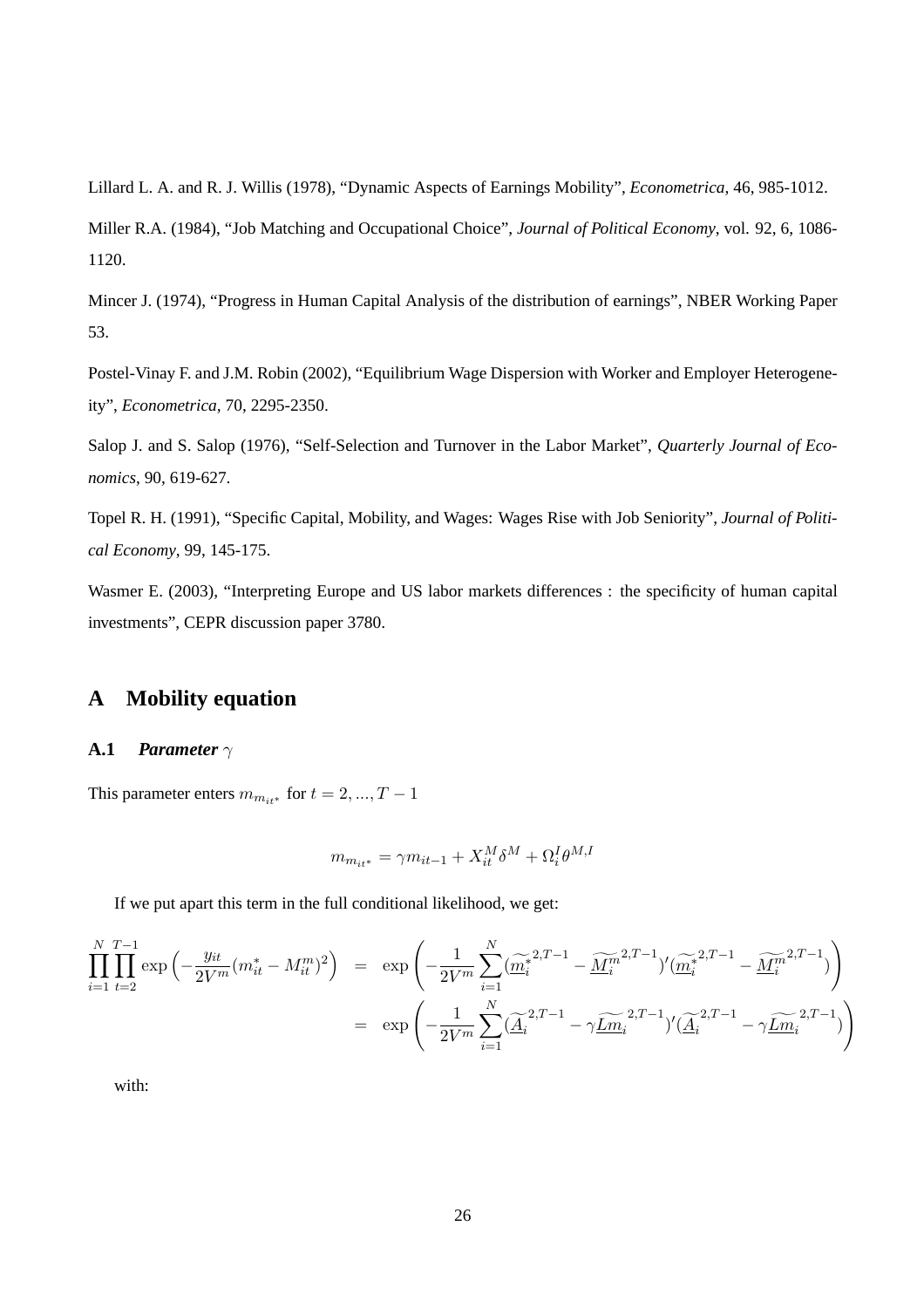• 
$$
M_{it}^{m} = m_{m_{it}^{*}} + \underbrace{\frac{\rho_{y,m} - \rho_{w,m}\rho_{y,w}}{1 - \rho_{y,w}^{2}}}_{a} (y_{it}^{*} - m_{y_{it}^{*}}) + \underbrace{\frac{\rho_{w,m} - \rho_{y,m}\rho_{y,w}}{\sigma(1 - \rho_{y,w}^{2})}(w_{it} - m_{w_{it}})}
$$
\n• 
$$
\underbrace{\widetilde{m_{i}}^{*}}^{2,T-1} = \begin{pmatrix} y_{i2}m_{i2}^{*} \\ ... \\ y_{iT-1}m_{iT-1}^{*} \end{pmatrix}
$$
\n• 
$$
\underbrace{\widetilde{M_{i}}^{m}}^{2,T-1} = \begin{pmatrix} y_{i2}M_{i2}^{m} \\ ... \\ y_{iT-1}M_{iT-1}^{m} \end{pmatrix}
$$
\n• 
$$
A_{it} = m_{it}^{*} - M_{it}^{m} + \gamma m_{it-1} = m_{it}^{*} - X_{it}^{M}\delta^{M} - \Omega_{i}^{I}\theta^{I,M} - a(y_{it}^{*} - m_{y_{it}^{*}}) - b(w_{it} - m_{w_{it}})
$$

By gathering squared and crossed terms, we get:

$$
V_{\gamma}^{post,-1} = V_{\gamma}^{prior,-1} + \frac{1}{V^m} \sum_{i=1}^{N} \left( \widetilde{\underline{Lm}}_i^{2,T-1} \right)' \widetilde{\underline{Lm}}_i^{2,T-1}
$$

$$
V_{\gamma}^{post,-1} M_{\gamma}^{post} = V_{\gamma}^{prior,-1} M_{\gamma}^{prior} + \frac{1}{V^m} \sum_{i=1}^{N} \left( \widetilde{\underline{Lm}}_i^{2,T-1} \right)' \widetilde{\underline{A}}_i^{2,T-1}
$$

## **A.2** *Parameter* δ M

We proceed the same way as before and we get with analogous notations:

$$
V_{\delta^M}^{post,-1} = V_{\delta^M}^{prior,-1} + \frac{1}{V^m} \sum_{i=1}^N \left( \widetilde{\underline{X_i^M}}^{2,T-1} \right)' \widetilde{\underline{X_i^M}}^{2,T-1}
$$
  

$$
V_{\delta^M}^{post,-1} M_{\delta^M}^{post} = V_{\delta^M}^{prior,-1} M_{\delta^M}^{prior} + \frac{1}{V^m} \sum_{i=1}^N \left( \widetilde{\underline{X_i^M}}^{2,T-1} \right)' \widetilde{\underline{A_i}}^{2,T-1}
$$
  
with  $A_{it} = m_{it}^* - M_{it}^m + \delta^M X_{it}^M = m_{it}^* - \gamma m_{it-1} - \Omega_i^I \theta^{I,M} - a(y_{it}^* - m_{y_{it}}^*) - b(w_{it} - m_{wi})$ 

# **B Wage equation**

## **B.1** *Parameter* δ W

We have to take into account that  $\delta^W$  enters both  $m_{w_{it}}$  for  $t = 1...T$  and  $M_{it}^m$  for  $t = 1...T - 1$ .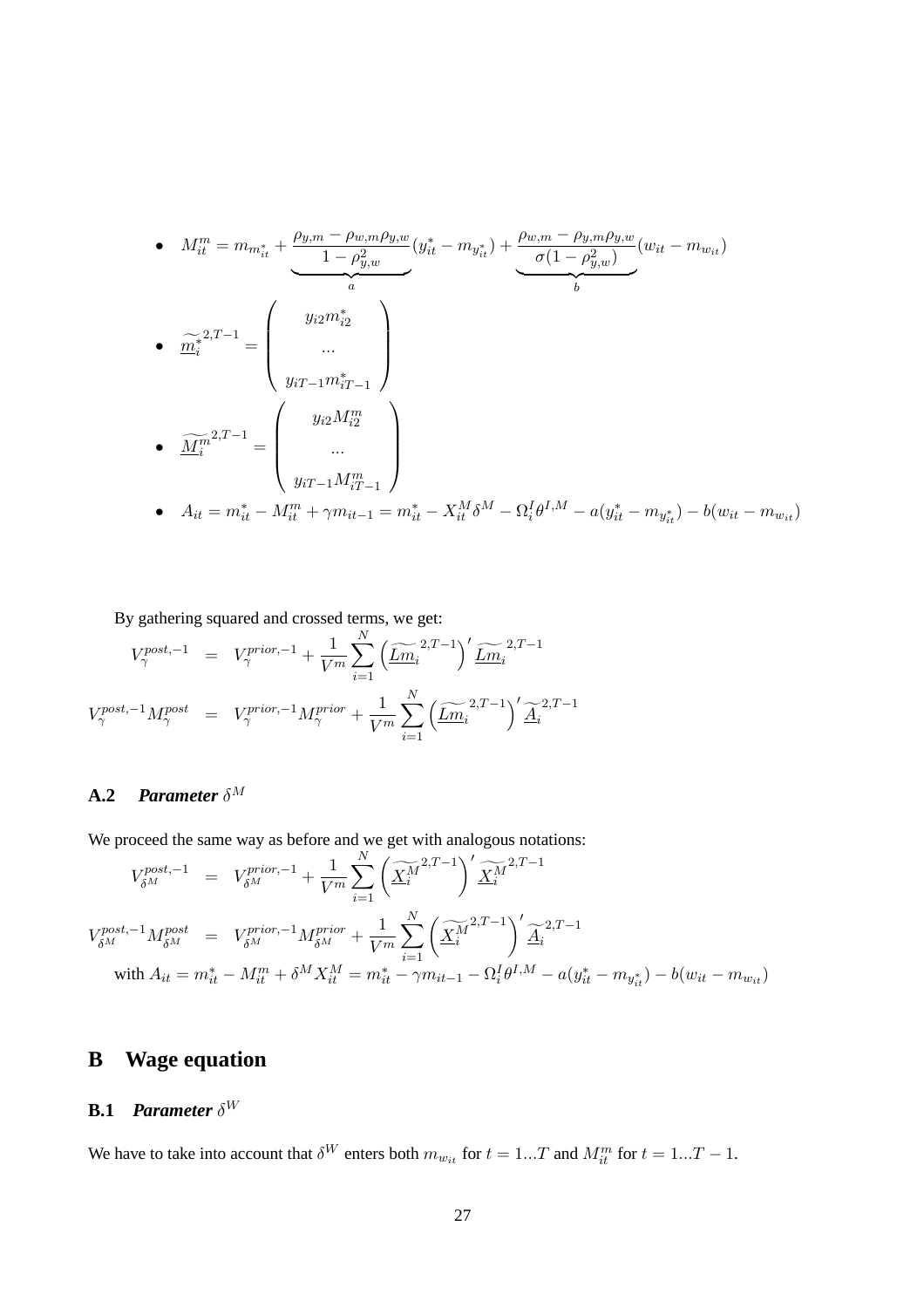Thus if we put apart these terms in the full conditional likelihood, we get:

$$
\prod_{i=1}^{N} \exp\left(-\frac{1}{2V^{w}}\sum_{t=1}^{T} y_{it}(w_{it} - M_{it}^{w})^{2}\right) \exp\left(-\frac{1}{2V^{m}}\sum_{t=1}^{T-1} y_{it}(m_{it}^{*} - M_{it}^{m})^{2}\right)
$$
\n
$$
= \prod_{i=1}^{N} \exp\left(-\frac{1}{2V^{w}}\sum_{t=1}^{T} y_{it}(A_{it} - X_{it}^{W}\delta^{W})^{2}\right) \exp\left(-\frac{1}{2V^{m}}\sum_{t=1}^{T-1} y_{it}(B_{it} + bX_{it}^{W}\delta^{W})^{2}\right)
$$

with:

\n- \n
$$
w_{it} - M_{it}^w = A_{it} - X_{it}^W \delta^W
$$
\n
\n- \n
$$
m_{it}^* - M_{it}^m = B_{it} + bX_{it}^W \delta^W
$$
\n
\n

which is equivalent to:

\n- \n
$$
A_{it} = w_{it} - \Omega_i^I \theta^{I,W} - \rho_{y,w} \sigma (y_{it}^* - m_{y_{it}^*}))
$$
\n
\n- \n
$$
B_{it} = m_{it}^* - m_{m_{it}^*} - a(y_{it}^* - m_{y_{it}^*}) - b(w_{it} - \Omega_i^I \theta^{I,W})
$$
\n
\n

If we use analogous notations as before, we get:  
\n
$$
V_{\delta W}^{post,-1} = V_{\delta W}^{prior,-1} + \frac{1}{V^w} \sum_{i=1}^N \left(\widetilde{\underline{X}_i^{W}}^{1,T}\right)' \widetilde{\underline{X}_i^{W}}^{1,T} + \frac{b^2}{V^m} \sum_{i=1}^N \left(\widetilde{\underline{X}_i^{W}}^{1,T-1}\right)' \widetilde{\underline{X}_i^{W}}^{1,T-1}
$$
\n
$$
V_{\delta W}^{post,-1} M_{\delta W}^{post} = V_{\delta W}^{prior,-1} M_{\delta W}^{prior} + \frac{1}{V^w} \sum_{i=1}^N \left(\widetilde{\underline{X}_i^{W}}^{1,T}\right)' \widetilde{\underline{A}_i}^{1,T} - \frac{b}{V^m} \sum_{i=1}^N \left(\widetilde{\underline{X}_i^{W}}^{1,T-1}\right)' \widetilde{\underline{B}_i}^{1,T-1}
$$

# **C Participation equation**

## **C.1** *Parameter*  $\gamma^Y$

We have to take into account that  $\gamma^Y$  enters both  $m_{y_{it}^*}$  for  $t=2...T$ ,  $M_{it}^w$  for  $t=2...T$  and  $M_{it}^m$  for  $t=2...T-1$ Thus if we put apart these terms in the full conditional likelihood, we get:

$$
\prod_{i=1}^{N} \exp\left(-\frac{1}{2}\sum_{t=2}^{T} (y_{it}^{*} - m_{y_{it}^{*}})^{2} - \frac{1}{2V^{w}}\sum_{t=2}^{T} y_{it}(w_{it} - M_{it}^{w})^{2} - \frac{1}{2V^{m}}\sum_{t=2}^{T-1} y_{it}(m_{it}^{*} - M_{it}^{m})^{2}\right)
$$
\n
$$
= \prod_{i=1}^{N} \exp\left(-\frac{1}{2}\sum_{t=2}^{T} (A_{it} - \gamma^{Y} L y_{it})^{2} - \frac{1}{2V^{w}}\sum_{t=2}^{T} y_{it}(B_{it} + \rho_{y,w}\sigma\gamma^{Y} L y_{it})^{2} - \frac{1}{2V^{m}}\sum_{t=2}^{T-1} y_{it}(C_{it} + a\gamma^{Y} L y_{it})^{2}\right)
$$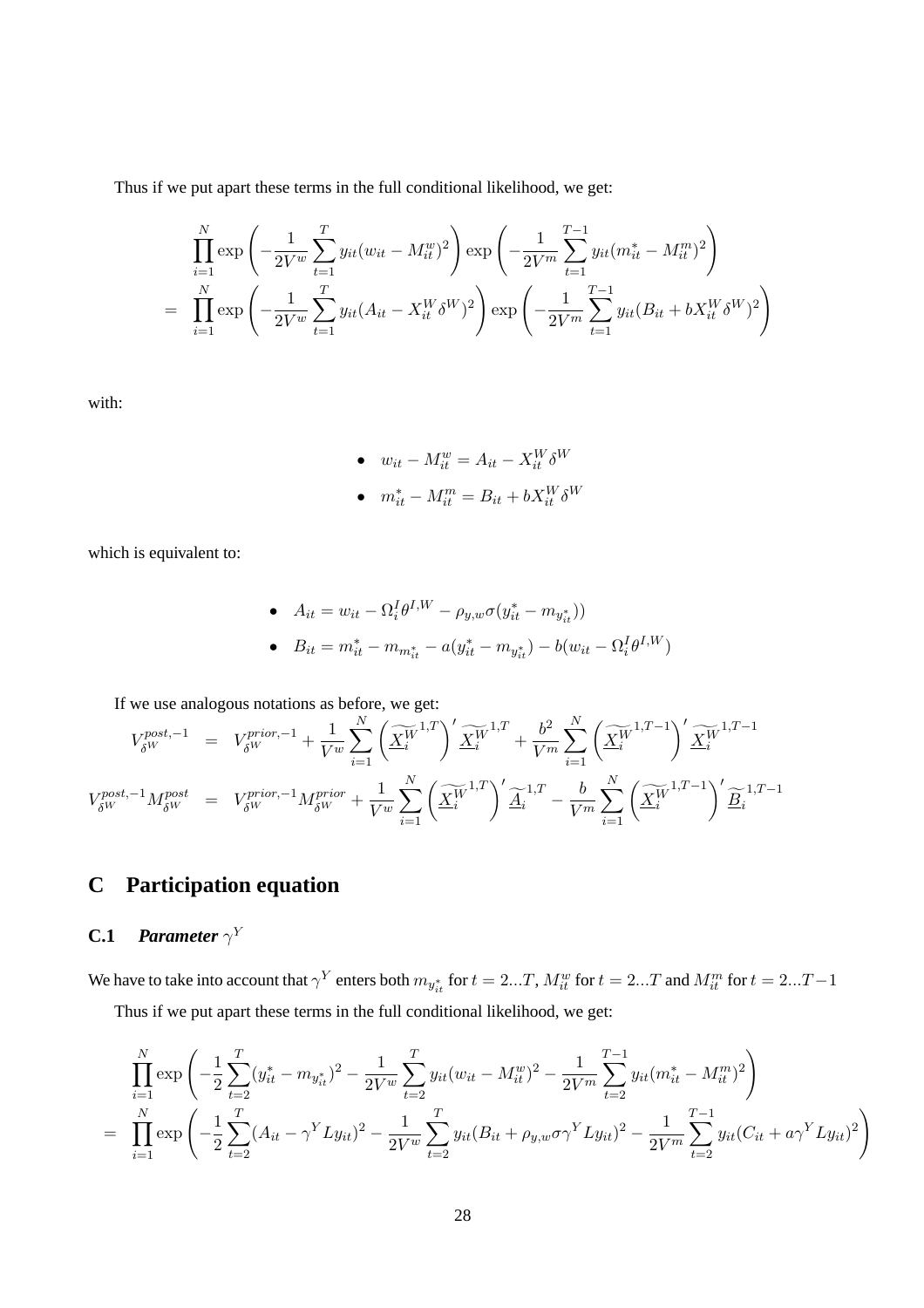with:

• 
$$
y_{it}^* - m_{y_{it}^*} = A_{it} - \gamma^Y L y_{it}
$$

• 
$$
w_{it} - M_{it}^w = B_{it} + \rho_{y,w} \sigma \gamma^Y L y_{it}
$$

• 
$$
m_{it}^* - M_{it}^m = C_{it} + a\gamma^Y L y_{it}
$$

which is equivalent to:

•  $A_{it} = y_{it}^* - \gamma^M L m_{it} - X_{it}^Y \delta^Y - \Omega_i^I \theta^{I, Y}$ 

• 
$$
B_{it} = w_{it} - m_{w_{it}} - \rho_{y,w} \sigma A_{it}
$$

•  $C_{it} = m_{it}^* - m_{m_{it}^*} - b(w_{it} - m_{w_{it}}) - aA_{it}$ 

If we use analogous notations as before, we get:  
\n
$$
V_{\gamma Y}^{post,-1} = V_{\gamma Y}^{prior,-1} + \sum_{i=1}^{N} \left( \underline{L} \underline{y}_{i}^{2,T} \right)' \underline{L} \underline{y}_{i}^{2,T} + \frac{\rho_{y,w}^{2} \sigma^{2}}{V^{w}} \sum_{i=1}^{N} \left( \underline{\widetilde{L} \underline{y}_{i}}^{2,T} \right)' \underline{\widetilde{L} \underline{y}_{i}}^{2,T} + \frac{a^{2}}{V^{w}} \sum_{i=1}^{N} \left( \underline{\widetilde{L} \underline{y}_{i}}^{2,T-1} \right)' \underline{\widetilde{L} \underline{y}_{i}}^{2,T-1}
$$
\n
$$
V_{\gamma Y}^{post,-1} M_{\gamma Y}^{post} = V_{\gamma Y}^{prior,-1} M_{\gamma Y}^{prior} + \sum_{i=1}^{N} \left( \underline{L} \underline{y}_{i}^{2,T} \right)' \underline{A}_{i}^{2,T} - \frac{\rho_{y,w} \sigma}{V^{w}} \sum_{i=1}^{N} \left( \underline{\widetilde{L} \underline{y}}^{2,T}_{i} \right)' \underline{\widetilde{B}}_{i}^{2,T} - \frac{a}{V^{m}} \sum_{i=1}^{N} \left( \underline{\widetilde{L} \underline{y}}^{2,T-1}_{i} \right)' \underline{\widetilde{C}}_{i}^{2,T-1}
$$

## **C.2** *Parameter*  $\gamma^M$

We proceed the same way and we get:  
\n
$$
V_{\gamma M}^{post,-1} = V_{\gamma M}^{prior,-1} + \sum_{i=1}^{N} \left( \underline{L m}_{i}^{2,T} \right)' \underline{L m}_{i}^{2,T} + \frac{\rho_{y,w}^{2} \sigma^{2}}{V^{w}} \sum_{i=1}^{N} \left( \underline{\widetilde{L m}}_{i}^{2,T} \right)' \underline{\widetilde{L m}}_{i}^{2,T} + \frac{a^{2}}{V^{m}} \sum_{i=1}^{N} \left( \underline{\widetilde{L m}}_{i}^{2,T-1} \right)' \underline{\widetilde{L m}}_{i}^{2,T-1}
$$
\n
$$
V_{\gamma M}^{post,-1} M_{\gamma M}^{post} = V_{\gamma M}^{prior,-1} M_{\gamma M}^{prior} + \sum_{i=1}^{N} \left( \underline{L m}_{i}^{2,T} \right)' \underline{A}_{i}^{2,T} - \frac{\rho_{y,w} \sigma}{V^{w}} \sum_{i=1}^{N} \left( \underline{\widetilde{L m}}_{i}^{2,T} \right)' \underline{\widetilde{B}}_{i}^{2,T} - \frac{a}{V^{m}} \sum_{i=1}^{N} \left( \underline{\widetilde{L m}}_{i}^{2,T-1} \right)' \underline{\widetilde{C}}_{i}^{2,T-1}
$$
\nwith:

- $A_{it} = y_{it}^* \gamma^Y L y_{it} X_{it}^Y \delta^Y \Omega_i^I \theta^{I,Y}$
- $B_{it} = w_{it} m_{w_{it}} \rho_{y,w} \sigma(A_{it})$
- $C_{it} = m_{it}^* m_{m_{it}^*} b(w_{it} m_{w_{it}}) a(A_{it})$

## **C.3** *Parameter*  $\delta^Y$

We proceed the same way and we get: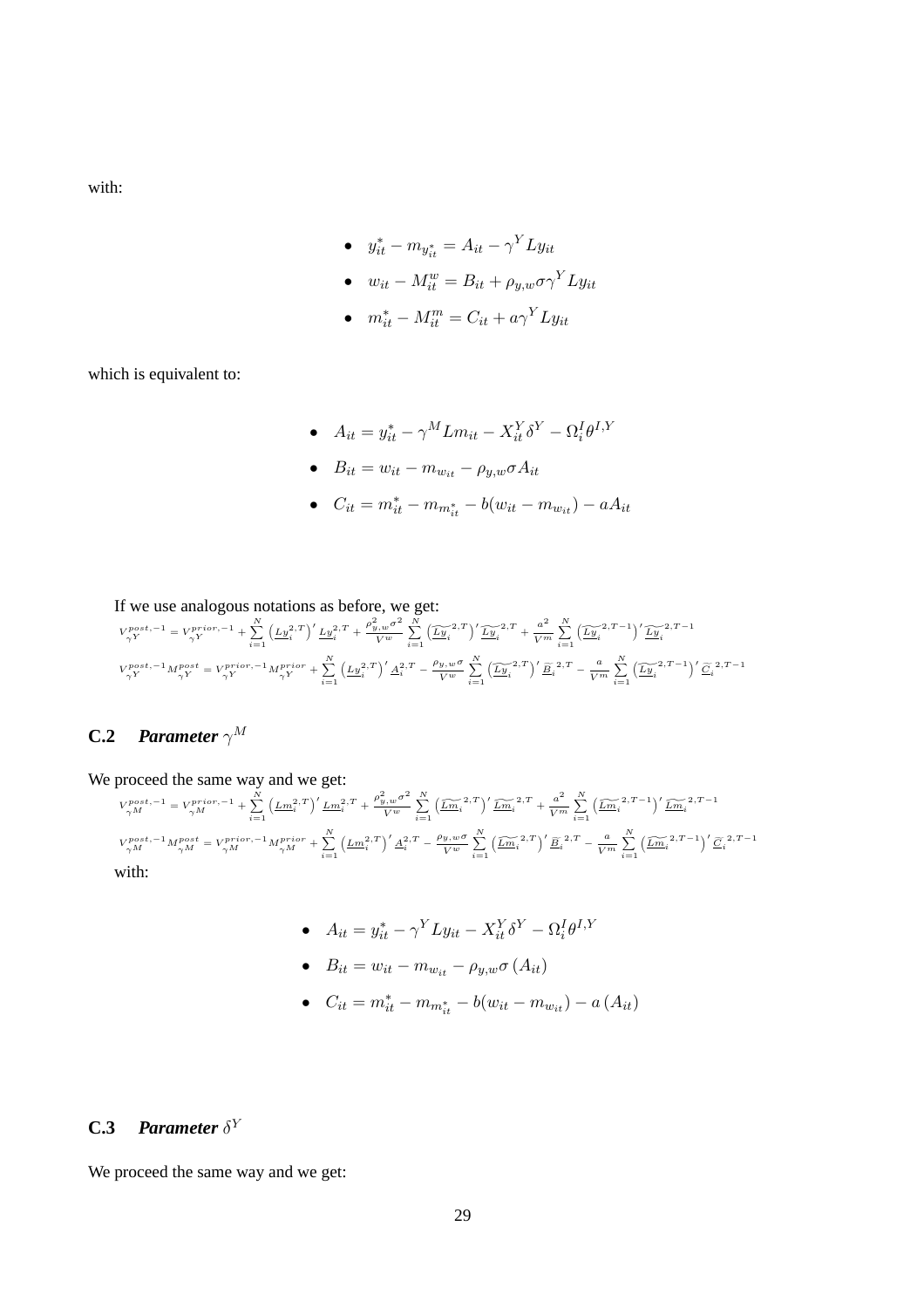$$
\begin{split} V_{\delta Y}^{post,-1} &= V_{\delta Y}^{prior,-1} + \sum_{i=1}^N \left(\underline{X}_i^{Y\,2,T}\right)' \underline{X}_i^{Y\,2,T} + \frac{\rho_{y,w}^2 \sigma^2}{V^w} \sum_{i=1}^N \left(\overline{\underline{X}_i^{Y\,2,T}}\right)' \underline{\widetilde{X}_i^{Y\,2,T}} + \frac{a^2}{V^m} \sum_{i=1}^N \left(\overline{\underline{X}_i^{Y\,2,T-1}}\right)' \underline{\widetilde{X}_i^{Y\,2,T-1}} \\ V_{\delta Y}^{post,-1} M_{\delta Y}^{post} &= V_{\delta Y}^{prior,-1} M_{\delta Y}^{prior} + \sum_{i=1}^N \left(\underline{X}_i^{Y\,2,T}\right)' \underline{A}_i^{2,T} - \frac{\rho_{y,w} \sigma}{V^w} \sum_{i=1}^N \left(\overline{\underline{X}_i^{Y\,2,T}}\right)' \underline{\widetilde{B}}_i^{2,T} - \frac{a}{V^m} \sum_{i=1}^N \left(\overline{\underline{X}_i^{Y\,2,T-1}}\right)' \underline{\widetilde{C}}_i^{2,T-1} \\ \text{with:} \end{split}
$$

• 
$$
A_{it} = y_{it}^* - \gamma^Y L y_{it} - \gamma^M L m_{it} - \Omega_i^I \theta^{I,Y}
$$

• 
$$
B_{it} = w_{it} - m_{w_{it}} - \rho_{y,w} \sigma(A_{it})
$$

•  $C_{it} = m_{it}^* - m_{m_{it}^*} - b(w_{it} - m_{w_{it}}) - a(A_{it})$ 

# **D Initial equations**

# **D.1** *Parameter*  $\delta_0^M$

 $\delta_0^M$  only enters  $m_{i1}^*$ . We thus get:

$$
\begin{split} V_{\delta_0^M}^{post,-1} &= V_{\delta_0^M}^{prior,-1} + \frac{1}{V^m} \sum_{i=1}^N \left(\widetilde{X_{i1}^M}\right)'\widetilde{X_{i1}^M} \\ V_{\delta_0^M}^{post,-1} M_{\delta_0^M}^{post} &= V_{\delta_0^M}^{prior,-1} M_{\delta_0^M}^{prior} + \frac{1}{V^m} \sum_{i=1}^N \left(\widetilde{X_{i1}^M}\right)'\widetilde{A}_{i1} \\ \text{with:} \end{split}
$$

• 
$$
A_{i1} = m_{i1}^* - \Omega_i^I \alpha^{I,M} - a(y_{i1}^* - m_{y_{i1}^*}) - b(w_{i1} - m_{w_{i1}})
$$

# **D.2** *Parameter*  $\delta_0^Y$

We proceed the same way and we get:

proceed the same way and we get:  
\n
$$
V_{\delta_0^Y}^{post,-1} = V_{\delta_0^Y}^{prior,-1} + \sum_{i=1}^N X_{i1}^{Y'} X_{i1}^Y + \left(\frac{\rho_{y,w}^2 \sigma^2}{V^w} + \frac{a^2}{V^m}\right) \sum_{i=1}^N \widetilde{X_{i1}^Y} \widetilde{X_{i1}^Y}
$$
\n
$$
V_{\delta_0^Y}^{post,-1} M_{\delta_0^Y}^{post} = V_{\delta_0^Y}^{prior,-1} M_{\delta_0^Y}^{prior} + \sum_{i=1}^N X_{i1}^{Y'} A_i - \sum_{i=1}^N \widetilde{X_{i1}^Y} \left(\frac{\rho_{y,w} \sigma}{V^w} \widetilde{B}_i + \frac{a}{V^m} \widetilde{C}_i\right)
$$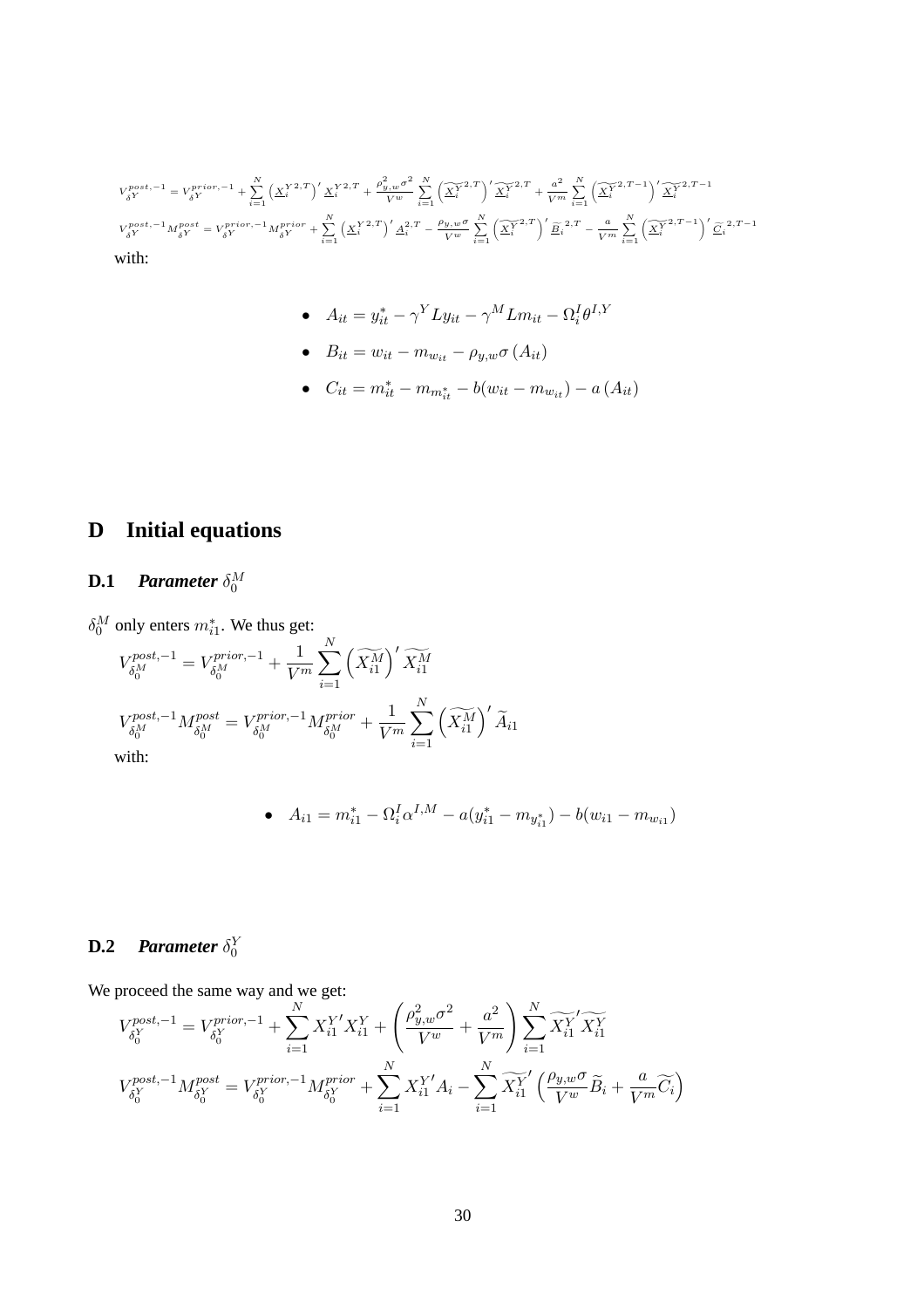with:

• 
$$
A_i = y_{i1}^* - \Omega_i^E \alpha^{I,Y}
$$

- $B_i = w_{i1} m_{w_{i1}} \rho_{y,w} \sigma A_i$
- $C_i = m_{i1}^* m_{m_{i1}^*} b(w_{i1} m_{w_{i1}}) aA_i$

# **E Latent variables**

# **E.1** Latent participation  $y_{it}^*$

We seek for terms where  $y_{it}^*$  is.

1. For 
$$
t = 1...T - 1
$$

(a) If 
$$
y_{it} = 1
$$
  
\n $y_{it}^{*} \sim \mathcal{NT}_{\mathbb{R}^{+}}(M^{Apost}, V^{Apost})$   
\n $V^{Apost,-1}M^{Apost} = \left(\frac{\sigma \rho_{v,\epsilon}}{V^{w}} - \frac{ab}{V^{m}}\right)(w_{it} - m_{w_{it}}) + \frac{a}{V^{m}}(m_{it}^{*} - m_{m_{it}^{*}}) + \left(\frac{\sigma^{2} \rho_{v,\epsilon}^{2}}{V^{w}} + \frac{a^{2}}{V^{m}} + 1\right)m_{y_{it}^{*}}$   
\n $V^{Apost} = \frac{1}{1 + \frac{a^{2}}{V^{m}} + \frac{\sigma^{2} \rho_{v,\epsilon}^{2}}{V^{w}}}$   
\n(b) If  $y_{it} = 0$   
\n $y_{it}^{*} \sim \mathcal{NT}_{\mathbb{R}^{-}}(m_{y_{it}^{*}}, 1)$ 

2. For 
$$
t = T
$$

(a) If 
$$
y_{iT} = 1
$$
  
\n
$$
y_{iT}^* \sim \mathcal{NT}_{\mathbb{R}^+}(M^{Apost}, 1 - \rho_{v,\epsilon}^2)
$$
\n
$$
M^{Apost} = (1 - \rho_{v,\epsilon}^2) \left( m_{y_{iT}^*}(1 + \frac{\sigma^2 \rho_{v,\epsilon}^2}{V^w}) + \frac{\sigma \rho_{v,\epsilon}}{V^w}(w_{iT} - m_{w_{iT}}) \right)
$$

(b) If  $y_{iT} = 0$ 

 $y_{iT}^* \sim \mathcal{NT}_{\mathbb{R}^+}(m_{y_{iT}^*}, 1)$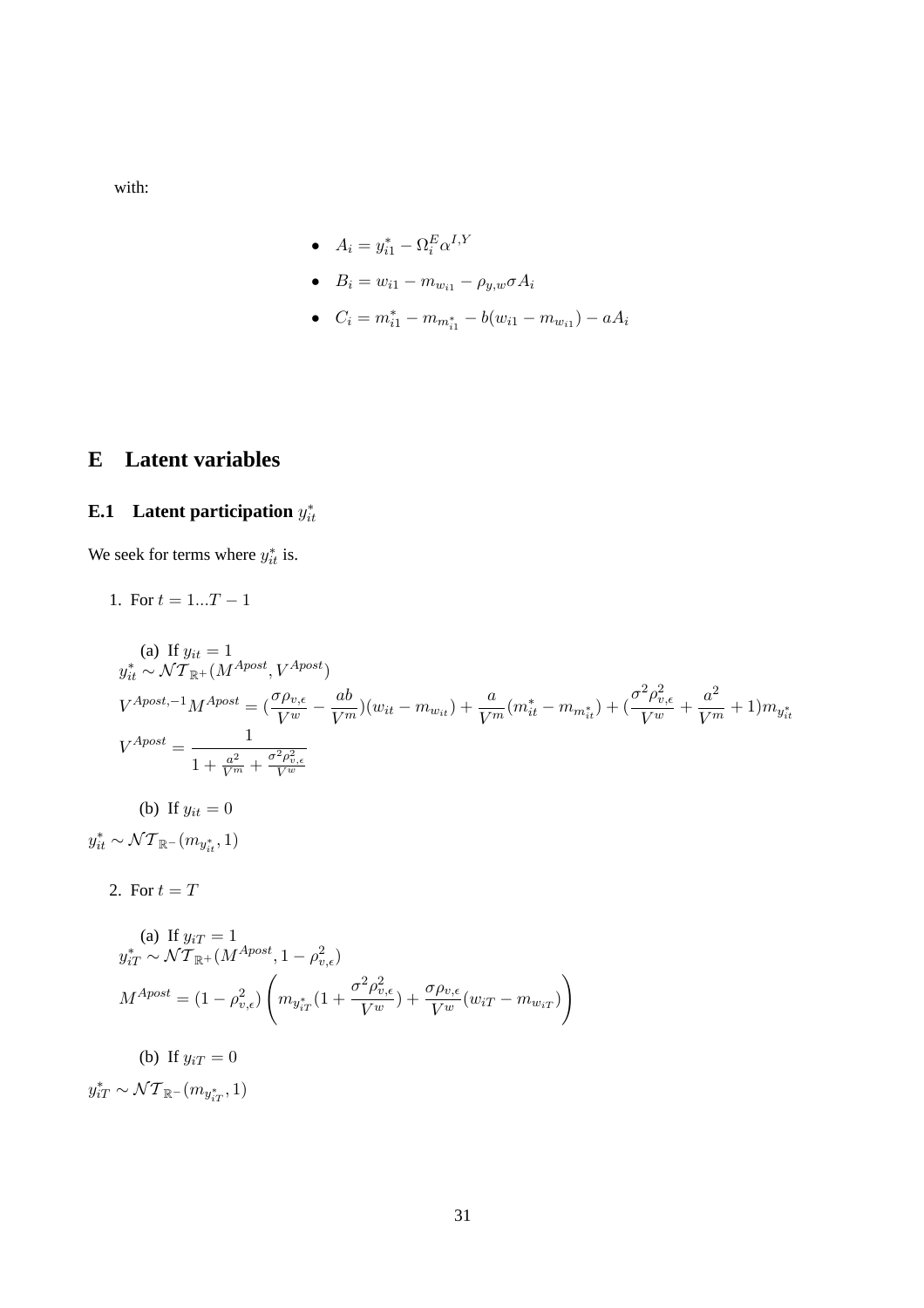# **E.2** Latent mobility  $m_{it}^*$

Two conditions must be checked: first,  $t = 1...T - 1$  and,  $y_{it} = 1$ . When these conditions are fulfilled, we distinguish between different cases:

1. If  $y_{it+1} = 0$  $m_{it}^* \sim \mathcal{N}(M_{it}^m, V^m)$  and  $m_{it} = \mathbb{I}(m_{it}^* > 0)$ 2. If  $y_{it+1} = 1$ (a) If  $m_{it} = 1$  $m_{it}^* \sim \mathcal{NT}_{\mathbb{R}^+}(M_{it}^m, V^m)$ (b) If  $m_{it} = 0$  $m_{it}^* \sim \mathcal{NT}_{\mathbb{R}^{-}}(M_{it}^m, V^m)$ 

## **F Variance-Covariance Matrix of Residuals**

We use the Hastings-Metropolis algorithm because our priors are not conjugate (the posterior does not belong to the same family of distributions as the prior).

#### **G** Variance-Covariance Matrices of Individual Effects  $\Sigma_i^I$  $_{i}^{I}|(...);z;y,w$

The parameters  $\eta_j$ ,  $j = 1...10$  and  $\gamma_j$ ,  $j = 1...5$  do not enter the full conditional likelihood. They only enter the prior distributions. Let us denote p the parameter we are interested in among  $\eta_j$ ,  $j = 1...10$  and  $\gamma_j$ ,  $j = 1...5$ .

$$
l(p|(-p), \theta^I) = l(\theta^I|p)\pi^0(p)
$$
  
=  $\pi^0(p)\prod_{i=1}^N l(\theta_i^I|\Sigma_i^I(p))$   
 $\propto \pi^0(p)\prod_{i=1}^N \frac{1}{\sqrt{\det(\Sigma_i^I(p))}} \exp\left(-\frac{1}{2}\theta_i^{I'}\Sigma_i^{I,-1}(p)\theta_i^I\right)$ 

We face non conjugate distributions therefore we use the independent Hastings-Metropolis algorithm with the prior distribution as instrumental distribution.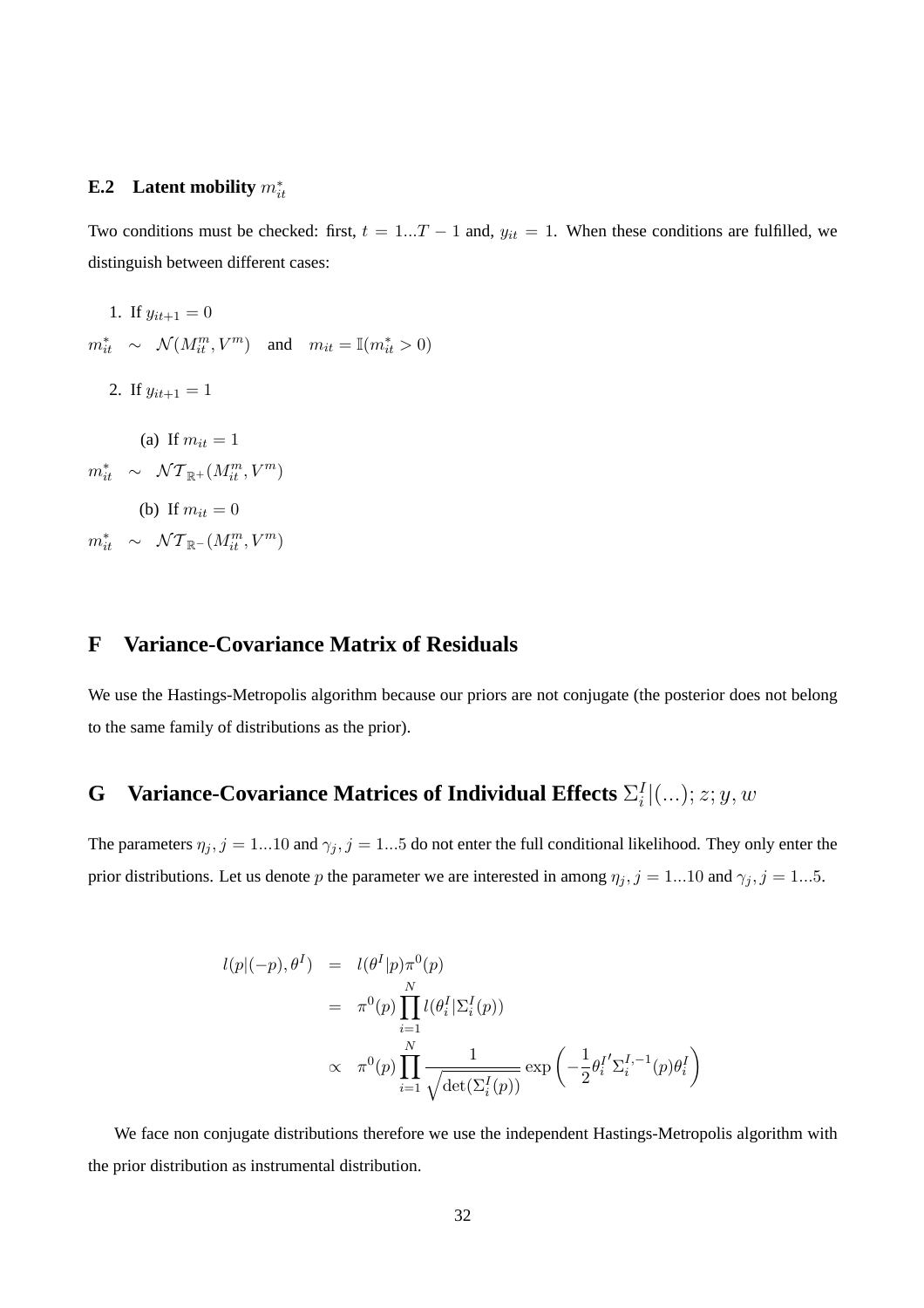# **H Individual effects**

The likelihood terms that include  $\theta^I$  writes as:

$$
\prod_{i=1}^{N} \exp\left(-\frac{1}{2}(y_{i1}^{*} - m_{y_{i1}^{*}})^{2}\right) \exp\left(-\frac{y_{i1}}{2V^{w}}(w_{i1} - M_{i1}^{w})^{2}\right)
$$
\n
$$
\prod_{t=2}^{T} \exp\left(-\frac{1}{2}(y_{it}^{*} - m_{y_{it}^{*}})^{2}\right) \exp\left(-\frac{y_{it}}{2V^{w}}(w_{it} - M_{it}^{w})^{2}\right) \exp\left(-\frac{y_{it-1}}{2V^{m}}(m_{it-1}^{*} - M_{it-1}^{m})^{2}\right)
$$

 $\star$ 

with

$$
M_{it}^m = m_{m_{it}} + a(y_{it}^* - m_{y_{it}}^*) + b(w_{it} - m_{w_{it}})
$$
  

$$
M_{it}^w = m_{w_{it}} + \sigma \rho_{v,\varepsilon}(y_{it}^* - m_{y_{it}}^*)
$$

The following notations are useful:

## 1. **First term**

$$
(y_{i1}^* - m_{y_{i1}^*})^2 = (A_{i1} - \Omega_i^I \alpha^{I,Y})^2
$$
  

$$
A_{i1} = y_{i1}^* - XY_{i1} \delta_0^Y
$$

### 2. **Second term**

$$
y_{i1}(w_{i1} - M_{w_{i1}})^2 = y_{i1}(B_{i1} - \Omega_i^I \theta^{I,W} + \rho_{v,\varepsilon} \sigma \Omega_i^I \alpha^{I,Y})^2
$$
  
\n
$$
B_{i1} = w_{i1} - XW_{i1} \delta^w - \rho_{v,\varepsilon} \sigma (y_{i1}^* - XY_{i1} \delta_0^Y)
$$
  
\n
$$
\widetilde{B}_{i1} = y_{i1}B_{i1}
$$
  
\n
$$
\widetilde{\Omega}_{i1}^I = y_{i1} \Omega_i^I
$$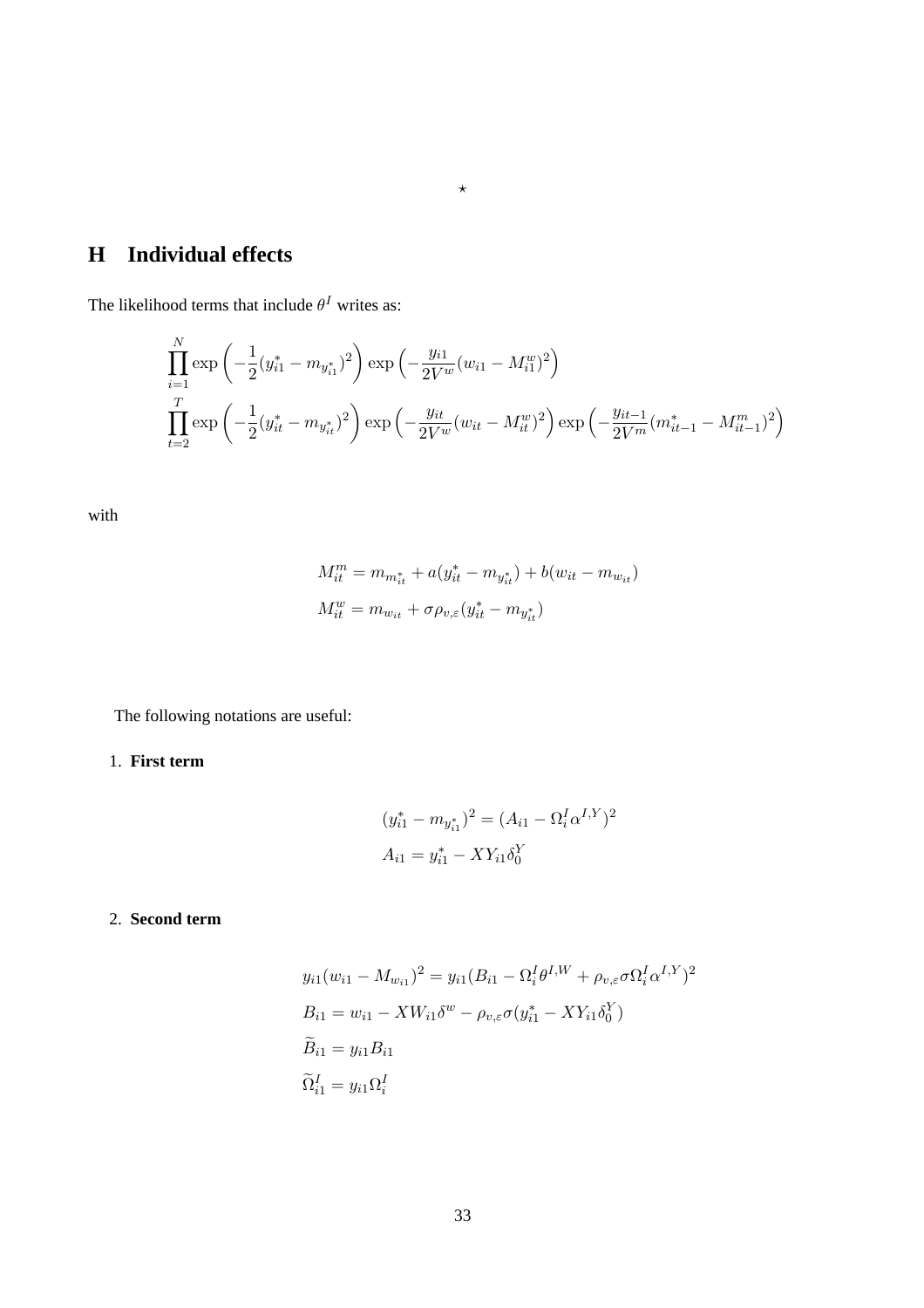## 3. **Third term**

$$
(y_{it}^* - m_{y_{it}^*})^2 = (C_{it} - \Omega_i^I \theta^{Y,I})^2
$$
  

$$
C_{it} = y_{it}^* - XY_{it} \delta^Y - \gamma^Y y_{it-1} - \gamma^M m_{it-1}
$$

#### 4. **Fourth term**

$$
y_{it}(w_{it} - M_{w_{it}})^2 = y_{it}(D_{it} - \Omega_i^I \theta^{W,I} + \rho_{v,\varepsilon} \sigma \Omega_i^I \theta^{Y,I})^2
$$
  
\n
$$
D_{it} = w_{it} - X W_{it} \delta^w - \rho_{v,\varepsilon} \sigma C_{it}
$$
  
\n
$$
\widetilde{D}_{it} = y_{it} D_{it}
$$
  
\n
$$
\widetilde{\Omega}_{it}^I = y_{it} \Omega_i^I
$$

# 5. **Fifth term**

For  $t > 1$ 

$$
y_{it}(m_{it}^* - M_{m_{it}^*})^2 = y_{it}(F_{it} + \Omega_i^I(-\theta_{M,I} + a\theta^{Y,I} + b\theta^{W,I}))^2
$$
  

$$
F_{it} = m_{it}^* - \gamma m_{it-1} - X M_{it} \delta^M - a C_{it} - b(w_{it} - X W_{it} \delta^w)
$$
  

$$
\widetilde{F}_{it} = y_{it} F_{it}
$$

For  $t = 1$ 

$$
y_{i1}(m_{i1}^* - M_{m_{i1}^*})^2 = y_{i1}(G_{i1} + \Omega_i^I(-\alpha_{M,I} + a\alpha^{Y,I} + b\theta^{W,I}))^2
$$
  
\n
$$
G_{i1} = m_{i1}^* - X M_{i1} \delta_0^M - a A_{i1} - b(w_{i1} - X W_{i1} \delta^w)
$$
  
\n
$$
\widetilde{G}_{i1} = y_{i1} G_{i1}
$$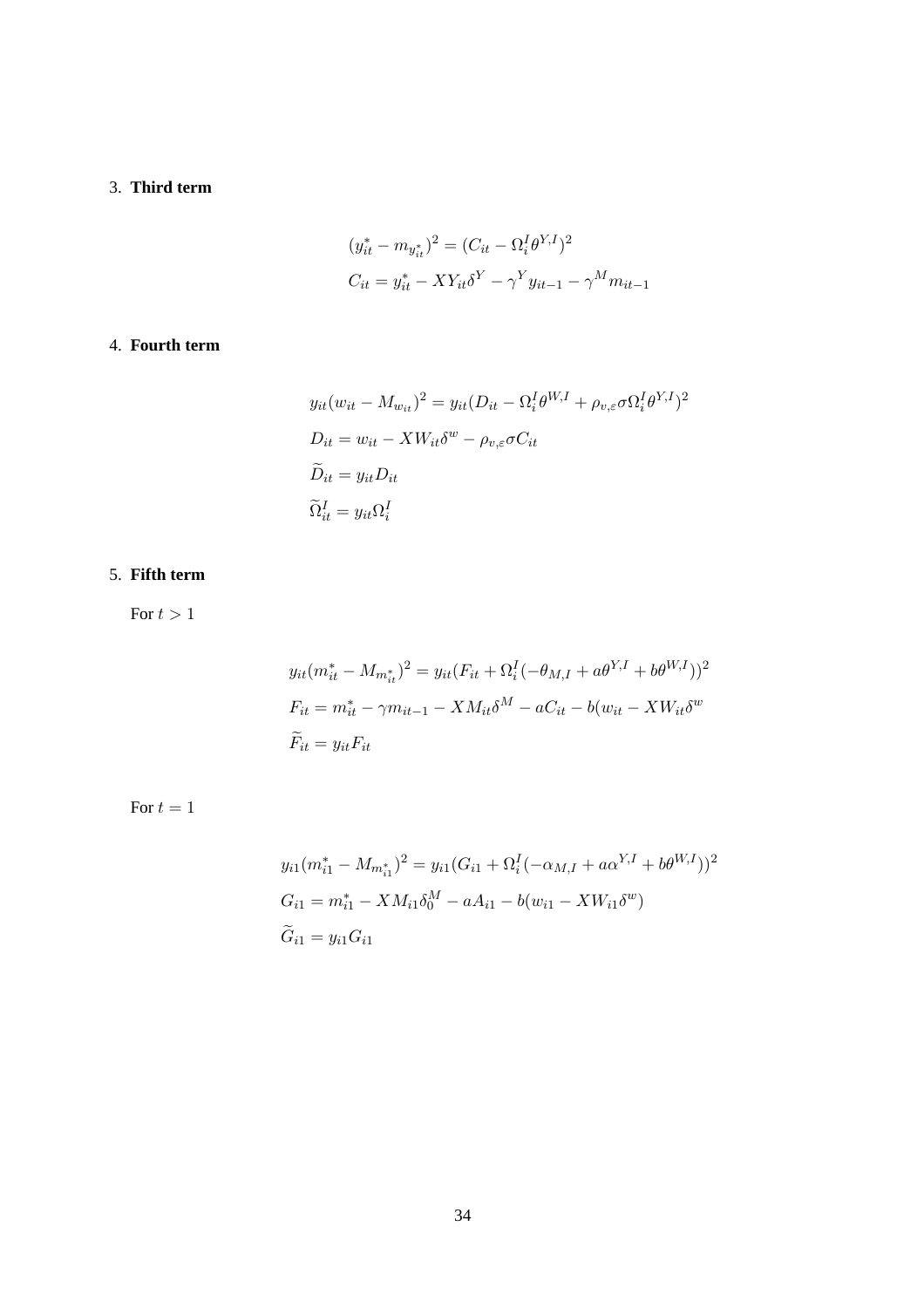The posterior distribution satisfies:

$$
l(\theta^{E} |...)
$$
  $\propto$   $\exp \left(-\frac{1}{2} \theta^{I} D^{I,-1} \theta^{I}\right)$   
\n
$$
\exp \left(-\frac{1}{2} \sum_{i=1}^{n} (A_{i1} - \Omega_{i}^{I} \alpha^{Y,I})^{2} - \frac{1}{2V^{w}} \sum_{i} \left(\widetilde{B}_{i1} - \widetilde{\Omega}_{i1}^{I} (\theta^{W,I} - \rho_{v,\varepsilon} \sigma \alpha^{Y,I})\right)^{2}\right)
$$
\n
$$
\exp \left(-\frac{1}{2} \sum_{i} \sum_{t=2}^{T} (C_{it} - \Omega_{i}^{I} \theta^{Y,I})^{2} - \frac{1}{2V^{w}} \sum_{i} \sum_{t=2}^{T} \left(\widetilde{D}_{it} - \widetilde{\Omega}_{it}^{I} (\theta^{W,I} - \rho_{v,\varepsilon} \sigma \theta^{Y,I})\right)^{2}\right)
$$
\n
$$
\exp \left(-\frac{1}{2V^{m}} \sum_{i} (\widetilde{G}_{i1} + \widetilde{\Omega}_{i1}^{I} (-\alpha^{M,I} + a\alpha^{Y,I} + b\theta^{W,I}))^{2}\right)
$$
\n
$$
\exp \left(-\frac{1}{2V^{m}} \sum_{i} \sum_{t=2}^{T-1} \left(\widetilde{F}_{it} + \widetilde{\Omega}_{it}^{I} (-\theta^{M,I} + a\theta^{Y,I} + b\theta^{W,I})\right)^{2}\right)
$$

We define several projection operators:  $P_1 = (I_J, \underbrace{0_J, ..., 0_J}$ 4 matrices ) and we notice:

$$
P_1 \theta^I = \alpha^{I,Y}
$$

$$
P_2 \theta^I = \alpha^{I,M}
$$

$$
P_3 \theta^I = \theta^{I,Y}
$$

$$
P_4 \theta^I = \theta^{I,W}
$$

$$
P_5 \theta^I = \theta^{I,M}
$$

Let us denote:

1. 
$$
E_1 = \sum_{i=1}^n \Omega_i^{I'} \Omega_i^I
$$
  
\n2. 
$$
\widetilde{E}_1 = \sum_{i=1}^n \widetilde{\Omega}_{i1}^{I'} \widetilde{\Omega}_{i1}^I
$$
  
\n3. 
$$
E_{2T} = \sum_{i=1}^n \underline{\Omega}_i^{I'} \underline{\Omega}_i^I
$$
  
\n4. 
$$
\widetilde{E_{2T}} = \sum_{i=1}^n \underline{\Omega}_i^{I'} \widetilde{\Omega}_i^I
$$
  
\n5. 
$$
\widetilde{E_{2T-1}} = \sum_{i=1}^n \underline{\Omega}_i^{I,2,T-1'} \underline{\Omega}_i^{I,2,T-1}
$$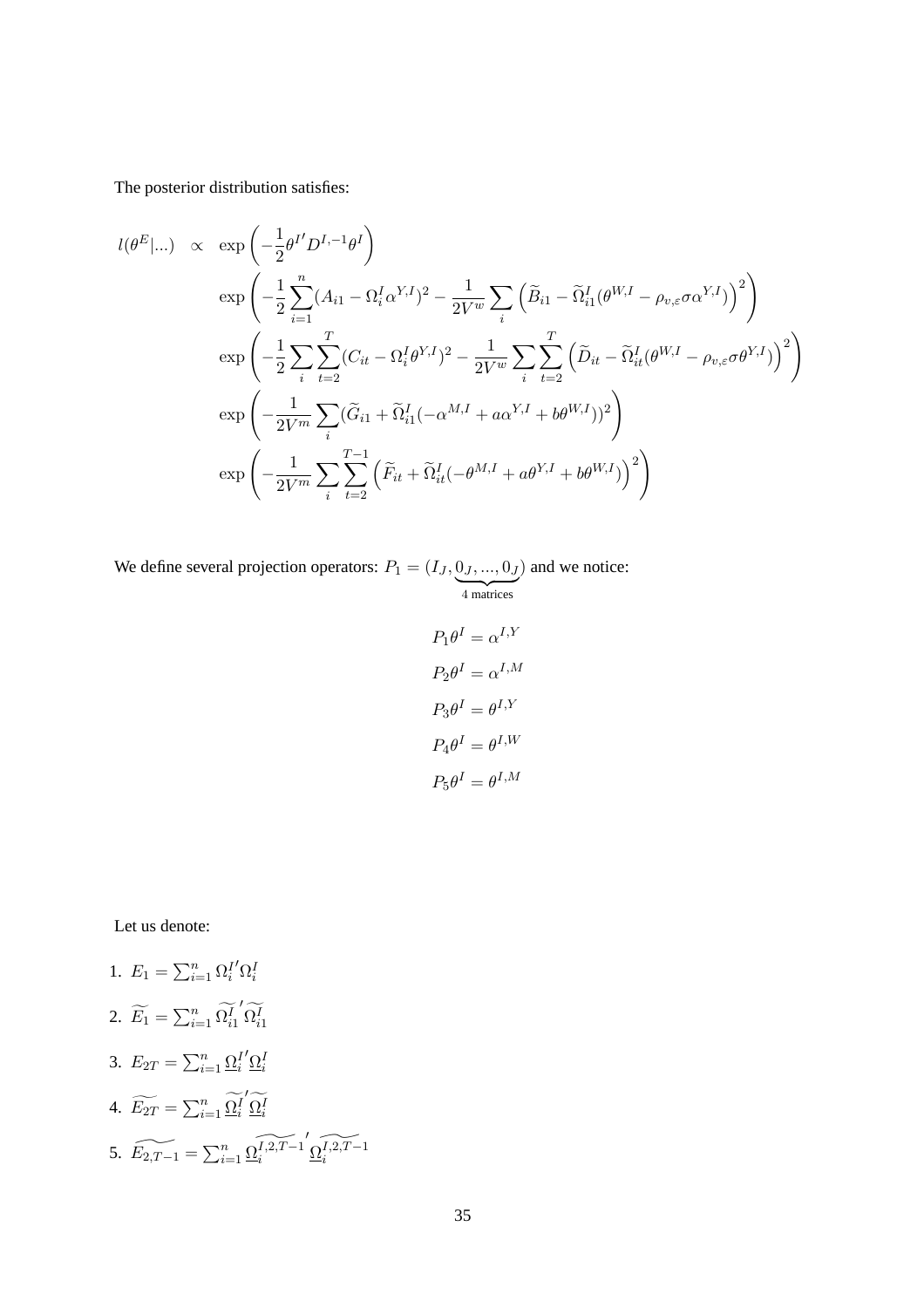So we get for the variance-covariance matrix:

$$
V^{-1} = D_0^{E, -1} + \begin{vmatrix} E_1 + (\frac{\rho_{v,\varepsilon}^2 \sigma^2}{V^w} + \frac{a^2}{V^m})\widetilde{E}_1 & 0 & T_{41} & 0 \\ -\frac{m}{V^m}\widetilde{E}_1 & 0 & 0 & T_{42} & 0 \\ 0 & 0 & 0 & 0 & T_{43} & T_{44} \\ -\frac{\rho_{v,\varepsilon} \sigma}{V^w} + \frac{ab}{V^m}\big)\widetilde{E}_1 & -\frac{b}{V^m}\widetilde{E}_1 & -\frac{\rho_{v,\varepsilon}^2}{V^w}\widetilde{E}_2 & -\frac{\rho_{v,\varepsilon}^2 \sigma^2}{V^w}\widetilde{E}_{2T} + \frac{ab}{V^m}\widetilde{E}_{2T-1} & \widetilde{E}_1(\frac{1}{V^w} + \frac{b^2}{V^m}) + \frac{1}{V^w}\widetilde{E}_{2T} + \frac{b^2}{V^m}\widetilde{E}_{2T-1} & T_{54} & T_{55} \\ 0 & 0 & -\frac{a}{V^m}\widetilde{E}_{2T-1} & -\frac{b}{V^m}\widetilde{E}_{2T-1} & -\frac{b}{V^m}\widetilde{E}_{2T-1} & -\frac{b}{V^m}\widetilde{E}_{2T-1} & -\frac{b}{V^m}\widetilde{E}_{2T-1} & \frac{1}{V^m}\widetilde{E}_{2T-1} & \frac{1}{V^m}\widetilde{E}_{2T-1} \end{vmatrix}
$$

 $\star$ 

As for the posterior mean:

$$
\begin{pmatrix}\n\sum_{i=1}^{n} \Omega_i^{I'} A_{i1} - \frac{\rho_{v,\varepsilon}\sigma}{V^w} \sum_{i=1}^{n} \widetilde{\Omega}_{i1}^{I'} \widetilde{B_{i1}} - \frac{a}{V^m} \sum_{i=1}^{n} \widetilde{\Omega}_{i1}^{I'} \widetilde{G_{i1}} \\
\frac{1}{V^m} \sum_{i=1}^{n} \widetilde{\Omega}_{i1}^{I'} \widetilde{G_{i1}} \\
\sum_{i=1}^{n} \underline{\Omega}_{i}^{I'} \underline{C_{i}} - \frac{\rho_{v,\varepsilon}\sigma}{V^w} \sum_{i=1}^{n} \widetilde{\Omega}_{i}^{I'} \widetilde{\underline{D}_{i}} - \frac{a}{V^m} \sum_{i=1}^{n} \widetilde{\Omega}_{iT-1}^{I'} \widetilde{E_{iT-1}} \\
\frac{1}{V^w} \sum_{i=1}^{n} \widetilde{\Omega}_{i1}^{I'} \widetilde{B_{i1}} + \frac{1}{V^w} \sum_{i=1}^{n} \widetilde{\Omega}_{i}^{I'} \widetilde{\underline{D}_{i}} - \frac{b}{V^m} \sum_{i=1}^{n} \widetilde{\Omega}_{i1}^{I'} \widetilde{G_{i1}} - \frac{b}{V^m} \sum_{i=1}^{n} \widetilde{\Omega}_{iT-1}^{I'} \widetilde{E_{iT-1}} \\
\frac{1}{V^m} \sum_{i=1}^{n} \widetilde{\Omega}_{iT-1}^{I'} \widetilde{E_{iT-1}}\n\end{pmatrix}
$$

 $\star$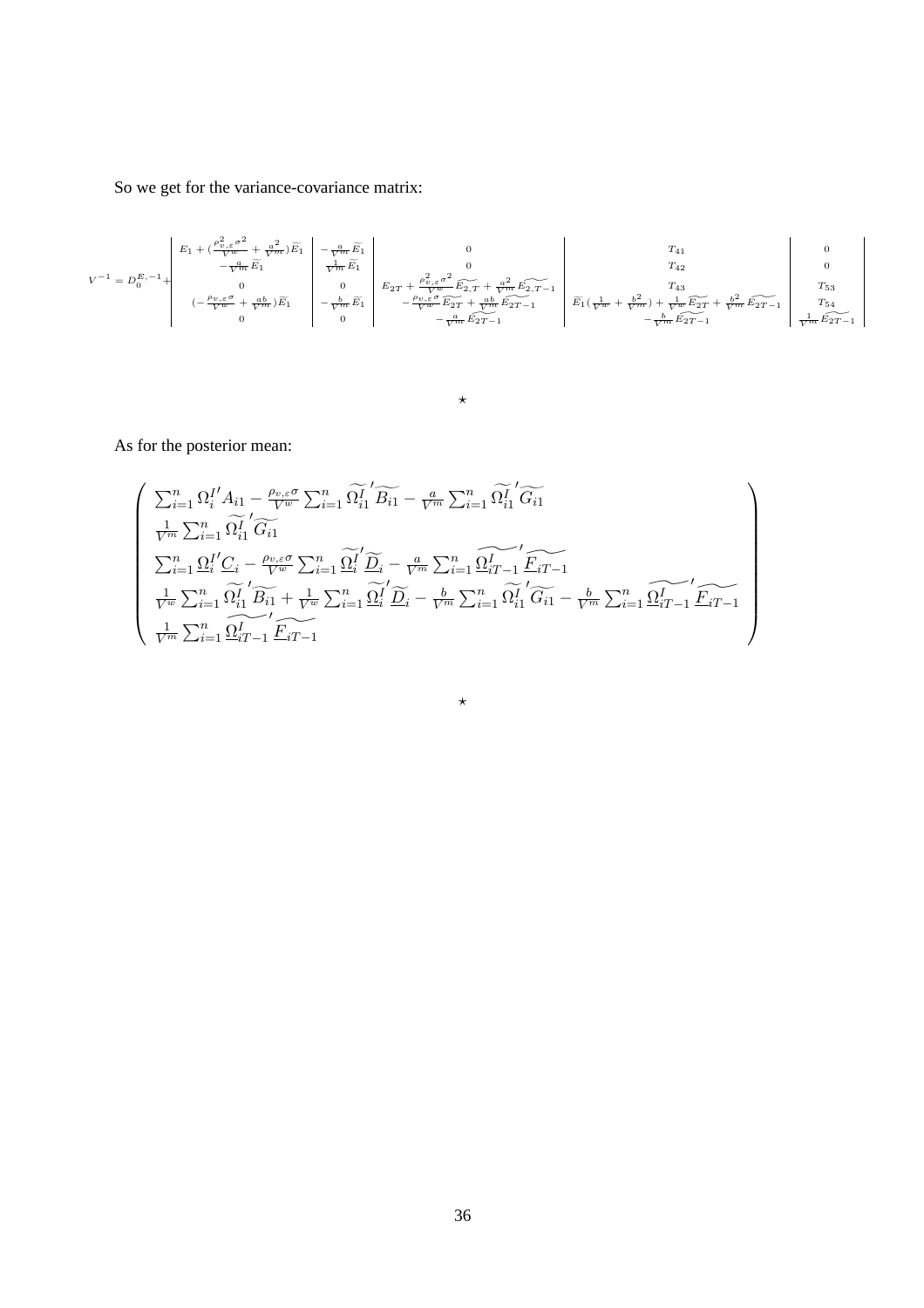|                                       |           | CEP (High-School Dropouts) |           |           |           |                        | CAP-BEP (Vocational High-School, Baccalauréat Degree (High-School |           |           |           |                        |           |           | College and Grandes Ecoles |           |           |
|---------------------------------------|-----------|----------------------------|-----------|-----------|-----------|------------------------|-------------------------------------------------------------------|-----------|-----------|-----------|------------------------|-----------|-----------|----------------------------|-----------|-----------|
|                                       |           |                            |           |           |           | Basic)                 |                                                                   |           |           | Graduates |                        |           |           | Graduates                  |           |           |
| Parameter:                            | Mean      | StDev.                     | in.<br>E  | Max.      | Mean      | Dev.<br>ಕೆ             | in.<br>Min.                                                       | Max.      | Mean      | StDev.    | nin.<br>Z              | Max.      | Mean      | StDev.                     | ς.<br>Σ   | Max.      |
| Intercept                             | 2.0073    | 0.0638                     | 1.7819    | 2.2309    | 2.1197    | .0631<br>ö             | 1.8879                                                            | 2.3716    | 2.1436    | 0.0648    | 1.8955                 | 2.3655    | 2.1846    | 0.0678                     | 1.9322    | 2.4325    |
| Experience                            | 0.0495    | 0.0027                     | 0.0380    | 0.0595    | 0.0570    | .0025<br>$\dot{\circ}$ | 0.0457                                                            | 0.0668    | 0.0859    | 0.0050    | 0.0681                 | 0.1036    | 0.0674    | 0.0031                     | 0.0553    | 0.0799    |
| Experience squared                    | $-0.0006$ | 0.0000                     | $-0.0008$ | $-0.0004$ | $-0.0008$ | .0000<br>$\dot{\circ}$ | $-0.0010$                                                         | $-0.0006$ | $-0.0014$ | 0.0007    | $-0.0018$              | $-0.0009$ | $-0.0011$ | 0.0001                     | $-0.0013$ | $-0.0008$ |
| Seniority                             | 0.0031    | 0.0018                     | $-0.0046$ | 0.0097    | $-0.0032$ | 0018<br>$\dot{\circ}$  | $-0.0110$                                                         | 0.0032    | $-0.0046$ | 0.0041    | $-0.0225$              | 0.0119    | 0.0094    | 0.0022                     | 0.0001    | 0.0196    |
| Seniority squared                     | $-0.0002$ | 0.0001                     | $-0.0005$ | 0.0001    | 0.0000    | 0001<br>Ö              | $-0.0002$                                                         | 0.0004    | 0.0002    | 0.0002    | $-0.0005$              | 0.0009    | $-0.0002$ | 0.0001                     | $-0.0005$ | 0.0002    |
| Part Time                             | $-0.5330$ | 0.0123                     | $-0.5768$ | $-0.4836$ | $-0.3941$ | 0107<br>Ö              | $-0.4326$                                                         | $-0.3563$ | $-0.6393$ | 0.0170    | $-0.7005$              | $-0.5806$ | $-0.8471$ | 0.0154                     | $-0.9101$ | $-0.7854$ |
| Individual and Family Characteristics |           |                            |           |           |           |                        |                                                                   |           |           |           |                        |           |           |                            |           |           |
| Sex                                   | 0.4848    | 0.0361                     | 0.3764    | 0.6080    | 0.4486    | .0350<br>ö             | 0.3331                                                            | 0.5637    | 0.3363    | 0.0357    | 0.1892                 | 0.4664    | 0.5211    | 0.0393                     | 0.3876    | 0.6600    |
| Married                               | 0.0310    | 0.0145                     | $-0.0240$ | 0.0838    | $-0.0092$ | .0123<br>$\bar{\circ}$ | $-0.0518$                                                         | 0.0434    | $-0.0113$ | 0.0213    | $-0.1041$              | 0.0681    | 0.1918    | 0.0229                     | 0.1085    | 0.2804    |
| Lives in Couple                       | 0.0412    | 0.0198                     | $-0.0418$ | 0.1205    | $-0.0229$ | 0174<br>$\dot{\circ}$  | $-0.0871$                                                         | 0.0393    | 0.0308    | 0.0305    | $-0.1402$              | 0.0856    | $-0.0040$ | 0.0248                     | $-0.0974$ | 0.0859    |
| lives in region lle de France         | 0.0895    | 0.0245                     | $-0.0094$ | 0.1773    | 0.1077    | 0222<br>$\dot{\circ}$  | 0.0275                                                            | 0.1810    | 0.1322    | 0.0281    | 0.0338                 | 0.2557    | 0.1489    | 0.0189                     | 0.0703    | 0.2163    |
| Jnemployment Rate                     | 0.0353    | 0.0963                     | $-0.3274$ | 0.3882    | 0.1592    | 0942<br>$\dot{\circ}$  | $-0.1783$                                                         | 0.4837    | 0.1560    | 0.0977    | $-0.1683$              | 0.5420    | 0.1747    | 0.0951                     | $-0.2355$ | 0.5643    |
| Nationality:                          |           |                            |           |           |           |                        |                                                                   |           |           |           |                        |           |           |                            |           |           |
| Other than French                     | 0.1277    | 0.0393                     | $-0.0266$ | 0.2638    | 0.0637    | 0466<br>0              | $-0.1143$                                                         | 0.2131    | 0.0508    | 0.0444    | $-0.1093$              | 0.2235    | $-0.1034$ | 0.0354                     | $-0.2252$ | 0.0110    |
| Father other than French              | 0.0855    | 0.0851                     | $-0.2189$ | 0.4122    | 0.0644    | .0661<br>ö             | $-0.1881$                                                         | 0.2883    | 0.0500    | 0.0684    | $-0.1821$              | 0.3086    | 0.0108    | 0.0718                     | $-0.2373$ | 0.2552    |
| Mother other than French              | 0.0658    | 0.0793                     | $-0.2039$ | 0.3260    | 0.0279    | .0658<br>Ö             | $-0.2098$                                                         | 0.2568    | 0.0158    | 0.0616    | $-0.2825$              | 0.2488    | 0.0312    | 0.0702                     | $-0.2167$ | 0.2773    |
| Cohort Effects:                       |           |                            |           |           |           |                        |                                                                   |           |           |           |                        |           |           |                            |           |           |
| Born before 1929                      | 0.1122    | 0.0621                     | $-0.1132$ | 0.3454    | 0.1044    | .0732<br>ö             | $-0.1792$                                                         | 0.4504    | 0.0724    | 0.0827    | $-0.2522$              | 0.4000    | 0.2454    | 0.0670                     | 0.0021    | 0.5286    |
| Born between 1930 and 1939            | 0.1687    | 0.0554                     | $-0.0827$ | 0.3711    | 0.1547    | .0606<br>Ö             | $-0.0556$                                                         | 0.3752    | $-0.0340$ | 0.0747    | $-0.3405$              | 0.2196    | 0.3615    | 0.0600                     | 0.1531    | 0.6008    |
| Born between 1940 and 1949            | 0.4048    | 0.0521                     | 0.1794    | 0.5965    | 0.3314    | 0530<br>$\dot{\circ}$  | 0.1372                                                            | 0.5411    | 0.0387    | 0.0604    | $-0.2021$              | 0.2974    | 0.4010    | 0.0521                     | 0.2218    | 0.5953    |
| Born between 1950 and 1959            | 0.5193    | 0.0508                     | 0.3437    | 0.7162    | 0.4863    | 0480<br>$\dot{\circ}$  | 0.3119                                                            | 0.6634    | 0.3354    | 0.0512    | 0.1332                 | 0.5371    | 0.5434    | 0.0510                     | 0.3070    | 0.7258    |
| Born between 1960 and 1969            | 0.4749    | 0.0677                     | 0.2206    | 0.7024    | 0.4902    | .0511<br>Ö             | 0.2883                                                            | 0.7254    | 0.4141    | 0.0450    | 0.2398                 | 0.5868    | 0.6066    | 0.0599                     | 0.3713    | 0.8314    |
|                                       |           |                            |           |           |           |                        |                                                                   |           |           |           | Continues on next page |           |           |                            |           |           |

Table 1: Wage Equation **Table 1: Wage Equation**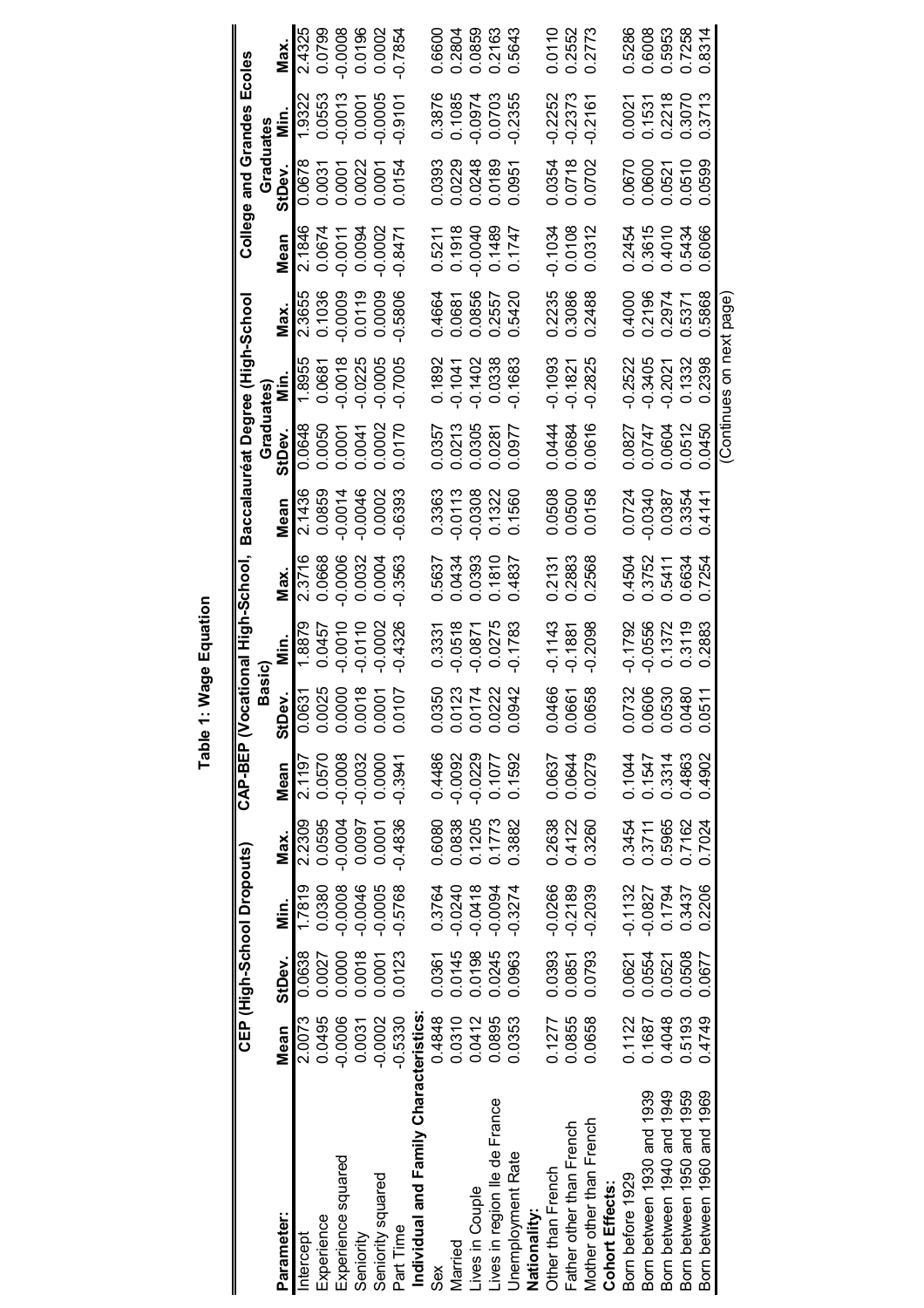|                                                                                                                                                                                                                                         |             |        | CEP (High-School Dropouts) |        | <b>CAP-BEP (Vocational</b> | Basic)                |                  | High-School,     | Baccalauréat Degree (High-Schoo        |                    |           |           |            | College and Grandes |           | Ecoles |
|-----------------------------------------------------------------------------------------------------------------------------------------------------------------------------------------------------------------------------------------|-------------|--------|----------------------------|--------|----------------------------|-----------------------|------------------|------------------|----------------------------------------|--------------------|-----------|-----------|------------|---------------------|-----------|--------|
| Parameter:                                                                                                                                                                                                                              | Mean        | StDev. | .<br>Mir                   | Max.   | Mean                       | Dev.<br>5             | in               | Max              | Mean                                   | Graduates<br>StDev | in        | Max       | Mean       | Graduates<br>StDev  | <u>Si</u> | Max.   |
| ndustry:                                                                                                                                                                                                                                |             |        |                            |        |                            |                       |                  |                  |                                        |                    |           |           |            |                     |           |        |
| Energy                                                                                                                                                                                                                                  | 0.1447      | 0.0583 | $-0.3703$                  | 0.082  | 0.1173                     | 0.0533                | $-0.1135$        | 0.3102           | 0.1136                                 | 0.0672             | $-0.1450$ | 0.3856    | 0.187      | 0.0524              | 0.0029    | 0.4110 |
| ntermediate Goods                                                                                                                                                                                                                       | 0.1564      | 0.0305 | 0.0361                     | 0.2801 | 0.1695                     | 0.0274                | 0.0647           | 2743<br>ö        | 0.1909                                 | 0.0435             | 0.0113    | 0.3562    | 0.1285     | 0.0355              | $-0.0017$ | 0.2731 |
| Equipment Goods                                                                                                                                                                                                                         | 0.1806      | 0.0305 | 0.0631                     | 0.2969 | 0.1734                     | 0.0271                | 0.0674           | 0.2882           | 0.1981                                 | 0.0416             | 0.0160    | 0.3681    | 0.2079     | 0.0333              | 0.0835    | 0.3266 |
| <b>Consumption Goods</b>                                                                                                                                                                                                                | 0.0983      | 0.0290 | $-0.0130$                  | 0.2060 | 0.1432                     | 0.0285                | 0.0345           | 0.2563           | 0.2217                                 | 0.0406             | 0.0619    | 0.3632    | 0.1166     | 0.0357              | $-0.0171$ | 0.2605 |
| Construction                                                                                                                                                                                                                            | 0.1716      | 0.0311 | 0.0633                     | 0.2843 | 0.2356                     |                       | 0.1232           | 0.3453           | 0.3035                                 | 0.0485             | 0.0976    | 0.4766    | 0.1422     | 0.0426              | $-0.0121$ | 0.3203 |
| Retail and Wholesome Goods                                                                                                                                                                                                              | 0.0200      | 0.0252 | $-0.0741$                  | 0.1146 | 0.0841                     |                       | 0.0043           | 0.1768           | 0.1746                                 | 0.0330             | 0.0501    | 0.2985    | 0.1435     | 0.0322              | 0.0223    | 0.2855 |
| ransport                                                                                                                                                                                                                                | 0.0606      | 0.0339 | $-0.0761$                  | 0.1753 | 0.2148                     |                       | 0.0793           | 0.3258           | 0.1937                                 | 0.0437             | 0.0361    | 0.3566    | 0.1271     | 0.0368              | $-0.0064$ | 0.2732 |
| Market Services                                                                                                                                                                                                                         | $-0.0341$   | 0.0237 | $-0.1292$                  | 0.0526 | 0.0993                     |                       | 0.0002           | 0.1794           | 0.1511                                 | .0300<br>ö         | 0.0489    | 0.2698    | 0.0986     | 0.0277              | 0.0002    | 0.1928 |
| nsurance                                                                                                                                                                                                                                | 0.0920      | 0.0643 | $-0.1553$                  | 0.3369 | 0.1254                     |                       | 0.0825           | 0.3406           | 0.1647                                 | 0578<br>ö          | $-0.0447$ | 0.3985    | 0.1779     | 0.0522              | $-0.0309$ | 0.3790 |
| Banking and Finance Industry                                                                                                                                                                                                            | 0.2280      | 0.0638 | $-0.0113$                  | 0.4626 | 0.1663                     |                       | 0.0515           | .3760<br>ö       | 0.2634                                 | 0479<br>ö          | 0.0902    | 0.4633    | 0.2186     | 0.0443              | 0.0471    | 0.3820 |
| <b>Non Market Services</b>                                                                                                                                                                                                              | $-0.1098$   | 0.0291 | $-0.2225$                  | 0.0038 | $-0.0336$                  | 0289<br>$\bar{\circ}$ | 0.1369           | 0790             | 0.1326                                 | 0362               | $-0.2761$ | 0.0174    | $-0.2934$  | 0.0319              | $-0.4176$ | 0.1806 |
| Job Switch variables in First                                                                                                                                                                                                           | Sample Year |        |                            |        |                            |                       |                  |                  |                                        |                    |           |           |            |                     |           |        |
| JC=job change in 1st year                                                                                                                                                                                                               |             |        |                            |        |                            |                       |                  |                  |                                        |                    |           |           |            |                     |           |        |
| $yes=1$                                                                                                                                                                                                                                 | 0.0012      | 0.0127 | $-0.0441$                  | 0.0518 | 0.0139                     | 0102<br>$\dot{\circ}$ | $-0.0209$        | 0.0514           | 0.0140                                 | 0.0224             | $-0.0762$ | 0.1031    | 0.0002     | 0.0267              | $-0.0954$ | 0.0961 |
| $\exists$ xperience at t-1 if JC =                                                                                                                                                                                                      | 0.0000      | 0.0005 | $-0.0021$                  | 0.0018 | 0.0005                     | 0.0007                | $-0.0024$        | 0.0035           | 0.0017                                 | 0.0017             | 70.0047   | 0.0084    | $-0.0003$  | 0.0018              | $-0.0078$ | 0.0070 |
| Number of switches of jobs that lasted                                                                                                                                                                                                  |             |        |                            |        |                            |                       |                  |                  |                                        |                    |           |           |            |                     |           |        |
| Up to 1 year                                                                                                                                                                                                                            | 0.5643      | 0.0484 | 0.3624                     | 0.7319 | 0.5788                     | 0.0473                | 0.3925           | 0.7460           | 0.7158                                 | 0.0514             | 0.5199    | 0.9095    | 0.6290     | 0.0481              | 0.4185    | 0.8193 |
| Between 2 and 5 years                                                                                                                                                                                                                   | 0.5208      | 0.0514 | 0.3359                     | 0.7023 | 0.5596                     | 0.0489                | 0.3618           | 0.7765           | 0.6448                                 | 0.0551             | 0.4298    | 0.8442    | 0.6078     | 0.0508              | 0.4182    | 0.7926 |
| Between 6 and 10 years                                                                                                                                                                                                                  | 0.4411      | 0.0551 | 0.2052                     | 0.6344 | 0.5207                     | 0.0519                | 0.3372           | 0.7135           | 0.4469                                 | 0.0691             | 0.1840    | 0.7121    | 0.4796     | 0.0555              | 0.2683    | 0.6746 |
| More than 10 years                                                                                                                                                                                                                      | 0.4828      | 0.0556 | .2617<br>ö                 | 0.6865 | 0.4609                     | 0543<br>$\vec{0}$     | .2495<br>$\circ$ | .6423<br>ö       | 0.3352                                 | .0755<br>ö         | 0.0571    | 0.6265    | .4686<br>ö | 0.0568              | 0.2555    | 0.6855 |
| Seniority at last job change that lasted                                                                                                                                                                                                |             |        |                            |        |                            |                       |                  |                  |                                        |                    |           |           |            |                     |           |        |
| Between 2 and 5 years                                                                                                                                                                                                                   | 0.0052      | 0.0092 | $-0.0298$                  | 0.0367 | 0.0184                     | 0.0067                | $-0.0105$        | 0.0438           | $-0.0119$                              | 0.0131             | $-0.0601$ | 0.0361    | 0.0397     | 0.0092              | 0.0051    | 0.0728 |
| Between 6 and 10 years                                                                                                                                                                                                                  | $-0.0053$   | 0.0065 | $-0.0306$                  | 0.0189 | $-0.0017$                  | 0.0060<br>0.0057      | $-0.0252$        | 0.0200           | $-0.0158$                              | 0.0133             | $-0.0726$ | 0.0316    | 0.0087     | 0.0057              | $-0.0215$ | 0.0289 |
| More than 10 years                                                                                                                                                                                                                      | $-0.0078$   | 0.0054 | $-0.0274$                  | 0.0114 | $-0.0214$                  |                       | $-0.0438$        | 0.0007           | $-0.0325$                              | 0.0113             | $-0.0764$ | 0.0100    | $-0.0072$  | 0.0046              | $-0.0235$ | 0.0101 |
| Experience at last job change that lasted                                                                                                                                                                                               |             |        |                            |        |                            |                       |                  |                  |                                        |                    |           |           |            |                     |           |        |
| Up to 1 year                                                                                                                                                                                                                            | $-0.0012$   | 0.0005 | $-0.0030$                  | 0.0009 | $-0.0049$                  | 0.0005                | $-0.0067$        | $-0.0029$        | $-0.0048$                              | 0.0011             | $-0.0083$ | $-0.0012$ | 0.0003     | 0.0009              | $-0.0031$ | 0.0035 |
| Between 2 and 5 years                                                                                                                                                                                                                   | $-0.0003$   | 0.0012 | $-0.0044$                  | 0.0037 | $-0.0011$                  | 0.0011                | $-0.0053$        | 0.0033           | 0.0056                                 | 0.0028             | $-0.0046$ | 0.0173    | $-0.0062$  | 0.0017              | $-0.0126$ | 0.0009 |
| Between 6 and 10 years                                                                                                                                                                                                                  | 0.0002      | 0.0022 | $-0.0082$                  | 0.0088 | $-0.0032$                  | 0.0026                | $-0.0127$        | 0.0063           | 0.0096                                 | 0.0065             | $-0.0120$ | 0.0352    | $-0.0020$  | 0.0026              | $-0.0111$ | 0.0099 |
| More than 10 years                                                                                                                                                                                                                      | 0.0037      | 0.0031 | $-0.0086$                  | 0.0148 | 0.0128                     | 0.0035                | $-0.0003$        | .0262<br>$\circ$ | .0258<br>ö                             | 0.0079             | $-0.0064$ | 0.0542    | 0.0079     | 0.0042              | $-0.0063$ | 0.0227 |
| Estimation by Gibbs Sampling. 80,000 iterations for the first three groups with a burn-in equal to 70,000; 30,000 iterations and 20,000 for the last<br>Notes: Source : DADS-EDP from 1976 to 1996. 3,000 individuals randomly selected |             |        |                            |        |                            | within                | 132,596;         |                  | 12,405; 34,071; and 7,579 respectively |                    |           |           |            |                     |           |        |
|                                                                                                                                                                                                                                         |             |        |                            |        |                            |                       |                  |                  |                                        |                    |           |           |            |                     |           |        |

Table 1: Wage Equation (continued) **Table 1: Wage Equation (continued)**

)<br>D ,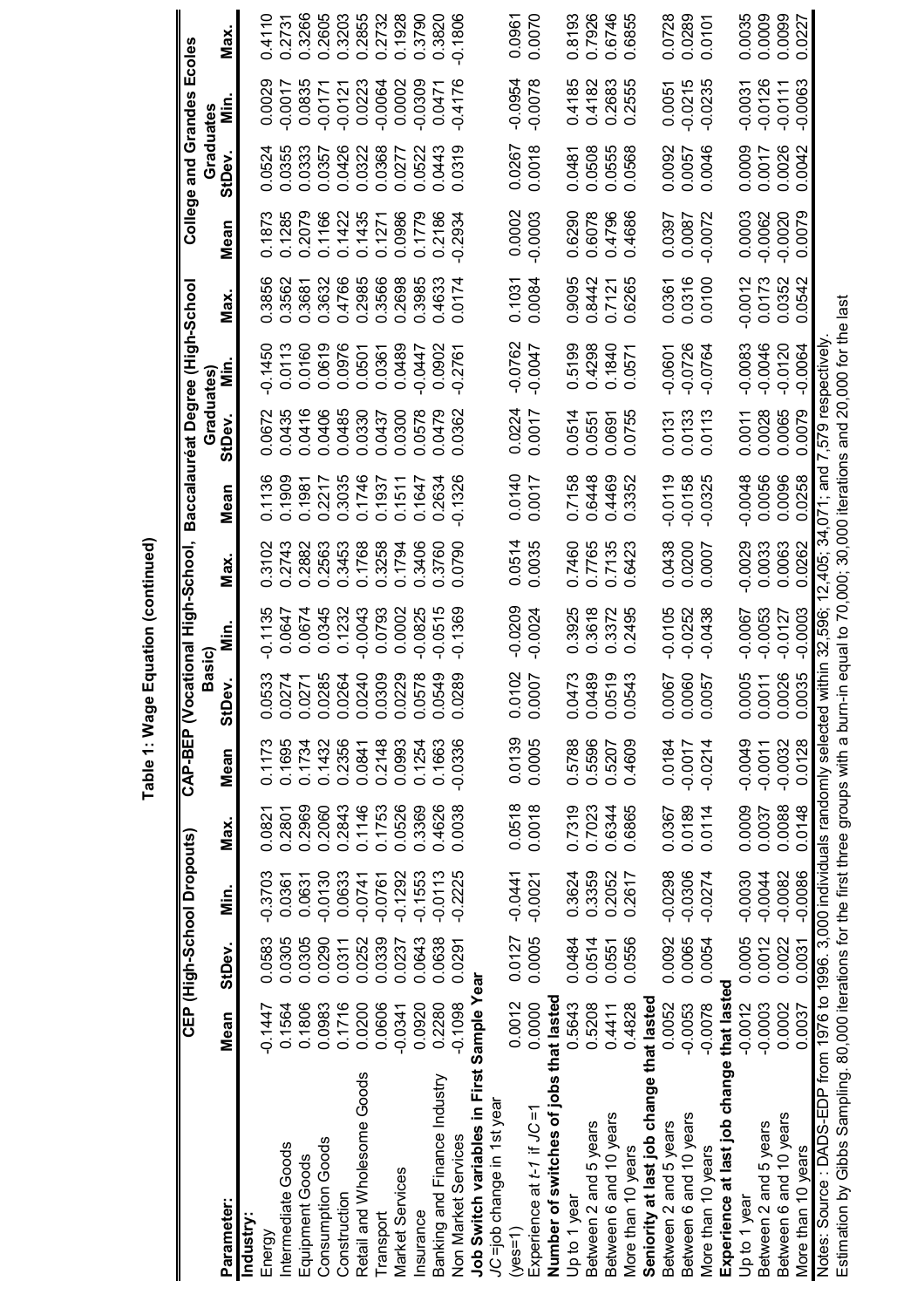Table 2: Participation Equation **Table 2: Participation Equation**

|                                                                                 |           |        | CEP (High-School Dropouts) |           | CAP-BEP (Vocational High-School, Baccalauréat Degree (High-School |                             |                                                       |           |           |           |            |           |           | College and Grandes Ecoles |           |           |
|---------------------------------------------------------------------------------|-----------|--------|----------------------------|-----------|-------------------------------------------------------------------|-----------------------------|-------------------------------------------------------|-----------|-----------|-----------|------------|-----------|-----------|----------------------------|-----------|-----------|
|                                                                                 |           |        |                            |           |                                                                   | Basic)                      |                                                       |           |           | Graduates |            |           |           | Graduates                  |           |           |
| Parameter:                                                                      | Mean      | StDev. | Min.                       | Max.      | Mean                                                              | StDev.                      | .<br>Σ                                                | Max.      | Mean      | StDev     | in.<br>Min | Max.      | Mean      | StDev.                     | .<br>Šip  | Max.      |
| Intercept                                                                       | $-1.1375$ | 0.2254 | $-2.0040$                  | $-0.2941$ | $-1.1732$                                                         | 0.2274                      | $-1.9730$                                             | $-0.2693$ | $-0.8575$ | 0.2244    | $-1.6982$  | 0.0498    | $-0.7456$ | 0.2288                     | -1.7444   | 0.1411    |
| Experience                                                                      | 0.1717    | 0.0050 | 0.1534                     | 0.1914    | 0.2954                                                            | .0055<br>$\overline{\circ}$ | 0.2755                                                | 0.3147    | 0.3986    | 0.0059    | 0.3777     | 0.4203    | 0.1435    | 0.0053                     | 0.1248    | 0.1654    |
| Experience squared                                                              | $-0.0031$ | 0.0001 | $-0.0035$                  | $-0.0028$ | $-0.0055$                                                         | 0001<br>$\overline{c}$      | $-0.0058$                                             | $-0.0050$ | $-0.0079$ | 0.0001    | $-0.0083$  | $-0.0074$ | $-0.0033$ | 0.0001                     | $-0.0038$ | $-0.0029$ |
| Local Unemployment Rate                                                         | 7.2233    | 0.3014 | 6.0385                     | 8.1602    | 8.7965                                                            | 3535<br>$\ddot{\circ}$      | 7.5332                                                | 10.1660   | 6.2470    | 0.2813    | 5.0410     | 7.5074    | 6.3682    | 0.5105                     | 4.1896    | 8.1078    |
| Lagged Variables                                                                |           |        |                            |           |                                                                   |                             |                                                       |           |           |           |            |           |           |                            |           |           |
| Lagged Mobility $\gamma^{\sf M}$                                                | 1.4515    | 0.0184 | 1.3928                     | 1.5274    | 1.1894                                                            | 0187<br>ခဲ                  | 1.1203                                                | 1.2550    | 0.8826    | 0.0177    | 0.8172     | 0.9528    | 1.0206    | 0.0200                     | 0.9467    | 1.1010    |
| Lagged Participation $\gamma^{\mathsf{Y}}$                                      | 0.1456    | 0.0098 | 0.1148                     | 0.1835    | 0.1191                                                            | .0098<br>ට                  | 0.0803                                                | 0.1574    | 0.0885    | 0.0095    | 0.0560     | 0.1207    | 0.1880    | 0.0094                     | 0.1524    | 0.2284    |
| Individual and Family Characteristics:                                          |           |        |                            |           |                                                                   |                             |                                                       |           |           |           |            |           |           |                            |           |           |
| Sex (equal to 1 for men)                                                        | 0.1815    | 0.0421 | 0.0343                     | 0.3041    | 0.0921                                                            | 0408<br>ට                   | $-0.0629$                                             | 0.2414    | 0.0919    | 0.0411    | 0.2231     | 0.0440    | 0.3057    | 0.0471                     | 0.1688    | 0.4835    |
| Children between 0 and 3                                                        | $-0.3850$ | 0.0333 | $-0.5048$                  | $-0.2624$ | $-0.2215$                                                         | 0284<br>$\bar{\circ}$       | $-0.3345$                                             | $-0.1140$ | $-0.2355$ | 0.0335    | 0.3653     | $-0.1158$ | 0.0638    | 0.0323                     | $-0.0653$ | 0.1925    |
| Children between 3 and 6                                                        | $-0.3068$ | 0.0311 | $-0.4193$                  | $-0.1866$ | $-0.2696$                                                         | .0286<br>$\bar{\circ}$      | $-0.3853$                                             | $-0.1625$ | $-0.2880$ | 0.0367    | $-0.4132$  | $-0.1473$ | $-0.0295$ | 0.0324                     | $-0.1673$ | 0.1063    |
| Lives in Couple                                                                 | $-0.1690$ | 0.0398 | $-0.3186$                  | $-0.0076$ | $-0.2717$                                                         | .0406<br>$\bar{\circ}$      | $-0.4244$                                             | $-0.1234$ | $-0.1940$ | 0.0435    | $-0.3471$  | $-0.0452$ | 0.0595    | 0.0489                     | $-0.1300$ | 0.2304    |
| Married                                                                         | $-0.1219$ | 0.0268 | $-0.2191$                  | $-0.0227$ | $-0.1913$                                                         | 0298<br>$\overline{c}$      | 0.2889                                                | $-0.0705$ | 0.2298    | 0.0301    | 0.3426     | $-0.1197$ | 0.0421    | 0.0354                     | -0.0936   | 0.1648    |
| Lives in region lle de France                                                   | 0.0929    | 0.0361 | $-0.0324$                  | 0.2221    | 0.1006                                                            | 0377<br>$\bar{\circ}$       | $-0.0416$                                             | 0.2509    | 0.0566    | 0.0257    | $-0.0382$  | 0.1457    | 5.8202    | 0.2312                     | 5.0749    | 6.4415    |
| Nationality:                                                                    |           |        |                            |           |                                                                   |                             |                                                       |           |           |           |            |           |           |                            |           |           |
| Other than French                                                               | $-0.2676$ | 0.0471 | $-0.4200$                  | $-0.1047$ | $-0.3383$                                                         | .0518<br>ට                  | $-0.5219$                                             | $-0.1432$ | $-0.2124$ | 0.0479    | $-0.3719$  | $-0.0462$ | $-0.2358$ | 0.0441                     | $-0.3837$ | $-0.0788$ |
| Father other than French                                                        | $-0.0174$ | 0.1726 | $-0.5539$                  | 0.6346    | $-0.2033$                                                         | 0.1028                      | $-0.5343$                                             | 0.1511    | $-0.0865$ | 0.0973    | $-0.4581$  | 0.2226    | $-0.017$  | 0.1254                     | $-0.3995$ | 0.4122    |
| Mother other than French                                                        | $-0.0907$ | 0.1483 | $-0.6944$                  | 0.3956    | 0.0759                                                            | 1144<br>$\dot{\circ}$       | $-0.3143$                                             | 5599<br>ö | $-0.0574$ | 0.0888    | $-0.3750$  | 0.2653    | 0.0851    | 0.1125                     | $-0.2942$ | 0.4720    |
| Cohort Effects:                                                                 |           |        |                            |           |                                                                   |                             |                                                       |           |           |           |            |           |           |                            |           |           |
| Born before 1929                                                                | $-2.7065$ | 0.0598 | $-2.9093$                  | $-2.4886$ | $-3.5956$                                                         | 1139<br>ö                   | -3.9867                                               | $-3.1516$ | $-3.4916$ | 0.1193    | $-3.9338$  | $-3.0827$ | $-2.5766$ | 0.0943                     | $-2.9706$ | $-2.2175$ |
| Born between 1930 and 1939                                                      | $-2.3839$ | 0.0710 | $-2.6506$                  | $-2.1372$ | $-3.4876$                                                         | 0.0876                      | $-3.9045$                                             | $-3.2078$ | $-4.4233$ | 0.1119    | -4.8957    | $-4.0327$ | $-2.4421$ | 0.0865                     | $-2.7478$ | $-2.0839$ |
| Born between 1940 and 1949                                                      | $-1.9668$ | 0.0710 | $-2.2632$                  | $-1.7182$ | $-3.0691$                                                         | 0743<br>$\overline{c}$      | $-3.3482$                                             | $-2.7519$ | $-3.8498$ | 0.0899    | $-4.1460$  | $-3.5430$ | $-2.2836$ | 0.0717                     | $-2.5334$ | $-1.9232$ |
| Born between 1950 and 1959                                                      | $-1.3753$ | 0.0637 | $-1,6339$                  | $-1.1501$ | $-2.0515$                                                         | 0579<br>$\overline{c}$      | $-2.2560$                                             | $-1.8423$ | $-2.0363$ | 0.0560    | $-2.2784$  | $-1.7976$ | $-2.0120$ | 0.0613                     | $-2.2404$ | $-1.7859$ |
| Born between 1960 and 1969                                                      | $-0.6219$ | 0.0911 | $-0.9140$                  | $-0.2750$ | $-0.8117$                                                         | 0498<br>$\dot{\circ}$       | $-1.0466$                                             | $-0.6440$ | $-0.9218$ | 0.0385    | $-1.0643$  | $-0.7779$ | $-1.5498$ | 0.0719                     | $-1.8007$ | $-1.2745$ |
| Notes: Source : DADS-EDP from 1976 to 1996. 3,000 individuals randomly selected |           |        |                            |           |                                                                   |                             | within 32,596; 12,405; 34,071; and 7,579 respectively |           |           |           |            |           |           |                            |           |           |

Estimation by Gibbs Sampling. 80,000 iterations for the first three groups with a burn-in equal to 70,000; 30,000 iterations and 20,000 for the last Estimation by Gibbs Sampling. 80,000 iterations for the first three groups with a burn-in equal to 70,000; 30,000 iterations and 20,000 for the last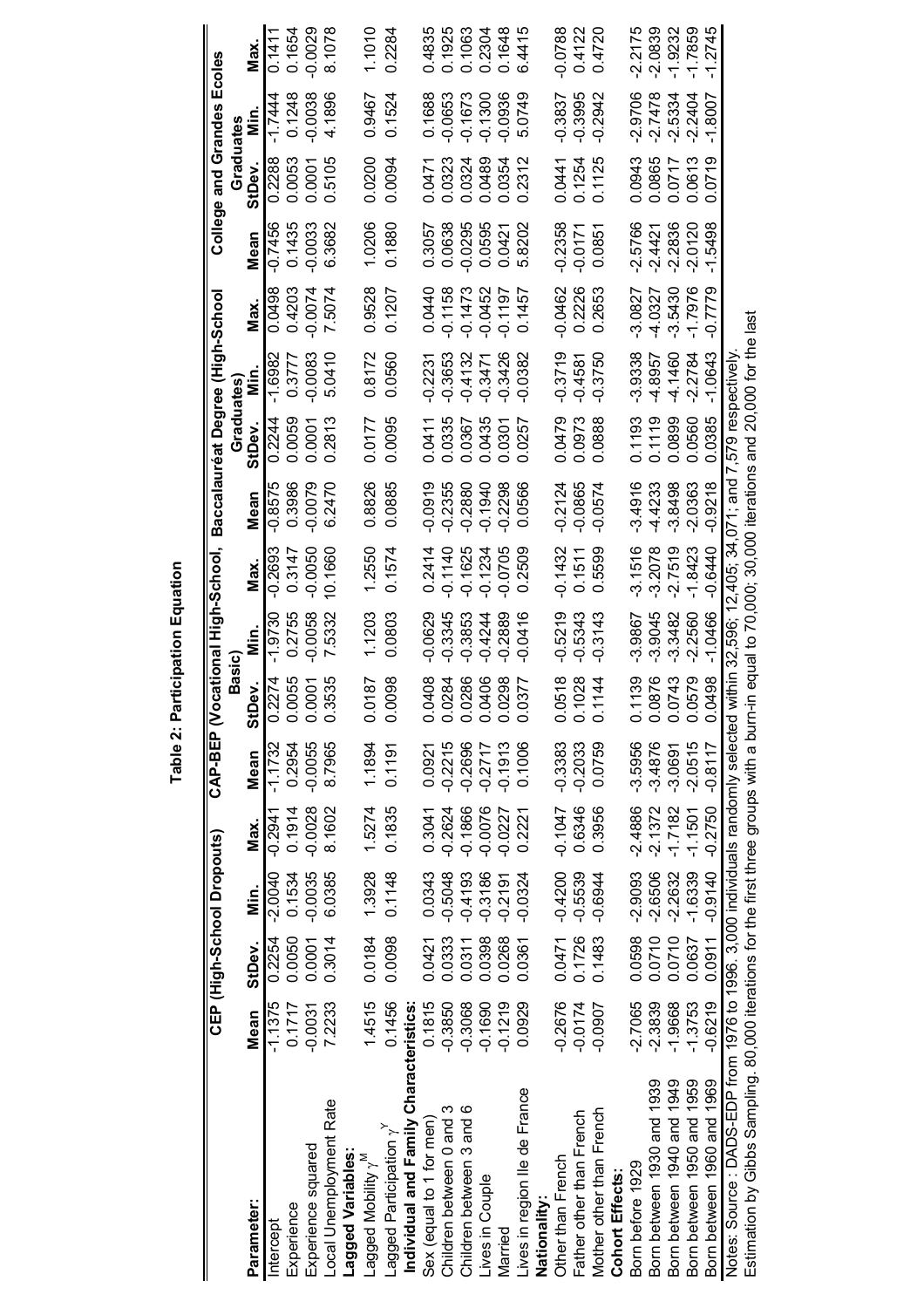|                                                                                                                              |           | CEP (High-School Dropouts) |           |           | CAP-BEP (V |                                  |            | ocational High-School, Baccalauréat Degree (High-School |                    |                  |                         |        |           |                       | College and Grandes Ecoles |           |
|------------------------------------------------------------------------------------------------------------------------------|-----------|----------------------------|-----------|-----------|------------|----------------------------------|------------|---------------------------------------------------------|--------------------|------------------|-------------------------|--------|-----------|-----------------------|----------------------------|-----------|
|                                                                                                                              |           |                            |           |           |            | <b>Basic</b>                     |            |                                                         |                    | Graduates        |                         |        |           | Graduate              |                            |           |
| Parameter:                                                                                                                   | Mean      | StDev.                     | Min.      | Max.      | Mean       | Dev.<br>5                        | in.<br>Min | Max.                                                    | Mean               | StDev            | Min                     | Max    | Mean      | StDev                 | <u>nin</u>                 | Max.      |
| Intercept                                                                                                                    | 2.0768    | 0.6692                     | $-0.0527$ | 4.6419    | 3.0425     | <b>7076</b><br>$\circ$           | 0.632      | 6.2749                                                  | 3.1823             | 0.6672           | 1.2765                  | 5.0414 | 0.9000    | 0.4274                | -0.786                     | 2.5078    |
| Experience                                                                                                                   | 0.5396    | 0.1034                     | 0.2081    | 0.8046    | 0.5690     | <b>1995</b><br>$\circ$           | 0.3434     | 0.8461                                                  | 0.4590             | 0.0960           | 0.1462                  | 0.6643 | 0.0105    | 0.0087                | $-0.0255$                  | 0.0416    |
| Experience squared                                                                                                           | $-0.0105$ | 0.0020                     | $-0.0162$ | $-0.0050$ | $-0.0087$  | .0026<br>$\circ$                 | $-0.0155$  | 0.0022                                                  | $-0.0058$          | 0.0029           | $-0.0128$               | 0.0019 | $-0.0004$ | 0.0002                | $-0.0012$                  | 0.0003    |
| Seniority                                                                                                                    | 0.2730    | 0.1401                     | 0.0010    | 0.5424    | $-0.2201$  | .1309<br>$\circ$                 | $-0.4515$  | 0.0958                                                  | $-0.0769$          | 0.0808           | $-0.2953$               | 0.0828 | 0.0121    | 0.0088                | $-0.0172$                  | 0.0486    |
| Seniority squared                                                                                                            | $-0.0076$ | 0.0054                     | $-0.0187$ | 0.0036    | 0.0049     | <b>L900</b><br>$\circ$           | $-0.0106$  | 0.0177                                                  | 0.0024             | 0.0041           | $-0.0077$               | 0.0118 | $-0.0006$ | 0.0004                | $-0.0019$                  | 0.0006    |
| Local Unemployment Rate                                                                                                      | 0.2215    | 1.0307                     | $-3.4492$ | 3.7278    | 0.1010     | .9814<br>$\circ$                 | $-3.4842$  | 3.8917                                                  | 0.3052             | 0.9760           | $-3.5975$               | 3.8724 | 0.6457    | 0.6962                | $-2.1651$                  | 3.2531    |
| Part Time                                                                                                                    | 0.3200    | 0.4890                     | $-0.9670$ | 1.3546    | 0.5539     | 3695<br>$\circ$                  | $-0.4958$  | .6576                                                   | 0.0314<br>$\circ$  | .3861<br>ö       | $-1.1603$               | 0.9916 | $-0.4730$ | 0.0410                | $-0.6090$                  | $-0.3154$ |
| Lagged Variables:                                                                                                            |           |                            |           |           |            |                                  |            |                                                         |                    |                  |                         |        |           |                       |                            |           |
| Lagged Mobility y                                                                                                            | 1.0420    | 0.3071                     | 0.4791    | 1.7680    | 0.2436     | 2115<br>$\circ$                  | $-0.2504$  | 0.7045                                                  | $-0.4555$          | 0.2362           | $-0.9903$               | 0.2676 | 0.0276    | 0.0415                | $-0.1055$                  | 0.1717    |
| Individual and Family Characteristics:                                                                                       |           |                            |           |           |            |                                  |            |                                                         |                    |                  |                         |        |           |                       |                            |           |
| Sex                                                                                                                          | 1.3045    | 0.6700                     | $-0.2051$ | 2.5813    | 0.4414     | 6360<br>0                        | $-0.9448$  | 1.7622                                                  | 0.3018             | 0.4045           | $-0.8375$               | 1.4962 | $-0.1397$ | 0.0613                | $-0.3470$                  | 0.1009    |
|                                                                                                                              | 0.4976    | 0.6191                     | $-0.9096$ | 2.4760    | $-0.1539$  | 5621<br>$\circ$                  | $-1.6982$  | 0.9734                                                  | 0.3433             | 0.8318           | $-1.4608$               | 2.3896 | 0.0523    | 0.0479                | $-0.1435$                  | 0.2443    |
| children between 0 and 3<br>Children between 3 and 6                                                                         | $-0.3931$ | 0.6255                     | $-2.1820$ | 1.1188    | $-0.3149$  | 5039<br>$\circ$                  | $-1.3369$  | 0.9304                                                  | 0.0606             | 1.0302           | $-1.8376$               | 2.7593 | 0.0611    | 0.0472                | $-0.1025$                  | 0.2307    |
| Married                                                                                                                      | $-0.6253$ | 0.6188                     | $-1.9813$ | 0.6223    | 0.0300     | 3454<br>$\circ$                  | $-0.8544$  | 0.9412                                                  | 0.5566             | 0.9155           | $-0.9050$               | 2.7615 | 0.1996    | 0.0559                | $-0.0066$                  | 0.4296    |
| Lives in Couple                                                                                                              | 0.4495    | 0.9565                     | $-1.8453$ | 2.0857    | 1.0584     | .6827<br>$\circ$                 | $-0.5039$  | 2.6736                                                  | $-0.0651$          | 0.7481           | $-1.8414$               | 1.7181 | 0.1060    | 0.0800                | $-0.1951$                  | 0.3884    |
| Lives in region lle de France                                                                                                | $-0.0926$ | 0.6084                     | $-1.3876$ | 1.3303    | 0.8778     | 0081<br>$\overline{ }$           | $-1.3791$  | .6800<br>$\mathbf{N}$                                   | 0.8153             | 0.4044           | $-0.1589$               | 1.8933 | $-0.1971$ | 0.0520                | $-0.4330$                  | $-0.0044$ |
| Nationality                                                                                                                  |           |                            |           |           |            |                                  |            |                                                         |                    |                  |                         |        |           |                       |                            |           |
| Other than French                                                                                                            | $-0.0496$ | 0.6347                     | $-1.3465$ | 2.0311    | $-0.0568$  | 7453<br>Ö                        | $-1.7824$  | 1.3526                                                  | 0.0634             | 0.6424           | $-1.1297$               | 1.9631 | 0.0332    | 0.0592                | $-0.1551$                  | 0.2508    |
| Father other than French                                                                                                     | 0.5663    | 0.7752                     | $-1.5570$ | 2.6507    | 0.3453     | 7850<br>$\circ$                  | $-1.8083$  | 2.4772                                                  | $-0.1204$          | 0.5706           | $-1.5624$               | 1.3503 | 0.1121    | 0.1567                | $-0.5773$                  | 0.7734    |
| Mother other than French                                                                                                     | 0.4739    | 0.7163                     | $-1.9174$ | 2.7725    | 0.0517     | .0513<br>$\overline{ }$          | $-2.7990$  | 3.0469                                                  | 0.0315             | 0.7974           | $-1.5461$               | 1.9293 | $-0.2494$ | 0.1359                | $-0.737$                   | 0.2586    |
| <b>Cohort Effects</b>                                                                                                        |           |                            |           |           |            |                                  |            |                                                         |                    |                  |                         |        |           |                       |                            |           |
| Born before 1929                                                                                                             | 0.1461    | 0.7316                     | $-2.6363$ | 2.8522    | $-0.1275$  | 8861<br>$\circ$                  | $-3.6205$  | 2.5929                                                  | 0.2812             | 1.0451           | $-3.0258$               | 3.5326 | 1.1003    | 0.3911                | $-0.4400$                  | 2.8883    |
| Born between 1930 and 1939                                                                                                   | $-1.4814$ | 0.5522                     | $-3.2903$ | 0.5178    | 0.1245     | .8311<br>$\circ$                 | $-2.6538$  | 2.1118                                                  | $-0.3355$          | 0.9749           | $-2.8263$               | 2.4097 | 0.7095    | 0.3652                | $-0.7969$                  | 2.4092    |
| Born between 1940 and 1949                                                                                                   | 0.5822    | 0.6294                     | $-1.2925$ | 2.3450    | 0.7670     | .6169<br>$\circ$                 | $-1.1350$  | 2.5540                                                  | $-0.0346$          | 0.8542           | $-2.1876$               | 2.7618 | 0.3894    | 0.3526                | $-0.8703$                  | 1.9306    |
| Born between 1950 and 1959                                                                                                   | 0.8313    | 0.4838                     | $-0.7063$ | 2.5172    | 0.2643     | 7417<br>$\circ$                  | $-1.3779$  | .6224<br>$\mathbf{\Omega}$                              | 0.3555             | 0.5637           | $-1.1589$               | 2.2134 | $-0.0105$ | 0.3492                | $-1.2434$                  | 1.4603    |
| 1969<br>and<br>Born between 1960                                                                                             | 1.2615    | 0.6308                     | $-0.9655$ | 3.1850    | 1.0159     | 6511<br>$\circ$                  | $-0.6204$  | .0558<br>ო                                              | $-4400$<br>$\circ$ | .6685<br>ö       | $-1.3531$               | 8718   | $-0.3265$ | 0.3501                | $-1.5816$                  | 1.0114    |
| Industry                                                                                                                     |           |                            |           |           |            |                                  |            |                                                         |                    |                  |                         |        |           |                       |                            |           |
| Energy                                                                                                                       | 0.1766    | 1.0965                     | $-2.1060$ | 3.1748    | 0.0472     | 1696<br>0                        | $-2.7353$  | 2.6165                                                  | 0.1984             | 0.8704           | 4942<br>Ņ               | 2.1947 | 0.8589    | 0.1870                | 0.1817                     | 1.5324    |
| Intermediate Goods                                                                                                           | 0.1045    | 0.7145                     | $-2.0907$ | 2.4042    | 0.7122     | 0.7796                           | $-0.6720$  | 3.6010                                                  | $-0.3831$          | 0.5566           | .8946                   | 1.2588 | 0.3333    | 0.1342                | $-0.1212$                  | 0.8148    |
| Equipment Goods                                                                                                              | 0.8554    | 0.5105                     | $-0.8460$ | 2.1046    | $-0.5386$  | .6105<br>$\circ$                 | $-1.8450$  | 1.5520                                                  | $-0.1609$          | 0.5349           | $-1.6593$               | 1.5860 | 0.4401    | 0.1294                | 0.0164                     | 0.8694    |
| <b>Consumption Goods</b>                                                                                                     | 0.4125    | 0.6689                     | $-0.9937$ | 2.0925    | 0.0398     | 5209<br>$\circ$                  | $-1.4037$  | 1.6298                                                  | 0.3966             | 0.8995           | $-1.8249$               | 2.8584 | 0.3920    | 0.1356                | $-0.1227$                  | 0.9427    |
| Construction                                                                                                                 | $-0.0796$ | 0.7332                     | $-1.8977$ | 1.6596    | 1.0926     | .7752<br>$\circ$                 | $-1.1446$  | 2.9628                                                  | 0.1534             | 0.8276           | $-2.2654$               | 2.0930 | 0.0672    | 0.1514                | $-0.4570$                  | 0.5819    |
| Retail and Wholesome Goods                                                                                                   | 0.2220    | 0.6971                     | $-1.7581$ | 2.1362    | 0.6457     | 8289<br>$\circ$                  | $-1,2875$  | 2.6942                                                  | 0.5952             | 0.8010           | $-1.2190$               | 2.4780 | 0.3799    | 0.1308                | $-0.1194$                  | 0.8332    |
| Transport                                                                                                                    | 0.4409    | 0.7512                     | $-1.7913$ | 3.1346    | $-0.0717$  | 7446<br>$\circ$                  | $-1.8050$  | 1.9270                                                  | 0.6189             | 0.7810           | $-1.5800$               | 2.5194 | 0.6788    | 456<br>$\overline{C}$ | 0.1993                     | 1.2970    |
| Market Services                                                                                                              | $-0.0385$ | 0.5675                     | $-1.4497$ | 1.6268    | 0.4735     | 6478<br>$\circ$                  | $-1.2049$  | 2.1805                                                  | 0.3704             | 0.4935           | $-1.0127$               | 1.9475 | 0.3927    | 0.1206                | $-0.0458$                  | 0.8320    |
| Insurance                                                                                                                    | 0.0604    | 0.7887                     | $-3.0204$ | 2.3840    | 0.0165     | 0426<br>$\overline{\phantom{0}}$ | $-2.8717$  | .8364<br>$\sim$                                         | 0.1961             | 0.7115           | $-2.0789$               | 2.2508 | 0.5749    | 0.1875                | $-0.0964$                  | 1.3216    |
| Banking and Finance Industry                                                                                                 | $-0.3500$ | 1.0847                     | $-3.4689$ | 3.8777    | 0.4177     | 9146<br>$\circ$                  | 1.9790     | .5866                                                   | 0.9974             | 0.6082           | $-0.4458$               | 2.8591 | 0.6638    | 0.1546                | 0.1394                     | 1.1732    |
| Non Market Services                                                                                                          | 0.2375    | 0.6835                     | $-1.4936$ | 1.9493    | 0.3045     | .9820<br>$\circ$                 | $-1.8504$  | 9131                                                    | 0.2735             | 0.5716           | $-1.1924$               | 1.7983 | 4756<br>Ö | 0.1308                | $-0.0101$                  | 0.9290    |
| Notes: Source : DADS-EDP from 1976 to 1996. 3,000 individuals randomly selected within 32,596;                               |           |                            |           |           |            |                                  |            | 34.07<br>ά<br>405.                                      | 1; and             | 579 respectively |                         |        |           |                       |                            |           |
| Estimation by Gibbs Sampling. 80,000 iterations for the first three groups with a burn-in equal to 70,000; 30,000 iterations |           |                            |           |           |            |                                  |            |                                                         |                    |                  | and 20,000 for the last |        |           |                       |                            |           |

Table 3: Mobility Equation **Table 3: Mobility Equation**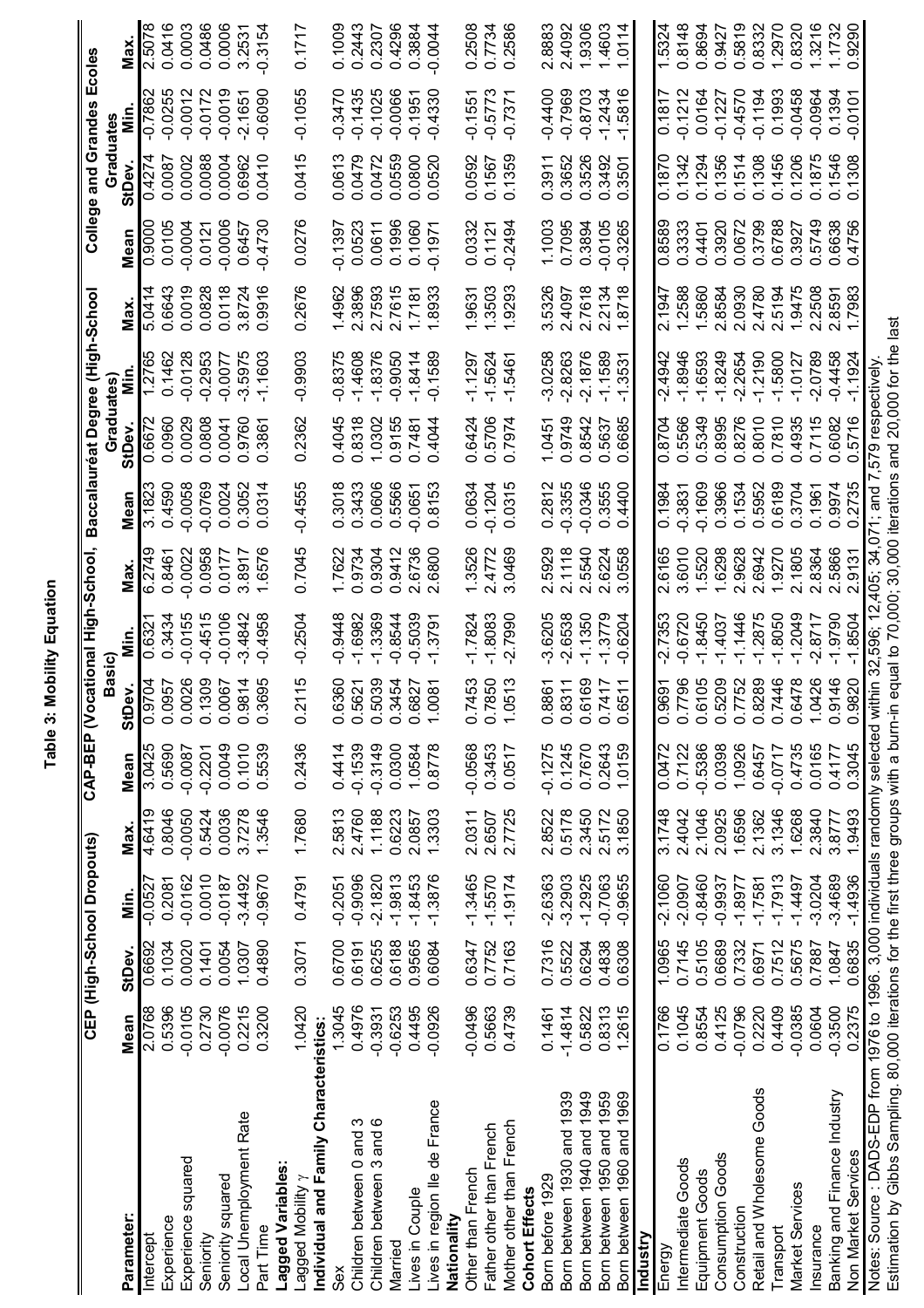|                                                                                                |           |            | CEP (High-School Dropouts) |        | <b>CAP-BEP (Vocational</b> |                                       |                           | High-School,                     |                   |                         | Baccalauréat Degree (High-School                                |                   |                         | College and Grandes |           | Ecoles              |
|------------------------------------------------------------------------------------------------|-----------|------------|----------------------------|--------|----------------------------|---------------------------------------|---------------------------|----------------------------------|-------------------|-------------------------|-----------------------------------------------------------------|-------------------|-------------------------|---------------------|-----------|---------------------|
|                                                                                                |           |            |                            |        |                            | Basic)                                |                           |                                  |                   | Graduates               |                                                                 |                   |                         | Graduates           |           |                     |
| Initial Participation                                                                          | Mean      | StDev      | Min.                       | Max.   | Mean                       | >e<br>∩<br>あ                          | Min.                      | Max                              | Mean              | StDev.                  | ς.<br>Σ                                                         | Max.              | Mean                    | <b>StDev</b>        | nin.      | Max.                |
| Intercept                                                                                      | $-1.1049$ | 0.372      | $-2.4940$                  | 0.4408 | $-1.3045$                  | 0.3763                                | $-2.887$                  | 0.1430                           | $-2.1438$         | 0.3995                  | $-3.6831$                                                       | $-0.4294$         | $-1.9636$               | 0.4265              | $-3.6382$ | $-0.4485$           |
| Experience                                                                                     | 0.0040    | 0.0221     | $-0.0834$                  | 0.0769 | 0.1445                     | 0225<br>ੱ                             | 0.0552                    | 0.2399                           | 0.1200            | 0259<br>$\bar{\circ}$   | 0.0203                                                          | 1.2389            | 0.0389                  | 0.0161              | $-0.0287$ | 0.1033              |
| Experience squared                                                                             | 0.0008    | 0.0004     | $-0.0008$                  | 0.0026 | $-0.0032$                  | 0006<br>ō                             | $-0.0062$                 | $-0.0008$                        | $-0.0018$         | 0.0007                  | $-0.0044$                                                       | 0.0006            | $-0.0005$               | 0.0005              | $-0.0025$ | 0.0014              |
| Local Unemployment Rate                                                                        | 1.4790    | 0.9500     | $-2.2326$                  | 4.9118 | 1.2546                     | 9325<br>$\ddot{\circ}$                | $-2.3890$                 | 4.5763                           | 1.5701            | 0.9367                  | $-1.7036$                                                       | 4.8433            | $-0.1528$               | 0.9771              | $-3.9408$ | 3.4815              |
| Sex (equal to 1 for men)                                                                       | 0.4185    | 0.0709     | 0.1629                     | 0.6876 | 0.5403                     | 0802<br>$\overline{O}$ $\overline{O}$ | 0.2358                    | 0.8083                           | 0.3556            | 0.1011                  | $-0.0670$                                                       | 0.7427            | 0.5894                  | 0.0963              | 0.2243    | 0.9477              |
| ო<br>Children between 0 and                                                                    | $-0.3160$ | 0.1019     | $-0.6680$                  | 0.1912 | $-0.4859$                  | 099                                   | $-0.8965$                 | $-0.0375$                        | $-0.0157$         | 0.1578                  | $-0.5814$                                                       | .5854<br>Ö        | $-0.1432$               | 0.1294              | $-0.6354$ | 0.3360              |
| Children between 3 and 6                                                                       | $-0.2801$ | 0.1060     | $-0.6742$                  | 0.1319 | $-0.4825$                  | 211<br>○                              | $-0.8922$                 | 0.0579                           | 0.0617            | 0.1825                  | $-0.8113$                                                       | 0.8010            | $-0.0381$               | 0.1286              | $-0.5044$ | 0.3912              |
| Married                                                                                        | 0.2048    | 0.0844     | $-0.1450$                  | 0.5288 | 0.4972                     | 848<br>○                              | 0.1626                    | 0.8706                           | 0.2742            | .1288<br>$\overline{c}$ | $-0.3065$                                                       | .8207<br>$\circ$  | 0.6459                  | 0.1087              | 0.2514    | 1.0670              |
| Lives in region lle de France                                                                  | 0.0535    | 0.1132     | $-0.4016$                  | 0.4899 | $-0.0412$                  | 299<br>$\circ$                        | $-0.5100$                 | 0.4701                           | 0.1329            | 0.1501                  | $-0.4319$                                                       | 1.7393<br>$\circ$ | .7186<br>$\overline{4}$ | 0.4037              | 3.6399    | 2068<br>ဖ           |
| Other than French                                                                              | $-0.0703$ | 0.0836     | $-0.4245$                  | 0.2868 | $-0.1771$                  | 904<br>$\overline{c}$                 | .5200<br>Q                | 0.1534                           | 0.1094            | 0.1006                  | $-0.2405$                                                       | .5141<br>0        | .2365<br>Ö              | 0.0819              | $-0.0870$ | 5201<br>$\circ$     |
| Father other than French                                                                       | $-0.5915$ | 0.3110     | $-1.7487$                  | 0.3838 | 0.0976                     | 983<br>$\dot{\circ}$                  | $-0.6774$                 | 0.8976                           | $-0.2553$         | 0.3713                  | .9563                                                           | 1.8891<br>$\circ$ | 0.0228                  | 0.3773              | $-1.6193$ | 1.3443              |
| Mother other than French<br>Initial Mobility                                                   | $-0.4983$ | .3628<br>Ö | $-1.9284$                  | 0.6361 | $-0.3194$                  | 2603<br>$\ddot{\circ}$                | .5939                     | 5597<br>0                        | 1.4690<br>Ģ       | 0.4222                  | .3750<br>Ņ                                                      | .0202             | 0.7449                  | .3854<br>Ö          | $-2.0413$ | 5517<br>Ö           |
| Intercept                                                                                      | 1.9944    | 0.7532     | $-1.2206$                  | 4.3769 | 2.1904                     | 7448<br>0                             | $-1.0036$                 | 5.2922                           | 1.5920            | 0.7982                  | $-1.1914$                                                       | 4.8785            | 0.9666                  | 0.5525              | $-1.0883$ | 2.8413              |
| Experience                                                                                     | 0.4527    | 0.1945     | $-0.1077$                  | 1.0116 | 0.6157                     | 0.2243                                | $-0.0487$                 | 1.1835                           | 0.7278            | 0.2355                  | $-0.0083$                                                       | 1.3022            | 0.0010                  | 0.0293              | $-0.1180$ | 0.1438              |
| Experience squared                                                                             | $-0.0064$ | 0.0050     | $-0.0188$                  | 0.0080 | 0.0005                     | 0062<br>$\circ$                       | $-0.0151$                 | 0.0207                           | $-0.0127$         | 0.0070                  | $-0.0292$                                                       | 0.0081            | 0.0000                  | 0.0009              | $-0.0039$ | 0.0036              |
| Seniority                                                                                      | $-0.1997$ | 0.3000     | $-0.9412$                  | 0.5127 | 0.2121                     | 3626<br>$\ddot{\circ}$ $\ddot{\circ}$ | $-0.7626$                 | 1.3041                           | 0.4300            | 0.5427                  | $-1.1973$                                                       | .6984             | $-0.0802$               | 0.0404              | $-0.2312$ | 0.0599              |
| Seniority squared                                                                              | 0.0088    | 0.0186     | $-0.0351$                  | 0.0577 | 0.0215                     | 0248                                  | $-0.0317$                 | 0.0831                           | 0.0016            | 0.0311                  | $-0.0553$                                                       | 1053<br>$\circ$   | 0.0031                  | 0.0023              | $-0.0050$ | 0.0114              |
| Local Unemployment Rate                                                                        | 0.1037    | 0.9985     | $-3.8532$                  | 3.7983 | 0.1182                     | 9891                                  | -4.0237                   | 3.9986                           | 0.0949            | 1.0023                  | $-4.1586$                                                       | 3.9986            | 0.0834                  | 0.9994              | $-3.5987$ | 4.0413              |
| Sex (equal to 1 for men)                                                                       | 0.6616    | 0.7829     | $-1.3483$                  | 2.6187 | 0.9083                     | 6783<br>$\circ$                       | 4747<br>$\overline{\tau}$ | 2.9115                           | 0.4784            | 0.7386                  | $-2.0752$                                                       | 2.5779            | $-0.1453$               | 0.1776              | $-0.7775$ | 0.6063              |
| ო<br>Children between 0 and                                                                    | 0.3125    | 0.7709     | $-1.9758$                  | 2.5667 | 0.0804                     | 9480<br>$\ddot{\circ}$                | $-2.2955$                 | 3.4939                           | 0.3813            | .9485<br>ö              | $-2.3097$                                                       | 3.2016            | 0.1331                  | 0.1974              | $-0.6553$ | 0.9201              |
| ဖ<br>Children between 3 and                                                                    | 0.1879    | 0.9866     | $-3.0787$                  | 2.8965 | 0.0173                     | 8554<br>$\ddot{\circ}$                | 2.3229                    | .8490<br>$\overline{\mathsf{N}}$ | $-0.2035$         | 9725<br>ö               | $-3.3708$                                                       | 8145<br>$\sim$    | 0.0608                  | 0.2055              | $-0.6983$ | 0.8129              |
| Married                                                                                        | 0.0028    | 0.6643     | $-2.0263$                  | 2.2416 | 0.2060                     | 8908<br>$\ddot{\circ}$                | 1.9908                    | 2.7565                           | 0.0279            | 8504<br>ö               | $-2.5028$                                                       | 3.2804            | 0.3996                  | 0.1784              | $-0.2644$ | 1.0338              |
| Lives in region lle de France                                                                  | $-0.0528$ | 0.9751     | $-2.6563$                  | 4.1217 | 0.1092                     | 0527<br>$\div$                        | $-2.6010$                 | 3.3143                           | 0.1813            | 0.8262                  | .2608<br>Ņ                                                      | 3.0243            | $-0.3110$               | 0.1447              | $-0.8127$ | 0.2560              |
| Other than French                                                                              | 0.3440    | 0.7863     | $-2.3366$                  | 2.2587 | 0.0603                     | 7914<br>.<br>0                        | $-2.3328$                 | .3200<br>$\mathbf{a}$            | 1.3700<br>$\circ$ | 7290<br>Õ               | .4243                                                           | 3.7212            | 0.2506                  | 0.1469              | $-0.3042$ | 0.8513              |
| Father other than French                                                                       | 0.0910    | 0.9335     | $-3.7647$                  | 3.4035 | 0.1031                     | 9050<br>$\ddot{\circ}$                | $-2.5294$                 | .2658<br>က                       | 0.0279            | .9765<br>ö              | $-3.8312$                                                       | .4237<br>က        | $-0.4469$               | 0.5608              | $-2.4698$ | 1.4672              |
| Mother other than French                                                                       | 0.0939    | 0.9584     | $-3.0027$                  | 3.8895 | 0.0801                     | 9286<br>$\circ$                       | $-3.0826$                 | .0646<br>က                       | .0157<br>ö        | 9880<br>ö               | 5231<br>ကု                                                      | .6970             | 0.1315                  | .6210<br>$\circ$    | 2.0247    | 518<br>$\mathbf{N}$ |
| Notes: Source : DADS-EDP from 1976 to 1996. 3,000 individuals randomly selected within 32,596; |           |            |                            |        |                            |                                       |                           |                                  |                   |                         | 12,405; 34,071; and 7,579 respectively                          |                   |                         |                     |           |                     |
| Estimation by Gibbs Sampling. 80,000 iterations for the first three groups with a bu           |           |            |                            |        |                            |                                       |                           |                                  |                   |                         | m-in equal to 70,000; 30,000 iterations and 20,000 for the last |                   |                         |                     |           |                     |

Table 4: Initial Participation and Initial Mobility Equations **Table 4: Initial Participation and Initial Mobility Equations**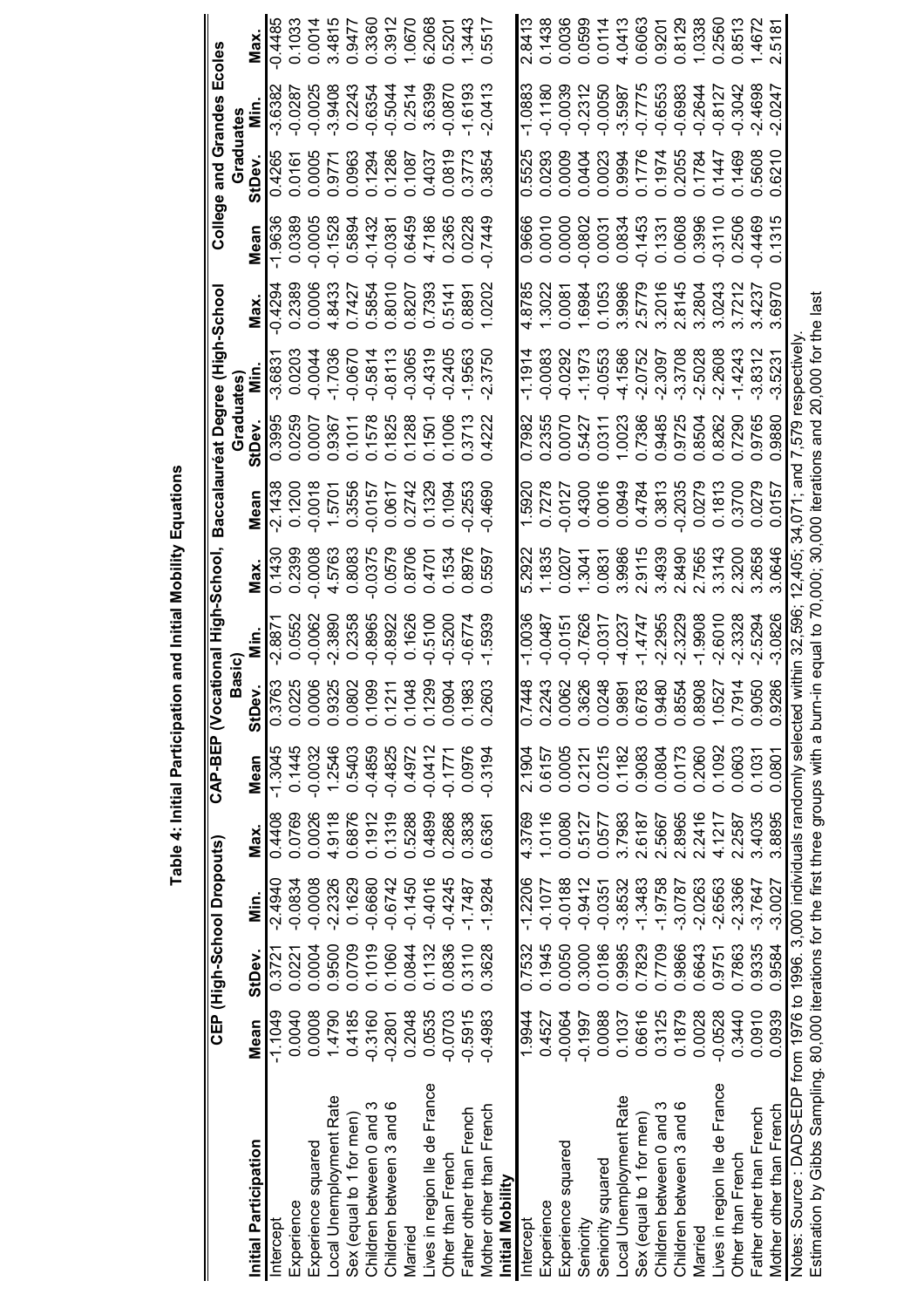|                                              |                                                                                                                                                                                                                                      |                  | CEP (High-School Dropouts) |                  | CAP-BEP (Voca                        |                                      | tional High-School,      |                            |                                                                       |                  | Baccalauréat Degree (High-School |                                      | College                              | and Grandes                                                                                                                                                                                                                                                                                                                                                                   |                        | Ecoles                                         |
|----------------------------------------------|--------------------------------------------------------------------------------------------------------------------------------------------------------------------------------------------------------------------------------------|------------------|----------------------------|------------------|--------------------------------------|--------------------------------------|--------------------------|----------------------------|-----------------------------------------------------------------------|------------------|----------------------------------|--------------------------------------|--------------------------------------|-------------------------------------------------------------------------------------------------------------------------------------------------------------------------------------------------------------------------------------------------------------------------------------------------------------------------------------------------------------------------------|------------------------|------------------------------------------------|
|                                              |                                                                                                                                                                                                                                      |                  |                            |                  |                                      | iasic)                               |                          |                            |                                                                       | Graduates)       |                                  |                                      |                                      | Graduates                                                                                                                                                                                                                                                                                                                                                                     |                        |                                                |
| ndividual Effects:                           | Mean                                                                                                                                                                                                                                 | StDev.           | in.<br>E                   | Max.             | Mean                                 | StDev                                | Min.                     | Max.                       | Mean                                                                  | StDev.<br>0.0256 |                                  | Max.                                 | Mean                                 |                                                                                                                                                                                                                                                                                                                                                                               | Min.<br>-0.0596        | Vlax.                                          |
| Dyomo                                        | 9010.0                                                                                                                                                                                                                               | 0.0200           | $-0.0323$                  | 0.0600           | 6100.0                               | 0.0245                               | $-0.0464$                | 0.0636                     |                                                                       |                  |                                  |                                      |                                      |                                                                                                                                                                                                                                                                                                                                                                               |                        | 0.0550                                         |
|                                              | 0.2136                                                                                                                                                                                                                               | 0.0250           | 0.1319                     | 0.2537           | 0.0322                               | 0.0190                               | 0.0130                   | 0.0908                     |                                                                       |                  |                                  |                                      |                                      |                                                                                                                                                                                                                                                                                                                                                                               |                        | 0.1372                                         |
|                                              | 0.1981                                                                                                                                                                                                                               | 0.0169           | 0.1616                     | 0.2370           | -0.0069                              |                                      | $-0.0544$                | 0.0323                     |                                                                       |                  |                                  |                                      |                                      |                                                                                                                                                                                                                                                                                                                                                                               | 0.0611<br>0.0073       |                                                |
| )<br>२००६ को देख हैं<br>२००६ के देख देखें दे | $-0.0455$                                                                                                                                                                                                                            | 0.0270           | $-0.1002$                  | 0.0053           | 0.0125<br>0.0223<br>0.0298<br>0.0298 | 0.0197<br>0.0202<br>0.0263<br>0.0208 | $-0.0598$                | 0.0362                     | 0.0188<br>0.0426<br>0.0360<br>0.0147<br>0.0235<br>0.0271<br>0.0271993 |                  |                                  |                                      |                                      | $\begin{array}{l} \text{S1Dex} \text{S2B} \ \text{S1D} \ \text{S2B} \ \text{S3D} \ \text{S1D} \ \text{S2D} \ \text{S3D} \ \text{S1D} \ \text{S2D} \ \text{S3D} \ \text{S1D} \ \text{S2D} \ \text{S2D} \ \text{S3D} \ \text{S3D} \ \text{S3D} \ \text{S4D} \ \text{S5D} \ \text{S5D} \ \text{S5D} \ \text{S5D} \ \text{S5D} \ \text{S5D} \ \text{S5D} \ \text{S5D} \ \text{S5$ | $-0.0768$              | 0.0919<br>0.0556<br>0.0886<br>0.1096<br>0.1096 |
|                                              | 0.0121                                                                                                                                                                                                                               | 0.0321           | $-0.0492$                  | 0.0824           |                                      |                                      | $-0.0622$                |                            |                                                                       |                  |                                  |                                      |                                      |                                                                                                                                                                                                                                                                                                                                                                               | $-0.0437$              |                                                |
|                                              | 0.0070                                                                                                                                                                                                                               | 0.0309           | $-0.0735$                  | 0.0720           |                                      |                                      | $-0.0782$                | 0.0400<br>0.0154<br>0.0810 |                                                                       |                  |                                  |                                      |                                      |                                                                                                                                                                                                                                                                                                                                                                               | $-0.0524$              |                                                |
|                                              | $-0.0173$                                                                                                                                                                                                                            | 0.0205           | 0.0685                     | 0.0314           |                                      | 0.0236                               | $-0.0189$                |                            |                                                                       |                  |                                  |                                      |                                      |                                                                                                                                                                                                                                                                                                                                                                               | -0.0739<br>0.0630      |                                                |
|                                              | 0.3627                                                                                                                                                                                                                               | 0.0331           | 0.2924                     | 0.4328           | 0.4020                               | 0.0380                               | 0.3471                   | 0.4995                     |                                                                       |                  |                                  |                                      |                                      |                                                                                                                                                                                                                                                                                                                                                                               |                        | 0.2345                                         |
|                                              | 0.0204                                                                                                                                                                                                                               | 0.0244           | 0.0750                     | 0.0325           | 0.0225                               | 0.0250                               | 0.0775                   | 0.0404                     | 0.0260                                                                | 0.0189           | 0.0656                           |                                      |                                      |                                                                                                                                                                                                                                                                                                                                                                               | $-0.1185$              | 0.0419                                         |
| wm                                           | 0.0435                                                                                                                                                                                                                               | 0.0348           | $-0.0993$                  | 0.0285           | $-0.0415$                            | 0.0404                               | $-0.1146$                | 0.0239                     | 0.0819                                                                | 0.0239           | $-0.1409$                        | 0.0309                               | $-0.0100$                            | 0.0246                                                                                                                                                                                                                                                                                                                                                                        | 0.0855                 | 0.0382                                         |
| diosyncratic Effects                         |                                                                                                                                                                                                                                      |                  |                            |                  |                                      |                                      |                          |                            |                                                                       |                  |                                  |                                      |                                      |                                                                                                                                                                                                                                                                                                                                                                               |                        |                                                |
|                                              | 0.2846                                                                                                                                                                                                                               |                  |                            |                  |                                      |                                      |                          |                            |                                                                       |                  |                                  |                                      |                                      |                                                                                                                                                                                                                                                                                                                                                                               |                        |                                                |
| <b>Lywm</b>                                  | 0.1296                                                                                                                                                                                                                               | - 0+21.0<br>1240 | 5751.0-<br>9822.0          | 0.2944<br>0.4311 | 0.2722<br>-0.0151                    | 0.0017<br>0.1306<br>0.2627<br>0.0145 | 0.2650<br>-0.3385        | 0.2807<br>0.3077           | 0.6563<br>0.0296<br>0.4225                                            | 0.0065<br>0.0631 | 0.6365<br>-0.1867                | 0.6809<br>0.2046<br>0.7210<br>0.1970 | 0.4026<br>0.1160<br>0.0506<br>0.0170 | 0.0034<br>0.0135<br>0.0492<br>0.0211                                                                                                                                                                                                                                                                                                                                          | 0.3934<br>0.0000       | 0.4150<br>0.1718<br>0.1005                     |
|                                              | 0.1277                                                                                                                                                                                                                               | 0.2699           | $-0.4203$                  | 0.6082           | 0.1587<br>-0.0403                    |                                      | $-0.3142$                | 0.6929                     |                                                                       | 0.2426<br>0.0320 | -0.3690<br>-0.0187               |                                      |                                      |                                                                                                                                                                                                                                                                                                                                                                               | $-0.2551$<br>$-0.0975$ |                                                |
|                                              | 0.5552                                                                                                                                                                                                                               | 0.0159           | $-0.0086$                  | 0.1136           |                                      |                                      | $-0.1048$                | 0.0209                     | 0.0989                                                                |                  |                                  |                                      |                                      |                                                                                                                                                                                                                                                                                                                                                                               |                        | 0.0635                                         |
|                                              | <b>TARRY STARRESS AND SECURE AND SECURE AND SECURE AND SECURE AND SECURE AND SECURE AND SECURE AND SECURE AND SECURE AND SECURE AND SECURE AND SECURE AND SECURE AND SECURE AND SECURE AND SECURE AND SECURE AND SECURE AND SECU</b> |                  |                            |                  |                                      |                                      | ishin a shekarar ta 2012 |                            | アー・・アイン アク・リクア クア・シクリ りり                                              |                  | くてい                              |                                      |                                      |                                                                                                                                                                                                                                                                                                                                                                               |                        |                                                |

Notes: Source : DADS-EDP from 1976 to 1996. 3,000 individuals randomly selected within 32,596; 12,405; 34,071; and 7,579<br>respectively. Estimation by Gibbs Sampling. 80,000 iterations for the first three groups with a burnrespectively. Estimation by Gibbs Sampling. 80,000 iterations for the first three groups with a burn-in equal to 70,000; 30,000 iterations Notes: Source : DADS-EDP from 1976 to 1996. 3,000 individuals randomly selected within 32,596; 12,405; 34,071; and 7,579

Table 5: Variance-Covariance Matrices (Individual and Idiosyncratic Effects) **Table 5: Variance-Covariance Matrices (Individual and Idiosyncratic Effects)**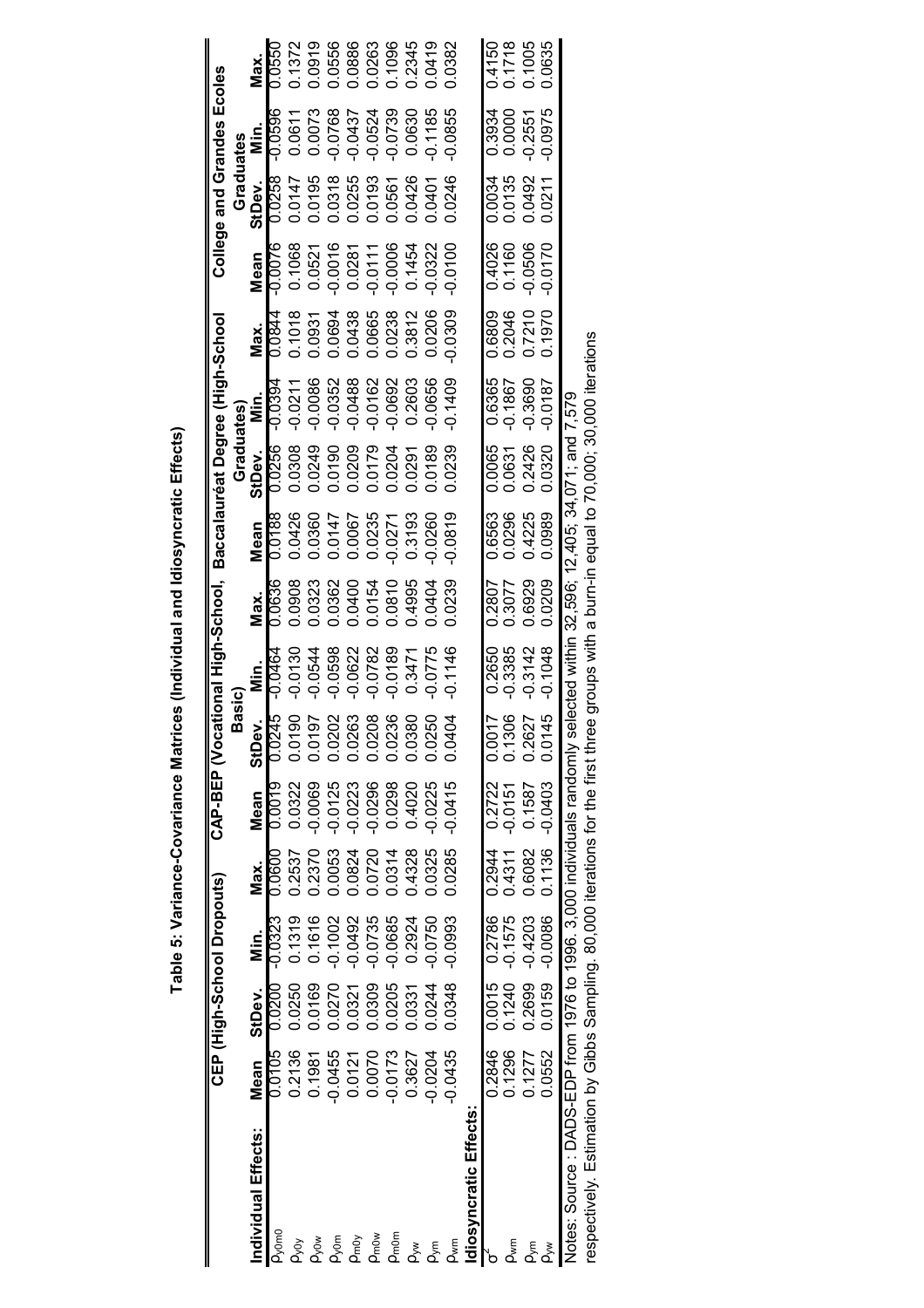## **Table 6: Comparison United-States vs France (College Graduates)**

|                                            |             |           | <b>College Graduates,</b> |           |           | <b>College or Grandes Ecoles Graduates,</b> |           |           |
|--------------------------------------------|-------------|-----------|---------------------------|-----------|-----------|---------------------------------------------|-----------|-----------|
|                                            |             |           | <b>United States</b>      |           |           | <b>France</b>                               |           |           |
| <b>Parameters:</b>                         | <b>Mean</b> | StDev.    | Min.                      | Max.      | Mean      | StDev.                                      | Min.      | Max.      |
| <b>Wage Equation:</b>                      |             |           |                           |           |           |                                             |           |           |
| Experience                                 | 0.0580      | 0.0032    | 0.0518                    | 0.0643    | 0.0674    | 0.0031                                      | 0.0553    | 0.0799    |
| Experience squared                         | $-0.0013$   | 0.0001    | $-0.0015$                 | $-0.0012$ | $-0.0011$ | 0.0001                                      | $-0.0013$ | $-0.0008$ |
| Seniority                                  | 0.0518      | 0.0029    | 0.0460                    | 0.0576    | 0.0094    | 0.0022                                      | 0.0001    | 0.0196    |
| Seniority squared                          | $-0.0005$   | 0.0001    | $-0.0007$                 | $-0.0004$ | $-0.0002$ | 0.0001                                      | $-0.0005$ | 0.0002    |
| Number of switches of jobs that lasted:    |             |           |                           |           |           |                                             |           |           |
| Up to 1 year                               | 0.2240      | 0.0172    | 0.1905                    | 0.2572    | 0.6290    | 0.0481                                      | 0.4185    | 0.8193    |
| Between 2 and 5 years                      | 0.1648      | 0.0189    | 0.1274                    | 0.2018    | 0.6078    | 0.0508                                      | 0.4182    | 0.7926    |
| Between 6 and 10 years                     | 0.3231      | 0.0683    | 0.1861                    | 0.4572    | 0.4796    | 0.0555                                      | 0.2683    | 0.6746    |
| More than 10 years                         | 0.4717      | 0.0869    | 0.3031                    | 0.6425    | 0.4686    | 0.0568                                      | 0.2555    | 0.6855    |
| Seniority at last job change that lasted:  |             |           |                           |           |           |                                             |           |           |
| Between 2 and 5 years                      | 0.0567      | 0.0070    | 0.0432                    | 0.0709    | 0.0397    | 0.0092                                      | 0.0051    | 0.0728    |
| Between 6 and 10 years                     | 0.0111      | 0.0097    | $-0.0079$                 | 0.0303    | 0.0087    | 0.0057                                      | $-0.0215$ | 0.0289    |
| More than 10 years                         | 0.0062      | 0.0055    | $-0.0050$                 | 0.0166    | $-0.0072$ | 0.0046                                      | $-0.0235$ | 0.0101    |
| Experience at last job change that lasted: |             |           |                           |           |           |                                             |           |           |
| Up to 1 year                               | $-0.0071$   | 0.0016    | $-0.0102$                 | $-0.0040$ | 0.0003    | 0.0009                                      | $-0.0031$ | 0.0035    |
| Between 2 and 5 years                      | $-0.0058$   | 0.0016    | $-0.0090$                 | $-0.0027$ | $-0.0062$ | 0.0017                                      | $-0.0126$ | 0.0009    |
| Between 6 and 10 years                     | $-0.0025$   | 0.0025    | $-0.0073$                 | 0.0024    | $-0.0020$ | 0.0026                                      | $-0.0111$ | 0.0099    |
| More than 10 years                         | $-0.0026$   | 0.0033    | $-0.0090$                 | 0.0036    | 0.0079    | 0.0042                                      | $-0.0063$ | 0.0227    |
| <b>Participation Equation:</b>             |             |           |                           |           |           |                                             |           |           |
| Lagged Mobility $\gamma^M$                 | 0.3336      | 0.1646    | 0.0111                    | 0.6274    | 1.0206    | 0.0200                                      | 0.9467    | 1.1010    |
| Lagged Participation $\gamma^Y$            | 2.0046      | 0.0944    | 1.8178                    | 2.1978    | 0.1880    | 0.0094                                      | 0.1524    | 0.2284    |
| <b>Mobility Equation:</b>                  |             |           |                           |           |           |                                             |           |           |
| Seniority                                  | $-0.0878$   | 0.0074    | $-0.1024$                 | $-0.0734$ | 0.0121    | 0.0088                                      | $-0.0172$ | 0.0486    |
| Seniority squared                          | 0.0020      | 0.0003    | 0.0015                    | 0.0026    | $-0.0006$ | 0.0004                                      | $-0.0019$ | 0.0006    |
| Lagged Mobility $\gamma$                   | $-0.9019$   | 0.0552    | $-1.0133$                 | $-0.7953$ | 0.0276    | 0.0415                                      | $-0.1055$ | 0.1717    |
| <b>Individual Effects:</b>                 |             |           |                           |           |           |                                             |           |           |
| $\rho_{y0m0}$                              | 0.8040      | 0.0556    | 0.7024                    | 0.9005    | $-0.0076$ | 0.0258                                      | $-0.0596$ | 0.0550    |
| $\rho_{\text{y0y}}$                        | 0.5716      | 0.0286    | 0.5190                    | 0.6224    | 0.1068    | 0.0147                                      | 0.0611    | 0.1372    |
| $\rho_{\text{yaw}}$                        | 0.1335      | 0.0757    | 0.0169                    | 0.2714    | 0.0521    | 0.0195                                      | 0.0073    | 0.0919    |
| $\rho_{\text{y0m}}$                        | $-0.6044$   | 0.0773    | $-0.7595$                 | $-0.4892$ | $-0.0016$ | 0.0318                                      | $-0.0768$ | 0.0556    |
| $\rho_{m0y}$                               | 0.2896      | 0.0429    | 0.2268                    | 0.3845    | 0.0281    | 0.0255                                      | $-0.0437$ | 0.0886    |
| $\rho_{m0w}$                               | $-0.1450$   | 0.0884    | $-0.2586$                 | 0.0403    | $-0.0111$ | 0.0193                                      | $-0.0524$ | 0.0263    |
| $\rho_{\text{mom}}$                        | $-0.4234$   | 0.0789    | $-0.5691$                 | $-0.2668$ | $-0.0006$ | 0.0561                                      | $-0.0739$ | 0.1096    |
| $\rho_{yw}$                                | 0.2174      | 0.0553    | 0.1066                    | 0.3017    | 0.1454    | 0.0426                                      | 0.0630    | 0.2345    |
| $\rho_{ym}$                                | $-0.5061$   | 0.0656    | $-0.6172$                 | $-0.3874$ | $-0.0322$ | 0.0401                                      | $-0.1185$ | 0.0419    |
| $\rho_{wm}$                                | $-0.5352$   | 0.0590    | $-0.6371$                 | $-0.4131$ | $-0.0100$ | 0.0246                                      | $-0.0855$ | 0.0382    |
| <b>Idiosyncratic Effects:</b>              |             |           |                           |           |           |                                             |           |           |
| $\sigma^2$                                 | 0.2062      | 0.0023    | 0.2016                    | 0.2104    | 0.4026    | 0.0034                                      | 0.3934    | 0.4150    |
| $\rho_{wm}$                                | 0.0013      | $-0.0111$ | 0.0075                    | 0.0161    | 0.1160    | 0.0135                                      | 0.0000    | 0.1718    |
| $\rho_{ym}$                                | $-0.0005$   | 0.0113    | $-0.0217$                 | 0.0188    | $-0.0506$ | 0.0492                                      | $-0.2551$ | 0.1005    |
| $\rho_{yw}$                                | $-0.0496$   | 0.0124    | $-0.0672$                 | $-0.0205$ | $-0.0170$ | 0.0211                                      | $-0.0975$ | 0.0635    |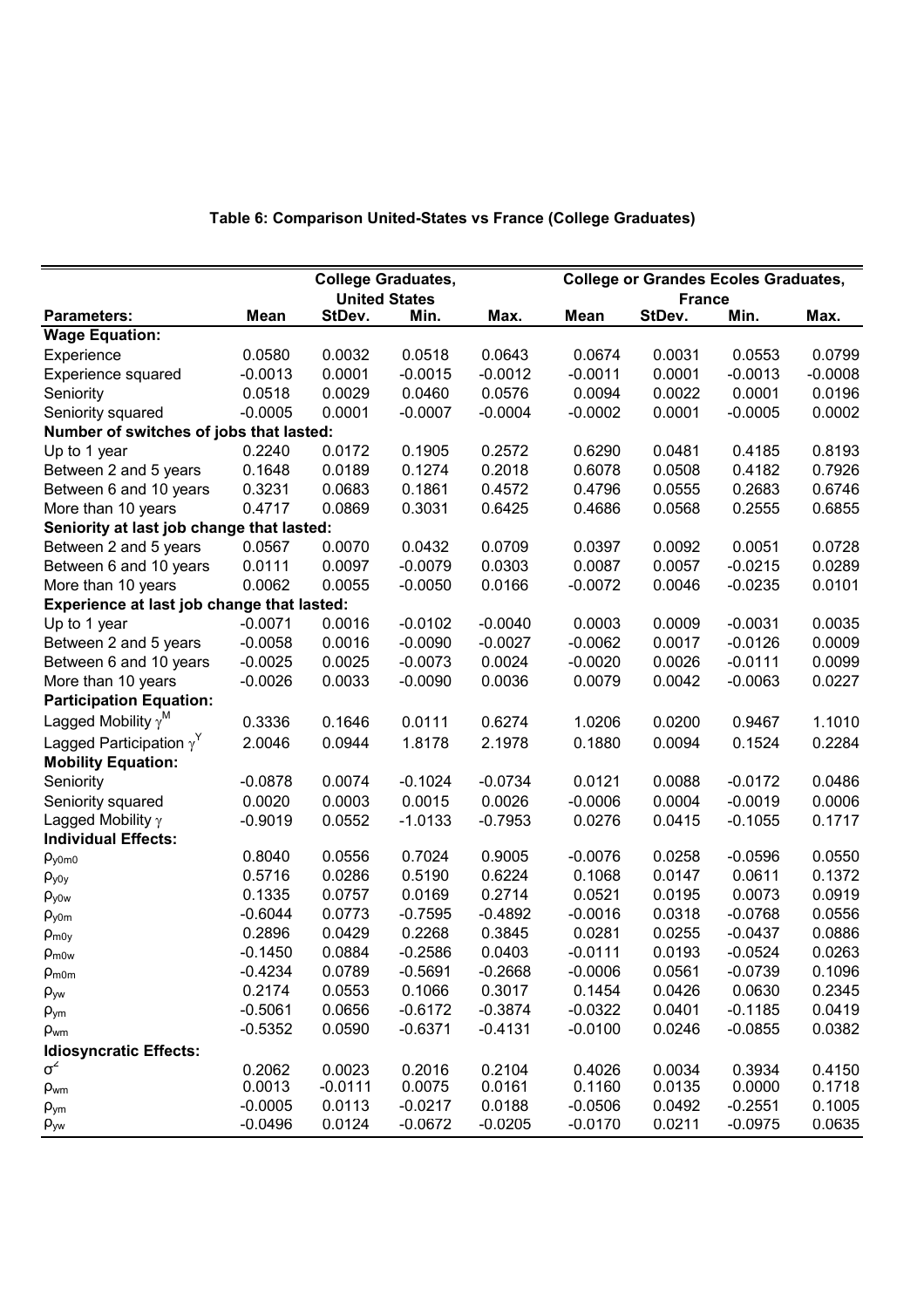## **Table 7: Comparison United-States vs France (High-School Dropouts)**

|                                            |             |        | <b>High-School Dropouts</b> |           |             | <b>CEP Graduates</b> |           |           |
|--------------------------------------------|-------------|--------|-----------------------------|-----------|-------------|----------------------|-----------|-----------|
|                                            |             |        | <b>United States</b>        |           |             | <b>France</b>        |           |           |
| <b>Parameters:</b>                         | <b>Mean</b> | StDev. | Min.                        | Max.      | <b>Mean</b> | StDev.               | Min.      | Max.      |
| <b>Wage Equation:</b>                      |             |        |                             |           |             |                      |           |           |
| Experience                                 | 0.0283      | 0.0027 | 0.0229                      | 0.0334    | 0.0495      | 0.0027               | 0.0380    | 0.0595    |
| Experience squared                         | $-0.0007$   | 0.0000 | $-0.0007$                   | $-0.0006$ | $-0.0006$   | 0.0000               | $-0.0008$ | $-0.0004$ |
| Seniority                                  | 0.0517      | 0.0034 | 0.0455                      | 0.0580    | 0.0031      | 0.0018               | $-0.0046$ | 0.0097    |
| Seniority squared                          | $-0.0005$   | 0.0001 | $-0.0008$                   | $-0.0003$ | $-0.0002$   | 0.0001               | $-0.0005$ | 0.0001    |
| Number of switches of jobs that lasted:    |             |        |                             |           |             |                      |           |           |
| Up to 1 year                               | 0.0923      | 0.0144 | 0.0635                      | 0.1203    | 0.5643      | 0.0484               | 0.3624    | 0.7319    |
| Between 2 and 5 years                      | 0.0958      | 0.0219 | 0.0526                      | 0.1386    | 0.5208      | 0.0514               | 0.3359    | 0.7023    |
| Between 6 and 10 years                     | 0.1229      | 0.1027 | $-0.0569$                   | 0.3076    | 0.4411      | 0.0551               | 0.2052    | 0.6344    |
| More than 10 years                         | 0.2457      | 0.1078 | 0.0474                      | 0.4606    | 0.4828      | 0.0556               | 0.2617    | 0.6865    |
| Seniority at last job change that lasted:  |             |        |                             |           |             |                      |           |           |
| Between 2 and 5 years                      | 0.0293      | 0.0084 | 0.0127                      | 0.0456    | 0.0052      | 0.0092               | $-0.0298$ | 0.0367    |
| Between 6 and 10 years                     | 0.0213      | 0.0109 | 0.0003                      | 0.0422    | $-0.0053$   | 0.0065               | $-0.0306$ | 0.0189    |
| More than 10 years                         | 0.0350      | 0.0053 | 0.0238                      | 0.0444    | $-0.0078$   | 0.0054               | $-0.0274$ | 0.0114    |
| Experience at last job change that lasted: |             |        |                             |           |             |                      |           |           |
| Up to 1 year                               | 0.0009      | 0.0012 | $-0.0015$                   | 0.0033    | $-0.0012$   | 0.0005               | $-0.0030$ | 0.0009    |
| Between 2 and 5 years                      | $-0.0007$   | 0.0016 | $-0.0038$                   | 0.0024    | $-0.0003$   | 0.0012               | $-0.0044$ | 0.0037    |
| Between 6 and 10 years                     | 0.0007      | 0.0030 | $-0.0049$                   | 0.0060    | 0.0002      | 0.0022               | $-0.0082$ | 0.0088    |
| More than 10 years                         | $-0.0090$   | 0.0029 | $-0.0150$                   | $-0.0035$ | 0.0037      | 0.0031               | $-0.0086$ | 0.0148    |
| <b>Participation Equation:</b>             |             |        |                             |           |             |                      |           |           |
| Lagged Mobility $\gamma^M$                 | 0.5295      | 0.1258 | 0.3043                      | 0.7836    | 1.4515      | 0.0184               | 1.3928    | 1.5274    |
| Lagged Participation $\gamma^Y$            | 1.7349      | 0.0660 | 1.5999                      | 1.8530    | 0.1456      | 0.0098               | 0.1148    | 0.1835    |
| <b>Mobility Equation:</b>                  |             |        |                             |           |             |                      |           |           |
| Seniority                                  | $-0.0812$   | 0.0115 | $-0.1007$                   | $-0.0605$ | 0.2730      | 0.1401               | 0.0010    | 0.5424    |
| Seniority squared                          | 0.0018      | 0.0003 | 0.0011                      | 0.0024    | $-0.0076$   | 0.0054               | $-0.0187$ | 0.0036    |
| Lagged Mobility $\gamma$                   | $-0.7190$   | 0.0738 | $-0.8544$                   | $-0.5807$ | 1.0420      | 0.3071               | 0.4791    | 1.7680    |
| <b>Individual Effects:</b>                 |             |        |                             |           |             |                      |           |           |
| $\rho_{y0m0}$                              | $-0.1020$   | 0.1146 | $-0.2589$                   | 0.1067    | 0.0105      | 0.0200               | $-0.0323$ | 0.0600    |
| $\rho_{\text{y0y}}$                        | 0.7548      | 0.0566 | 0.6525                      | 0.8747    | 0.2136      | 0.0250               | 0.1319    | 0.2537    |
| $\rho_{\text{y0w}}$                        | 0.3447      | 0.0351 | 0.2732                      | 0.4142    | 0.1981      | 0.0169               | 0.1616    | 0.2370    |
| $\rho_{\text{y0m}}$                        | 0.0278      | 0.2007 | $-0.2908$                   | 0.2281    | $-0.0455$   | 0.0270               | $-0.1002$ | 0.0053    |
| $\rho_{m0y}$                               | 0.1972      | 0.0746 | 0.0260                      | 0.2971    | 0.0121      | 0.0321               | $-0.0492$ | 0.0824    |
| $\rho_{m0w}$                               | 0.0646      | 0.0505 | $-0.0061$                   | 0.1794    | 0.0070      | 0.0309               | $-0.0735$ | 0.0720    |
| $\rho_{\text{m0m}}$                        | $-0.0573$   | 0.1666 | $-0.2619$                   | 0.2194    | $-0.0173$   | 0.0205               | $-0.0685$ | 0.0314    |
| $\rho_{yw}$                                | 0.2958      | 0.0282 | 0.2292                      | 0.3560    | 0.3627      | 0.0331               | 0.2924    | 0.4328    |
| $\rho_{\text{ym}}$                         | $-0.2100$   | 0.1053 | $-0.3832$                   | $-0.0429$ | $-0.0204$   | 0.0244               | $-0.0750$ | 0.0325    |
| $\rho_{wm}$                                | $-0.2744$   | 0.0799 | $-0.4083$                   | $-0.1348$ | $-0.0435$   | 0.0348               | $-0.0993$ | 0.0285    |
| <b>Idiosyncratic Effects:</b>              |             |        |                             |           |             |                      |           |           |
| $\sigma^2$                                 | 0.2448      | 0.0064 | 0.2331                      | 0.2539    | 0.2846      | 0.0015               | 0.2786    | 0.2944    |
| Pwm                                        | $-0.0055$   | 0.0074 | $-0.0185$                   | 0.0072    | 0.1296      | 0.1240               | $-0.1575$ | 0.4311    |
| $\rho_{ym}$                                | 0.0029      | 0.0077 | $-0.0117$                   | 0.0160    | 0.1277      | 0.2699               | $-0.4203$ | 0.6082    |
| $\rho_{yw}$                                | $-0.0346$   | 0.0072 | $-0.0497$                   | $-0.0183$ | 0.0552      | 0.0159               | $-0.0086$ | 0.1136    |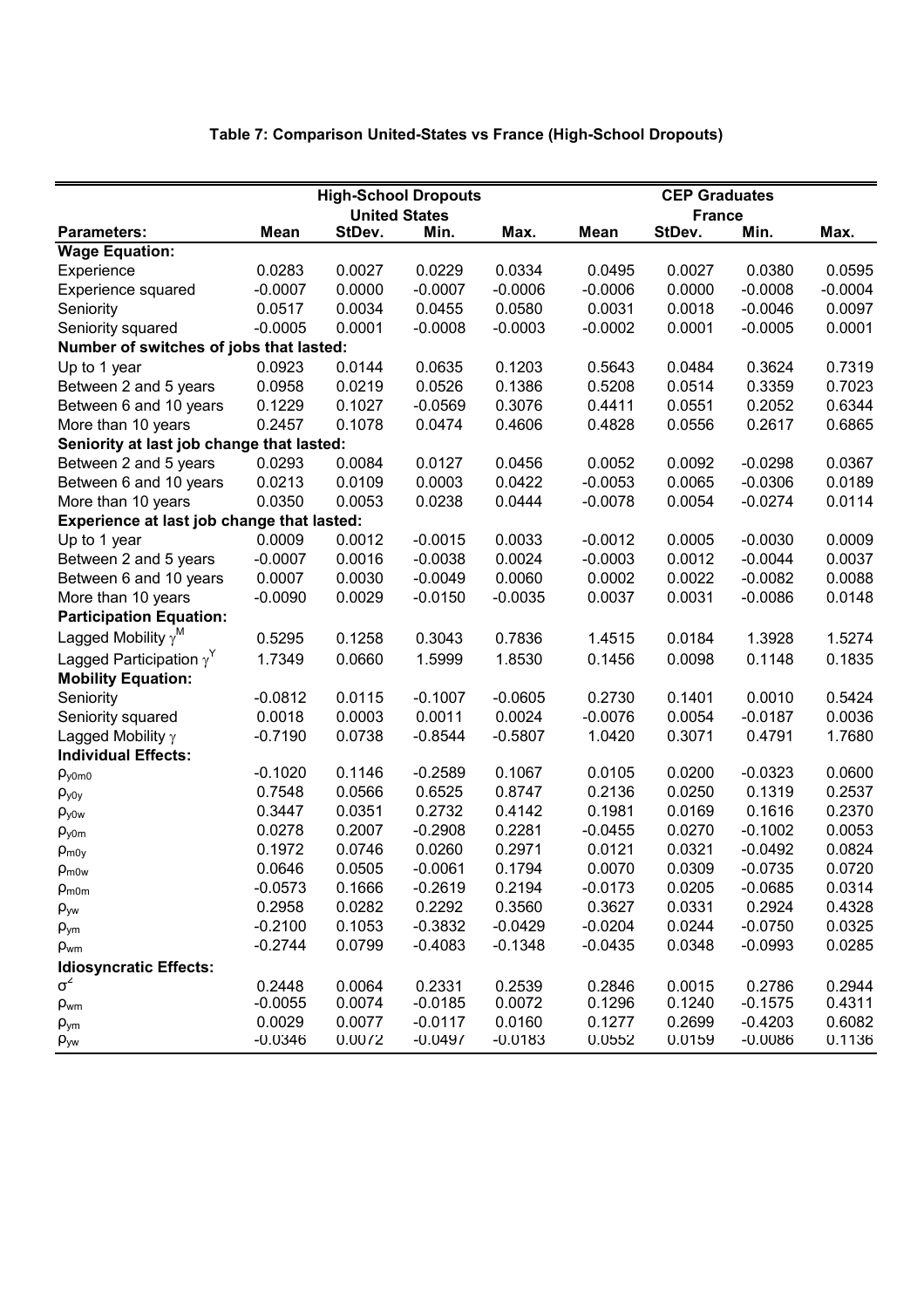|                                   | CEP (High-School |                                                                                 | CAP (Occupational |          | Baccalauréat (High- |          | <b>Grandes Ecoles</b> |                   |
|-----------------------------------|------------------|---------------------------------------------------------------------------------|-------------------|----------|---------------------|----------|-----------------------|-------------------|
|                                   | Dropouts)        |                                                                                 | degrees           |          | School Graduates    |          |                       | College Graduates |
| Variable                          | Mean             | St Error                                                                        | Mean              | St Error | Nean                | St Error | Mean                  | St Erroi          |
| Participation                     | 0.5045           | 0.5000                                                                          | 0.5953            | 0.4908   | 0.4604              | 0.4984   | 0.4700                | 0.4991            |
| Wage                              | 4.0874           | 0.8093                                                                          | 4.1948            | 0.7426   | 4.1573              | 086.0    | 4.7006                | .1599             |
| Mobility                          | 0.8374           | 0.3690                                                                          | 0.8411            | 0.3656   | 17727               | 0.4191   | 0.7176                | 0.4502            |
| Tenure                            | 7.6476           | 7.8048                                                                          | 6.0996            | 6.9759   | 4.1165              | 6.1718   | 6.2467                | 7694              |
| Experience                        | 24.7733          | 1.471                                                                           | 7.3792            | 0.6656   | 1.7819              | 9.9945   | 5.7837                | 9.6285            |
| Lives in Couple                   | 0.0648           | 0.2461                                                                          | 0607              | 0.2388   | 0.0661              | 0.2484   | 0.0551                | 0.2281            |
| Married                           | 0.6347           | 0.4815                                                                          | 0.5645            | 0.4958   | 0.3540              | 0.4782   | 0.5706                | 0.4950            |
| Children between 0 and 3          | 0.0863           | 0.2809                                                                          | 0.1329            | 0.3395   | 0.1019              | 1.3025   | 0.1225                | 0.3279            |
| Children between 3 and 6          | 0.0898           | 0.2859                                                                          | 0.1152            | 0.3192   | 0.0749              | 0.2633   | 0.1096                | 0.3125            |
| Number of Children                | .3196            | 1.3771                                                                          | .0769             | .2186    | 0.5873              | 0.9889   | 06880                 | .4218             |
| ၓိ<br>lives in Region IIe de Fran | 0.1196           | 0.3245                                                                          | 0.0869            | 0.2817   | 0.1531              | 0.3600   | 0.2088                | 0.4064            |
| Lives in Paris                    | 0.1182           | 0.3228                                                                          | 0834              | 0.2765   | 1532                | 0.3602   | 0.2707                | 0.4443            |
| Lives in Town                     | 0.2033           | 0.4024                                                                          | 0.2270            | 0.4189   | 0.241               | 0.4281   | 0.2251                | 0.4176            |
| <b>Rural</b>                      | 0.6785           | 0.4670                                                                          | 0.6896            | 14627    | 0.6051              | 0.4888   | 0.5043                | ,5000             |
| Notes: Source : DADS-ED           |                  | P from 1976 to 1996. 32,596; 12,405; 34,071; and 7,579 individuals respectively |                   |          |                     |          |                       |                   |

Table I.1a: Descriptive Statistics **Table I.1a: Descriptive Statistics**